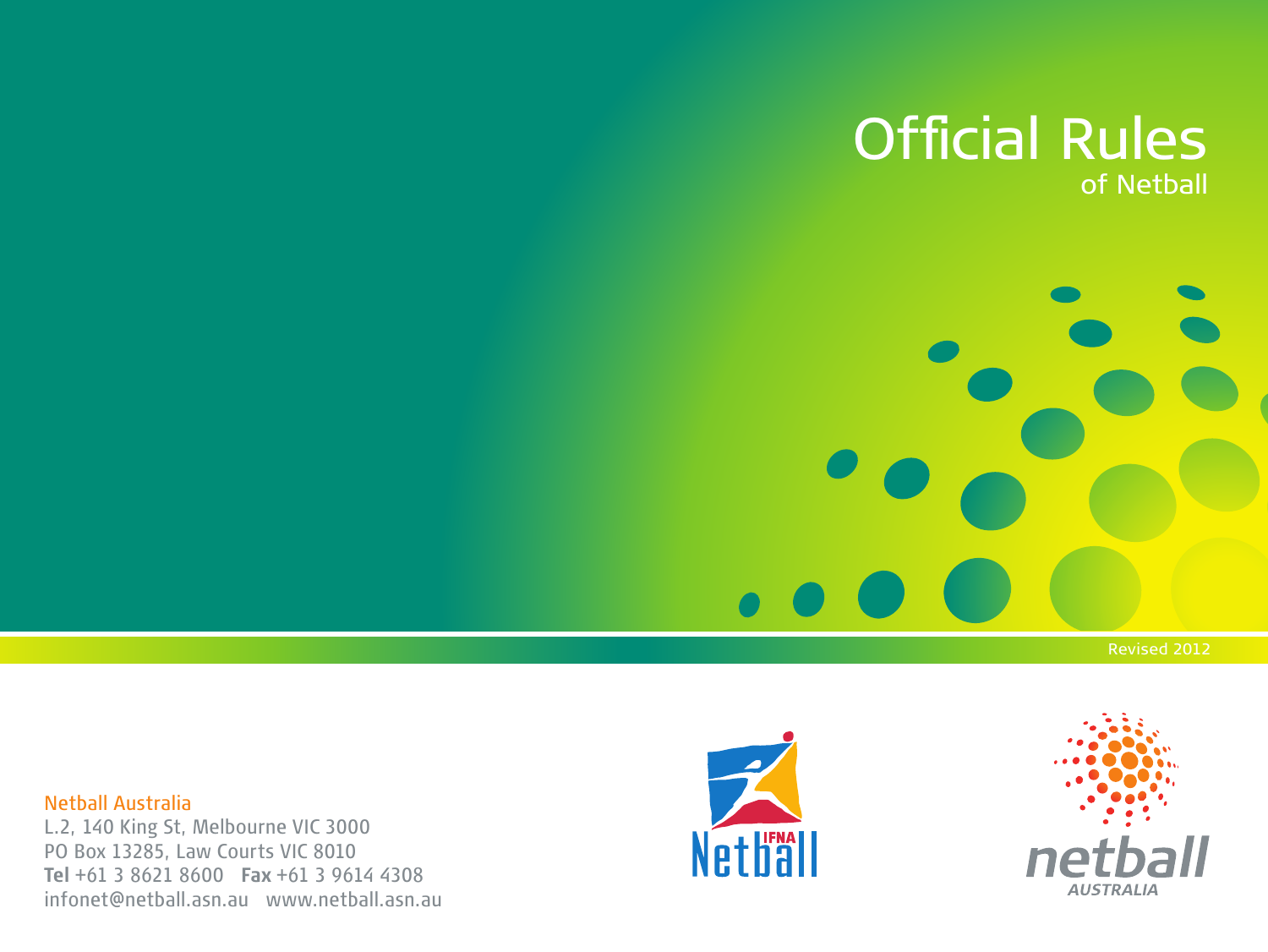# Official Rules of Netball

Copyright © 2007 (as amended 2010, 2011 & 2012)

Authorised by: All Australia Netball Association (Ltd)

Incorporating the Playing Rules of the International Federation of Netball Associations

All rights reserved.

No part of this publication may be reproduced, stored in a retrieval system, or transmitted in any form or by any means without the prior written permission of the All Australia Netball Association Ltd, nor be otherwise circulated in any form of binding or cover other than that in which it is published.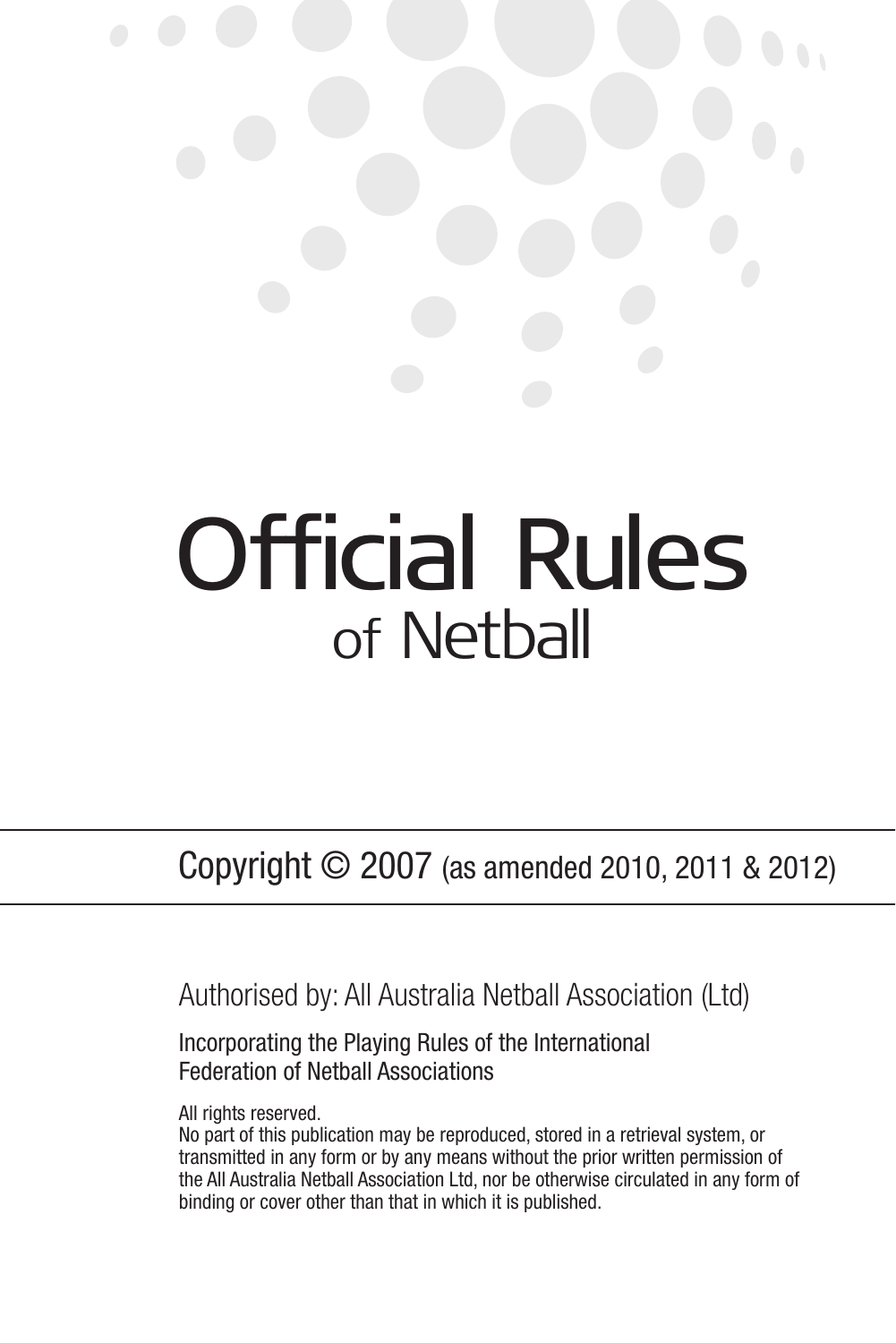### **Index**

**Section 1 . . . . . . . . . . 4 Organisation of the Game**

#### **Rule 1: Equipment**

- 1.1 Court
- 1.2 Goalposts
- 1.3 Ball
- 1.4 Players

#### **Rule 2: Duration of Game Rule 3: Officials**

- 3.1 Umpires
- 3.2 Scorers
- 3.3 Timekeepers
- 3.4 Team Officials
- 3.5 Captains
- **Rule 4: The Team**

**Rule 5: Late Arrivals**

**Rule 6: Substitution and Team Changes**

### **Rule 7: Stoppages**

- 7.1 Injury or Illness
- 7.2 Blood Policy
- 7.3 Emergencies

**Section 2 . . . . . . . . . 23 Areas of Play**

#### **Rule 8: Playing Areas Rule 9: Offside** 9.1 One Player Offside

- 9.2 Simultaneous Offside
- **Rule 10: Out of Court**

**Section 3 . . . . . . . . . 27 Conduct of the Game**

### **Rule 11: Positioning of Players for Start of Play**

- **Rule 12: Start of Play**
- 12.1 Organisation for the Start of Play
- 12.2 Controlling the Centre Pass
- **Rule 13: Playing the Ball**
- **Rule 14: Footwork**
- **Rule 15: Scoring a Goal**
- **Rule 16: Obstruction**
- **Rule 17: Contact**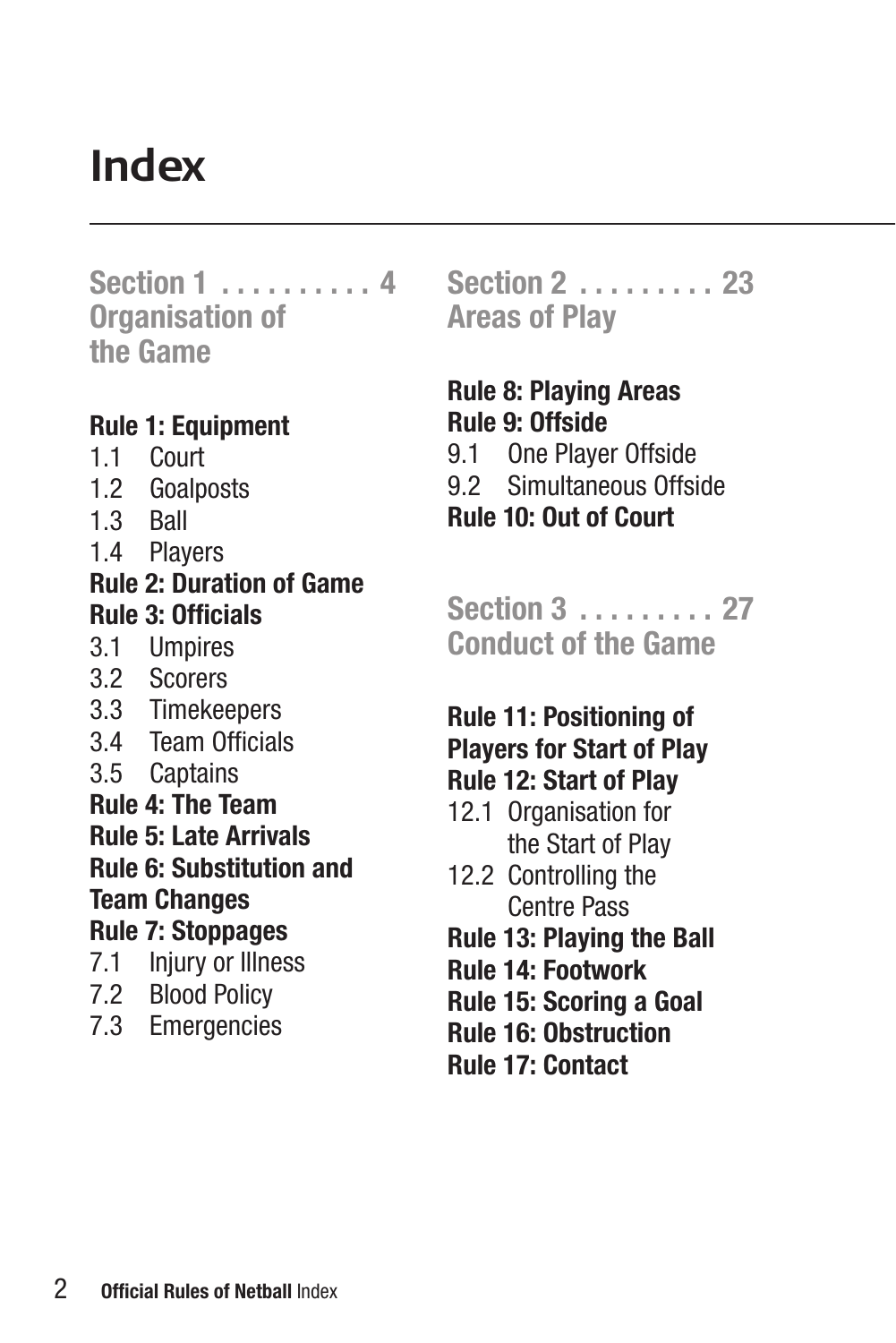### **Section 4 . . . . . . . . . 41 Penalties**

#### **Rule 18: Awarding Penalties**

18.1 Setting Penalties 18.2 Free Pass 18.3 Penalty Pass/ Shot 18.4 Throw In 18.5 Toss Up

**Section 5 . . . . . . . . . 48 Discipline**

#### **Rule 19: Responsibilities of Players and Team Officials**

19.1 Breaking of the Rules

19.2 Deliberate Delaying of Play

19.3 Dispute with an Umpire

### **Rule 20: Warning,**

#### **Suspension and Ordering Off**

- 20.1 Warning
- 20.2 Suspension
- 20.3 Ordering Off

**Rule 21: Failure to Take the Court**

**Appendix 1 . . . . . . . . 54 Hand Signals**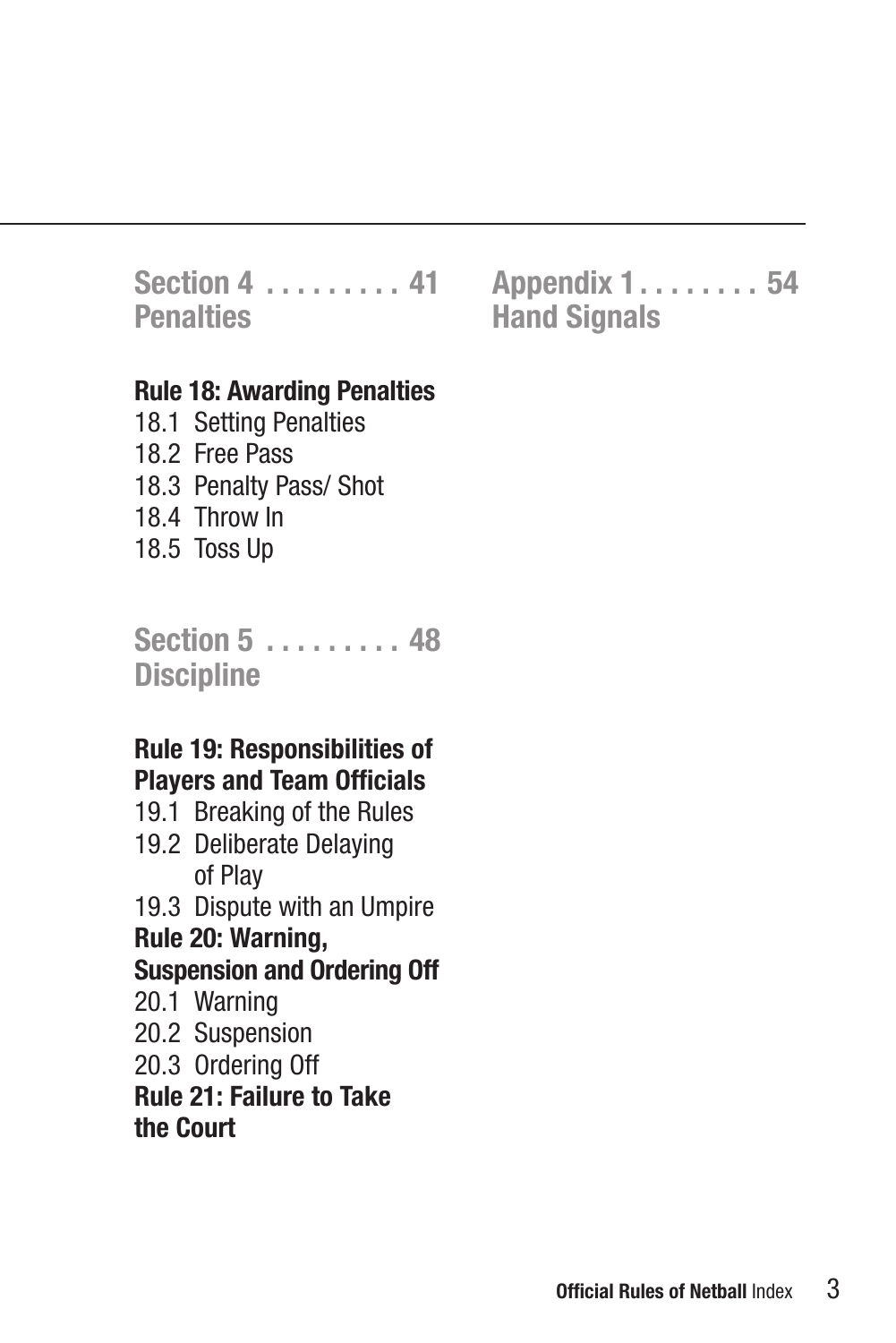### **Rule 1: Equipment**

#### **1.1 Court**

- 1.1.1 The Court shall have a firm surface and shall be 30.5 m (100 feet) long and 15.25 m (50 feet) wide. The longer sides shall be called Side Lines and the shorter sides Goal Lines.
- 1.1.2 The Court shall be divided into three equal parts a Centre Third and two Goal Thirds - by two transverse lines drawn parallel to the Goal Lines.
- 1.1.3 A semi-circle with a radius of 4.9 m (16 feet) and with its centre at the mid-point of the Goal Line shall be drawn in each Goal Third. This shall be called the Goal Circle.
- 1.1.4 A circle, 0.9 m (3 feet) in diameter shall mark the centre of the Court. This shall be called the Centre Circle.
- 1.1.5 All lines are part of the Court and shall be 50 mm (2 inches) wide, preferably white and clearly visible.
- 1.1.6 For matches held indoors, the Court shall be preferably a sprung wooden floor.

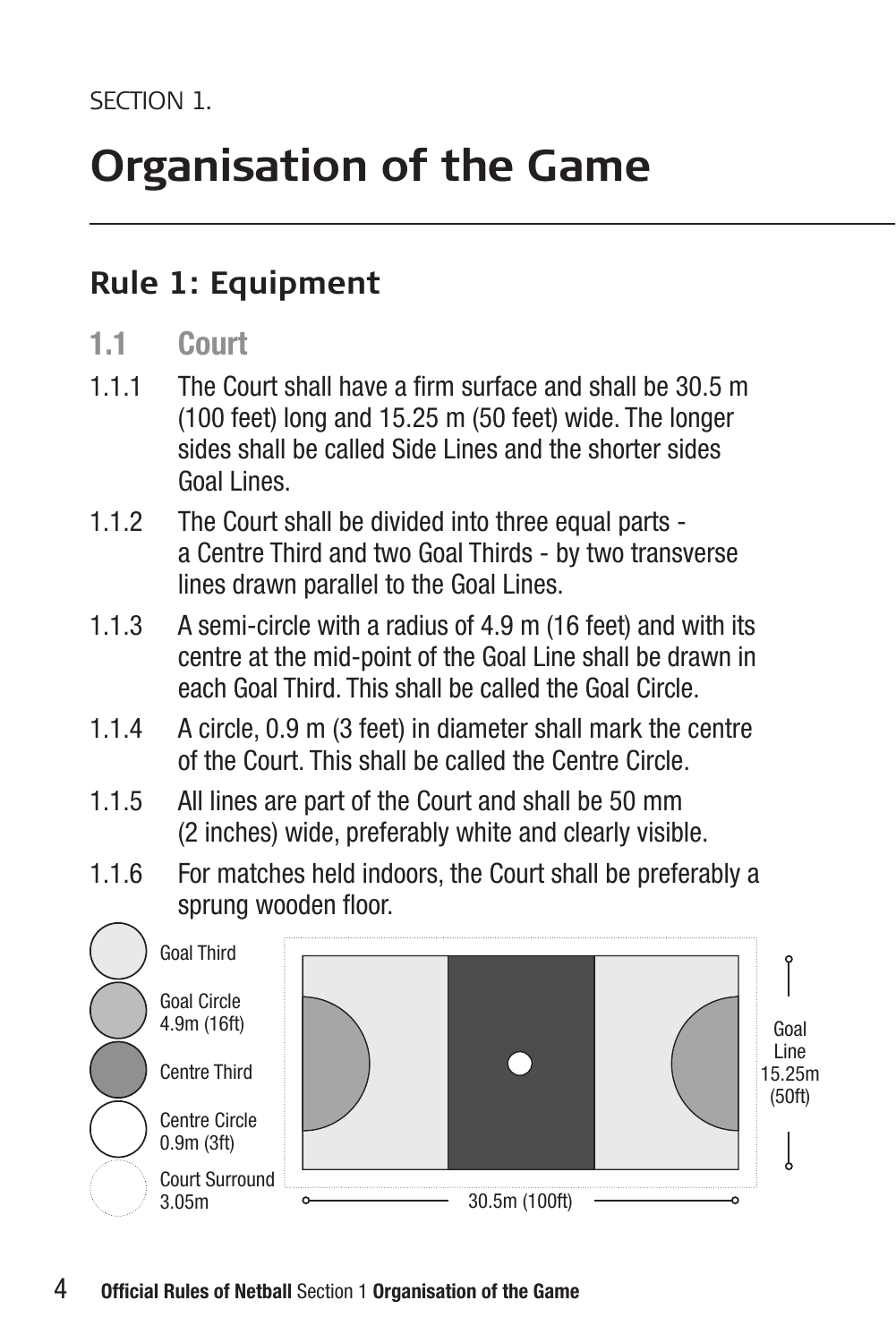### **1.2 Goalposts**

1.2.1 A Goalpost which shall be vertical and 3.05 m (10 feet) high shall be placed at the mid-point of each Goal Line. A metal ring with an internal diameter of 380 mm (15 inches) shall project horizontally 150 mm (6 inches) from the top of the post, the attachment to allow 150 mm (6 inches) between the post and the near side of the ring. The ring shall be of steel rod 15 mm (5/8 inches) in diameter, fitted with a net, which shall be preferably white, clearly visible and open at both ends. **Both ring and net are part of the Goalpost.**

> Padding used on the Goalpost shall be preferably white and not be more than 50 mm (2 inches) thick and shall start at the base of the Goalpost and extend the full length of the post.

1.2.2 The Goalpost which shall be 65 mm – 100 mm (2.5 inches - 4 inches) in diameter should preferably be inserted into the ground or sleeved beneath the floor. The Goalpost shall be placed so that the back of the Goalpost is at the outside of the Goal Line.

### **1.3 Ball**

The ball shall be a Netball, and shall measure between 690 mm – 710 mm (27 inches – 28 inches) in circumference and weigh between 400 grams  $-$  450 grams (14 ounces  $-$  16 ounces). The ball may be of leather, rubber or similar material.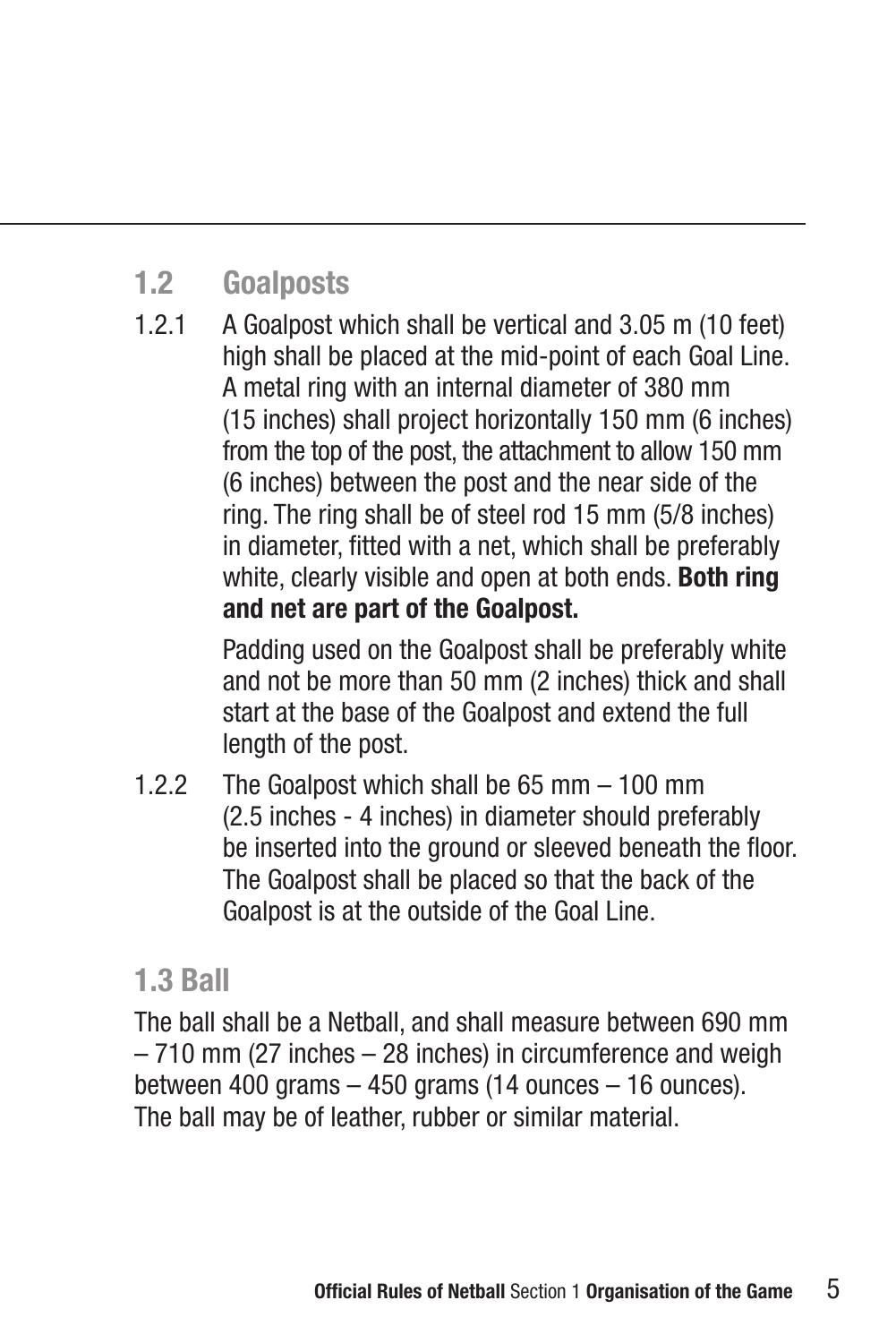### **1.4 Players**

- 1.4.1 Suitable sports footwear may be worn. They shall be of lightweight material. Spiked soles are not allowed.
- 1.4.2 Registered playing uniforms, which shall include playing position initials, shall be worn at all times. Playing position initials shall be worn above the waist both front and back and shall be 150 mm (6 inches) high.
- 1.4.3 No item of jewellery, except a wedding ring and/or medical alert bracelet, shall be worn. If either or both are worn, each shall be taped.
- 1.4.4 No adornment that may endanger player safety shall be worn.
- 1.4.5 Fingernails shall be short and smooth.

### **Rule 2: Duration of Game**

2.1 The game shall consist of four quarters of fifteen (15) minutes each, with an interval of three (3) minutes between the first-second and third-fourth quarters. Teams shall change ends each quarter.

The half time interval shall be either:

- (i) five (5) minutes; or
- (ii) ten (10) minutes.

 This is to be decided by the Competition/Event Organiser, prior to the start of that competition/event.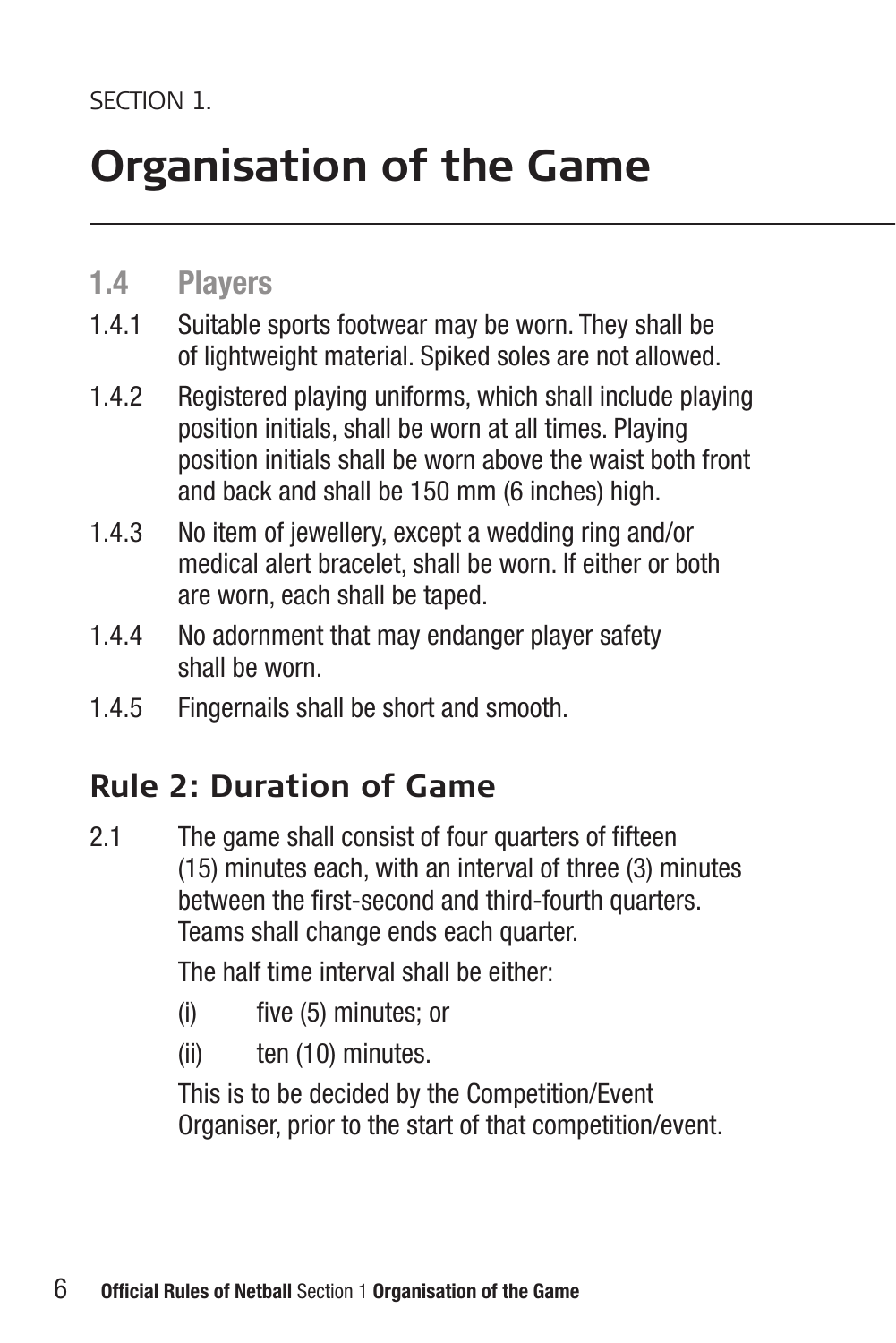- 2.2 Where any one team plays two or more matches in one day, or where time is limited, the duration of the games shall be as agreed by the teams' Officials. In the event that agreement is not reached then the games shall consist of two halves of twenty (20) minutes each with five (5) minutes interval at half-time. Teams shall change ends at half time.
- 2.3 An interval may be extended by the Umpires to deal with any emergency (refer Rule 3.4.1).
- 2.4 Time held for a stoppage must be played in that quarter or half of the game (refer Rule 7). When a Penalty Pass / Shot is awarded and not taken before the whistle is blown to end a quarter or half, the player shall be allowed to take the penalty [refer Rule 15.1 (v)].
- 2.5 Procedure for extra time where a winner is required:
	- (i) There shall be a two (2) minute interval at the end of full time;
	- (ii) Extra time shall consist of two (2) halves of seven (7) minutes each, with an interval of one (1) minute at half - time. Teams shall change ends at half - time. The Centre Pass is taken by the team entitled to the next Centre Pass;
	- (iii) During both of these intervals, substitutions and/ or team changes may be made [refer Rule 6.1.1  $(ii)!$
	- (iv) During extra time, normal injury or illness procedures shall apply (refer Rule 7.1). However, during the **entire** extra time: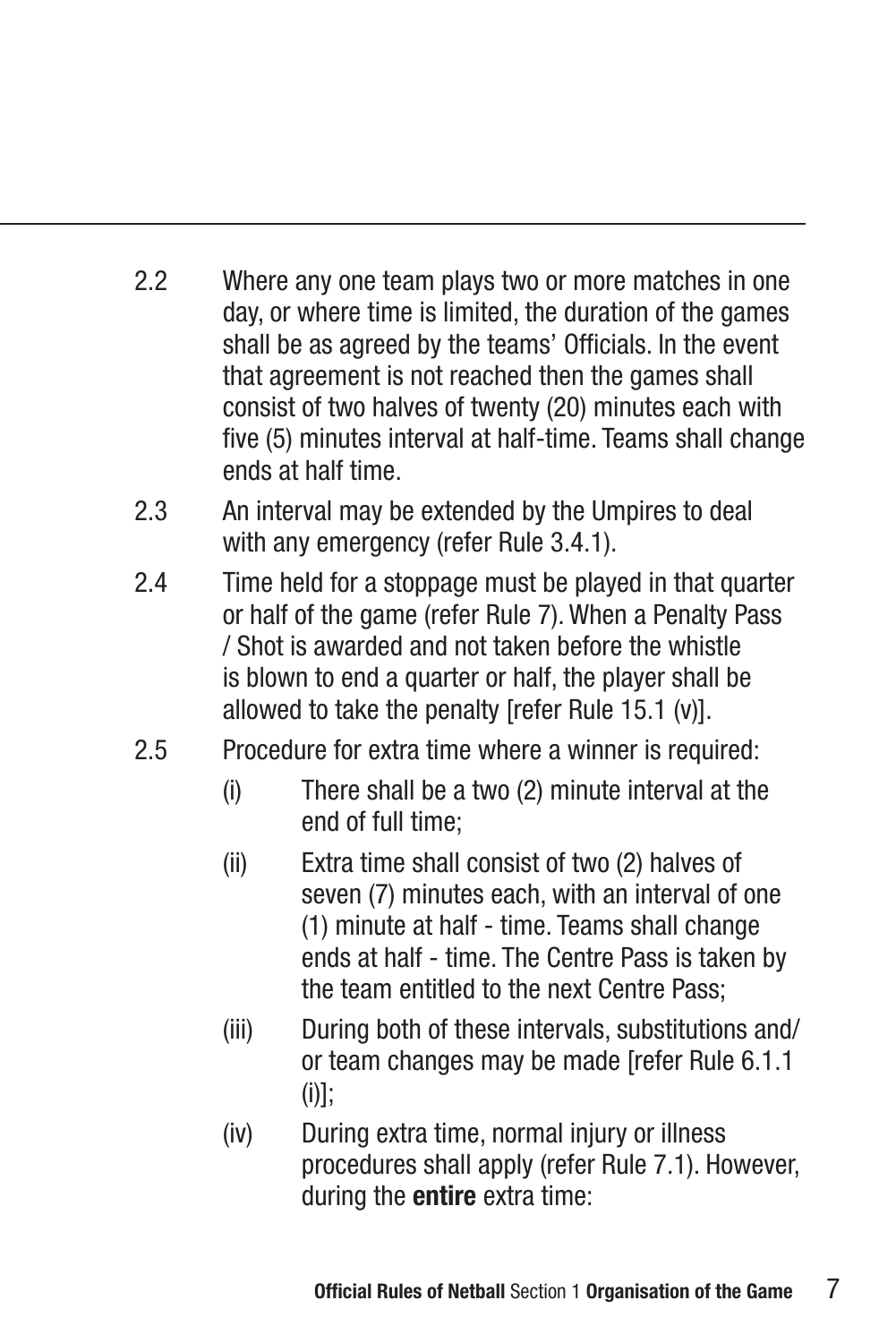- (a) the first stoppage for each team shall be up to two (2) minutes;
- (b) each subsequent stoppage for each team shall not exceed thirty (30) seconds.
- (v) In the event of a tie remaining at the end of extra time, a visual signal shall be used to indicate that play shall continue until one team has a two (2) goal advantage.

### **Rule 3: Officials**

**The Match Officials** are: Umpires, Scorers and Timekeepers.

The two (2) Scorers and the two (2) Timekeepers shall constitute the Official Bench (refer Rule 3.2 and 3.3).

**The Team Officials** are: Coach, Manager, Captain and up to three (3) other personnel, at least one (1) of whom must be a Primary Care Person who is qualified to diagnose and treat injury and/or illness (for example Doctor or Physiotherapist).

The Team Officials and up to five (5) players, not on Court, shall constitute the Team Bench.

### **3.1 Umpires**

3.1.1 There shall be two Umpires and preferably a Reserve Umpire who shall be seated beside the Official Bench. The two Umpires shall have control of the game and give decisions. They shall umpire according to the Rules and decide on any matter not covered by the Rules (refer Rule 19). The decisions of the Umpires shall be final and shall be given without appeal.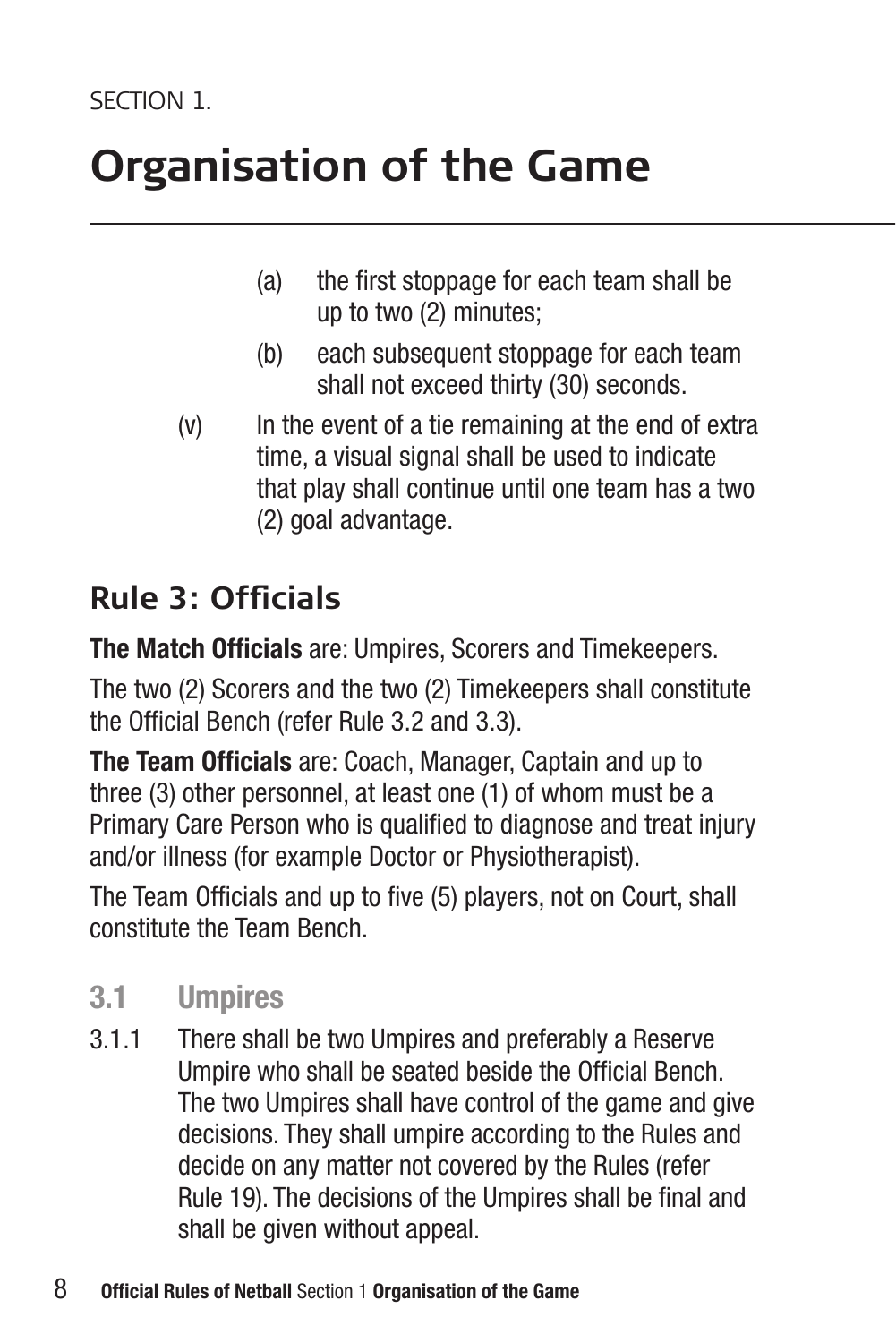- 3.1.2 Before the start of play:
	- (i) Umpires shall check that the Court, its surrounds, Goalposts and the ball conform to the Rules (refer Rule 1.1, 1.2 and 1.3);
	- (ii) Off the Court, the Umpires shall inspect players for:
		- (a) uniforms (refer Rule 1.4.1 and 1.4.2);
		- (b) jewellery (refer Rule 1.4.3);
		- (c) adornments (refer Rule 1.4.4);
		- (d) the correct length of fingernails (refer Rule 1.4.5)
- 3.1.3 An Umpire's whistle shall:
	- (i) start and stop the game;
	- (ii) signal the end of each quarter or half of the game;
	- (iii) restart the game after an interval, which shall be controlled by the Umpire into whose half the play is to be directed;
	- (iv) signal when an infringement is penalised;
	- (v) signal when a goal is scored;
	- (vi) signal the Timekeepers to hold time for stoppages.
- 3.1.4 After the Captains have notified the Umpires of the result of the toss for goal end or first Centre Pass, the Umpires shall toss for goal end. The Umpire winning the toss shall control that half of the Court designated the northern half.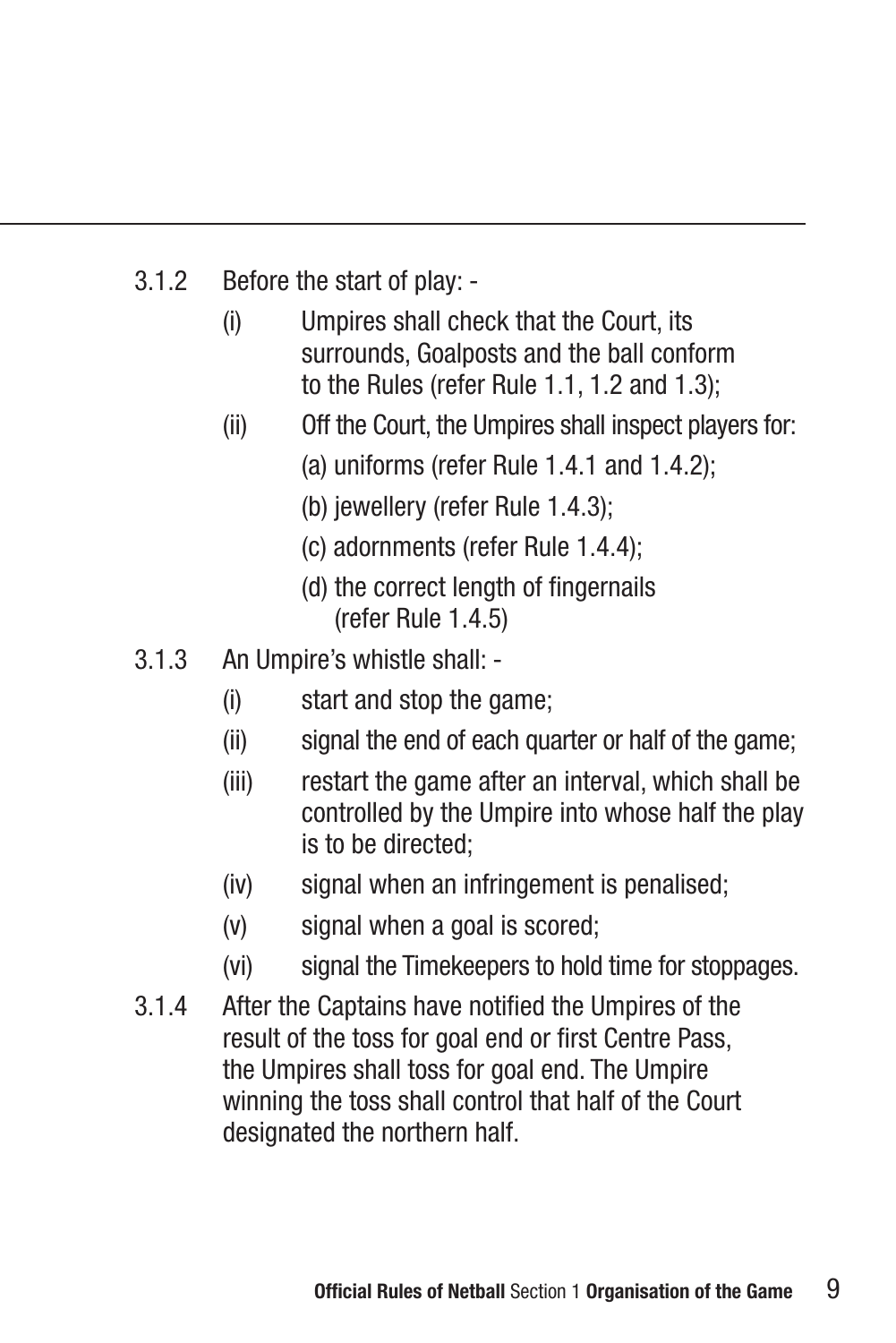- 3.1.5 Umpires shall wear clothes that are preferably white or cream in colour. Suitable sports footwear shall be worn.
- 3.1.6 Each Umpire:
	- (i) shall control and give decisions only in one half of the Court except as provided for in (iv) and (vi) below. For this purpose the length of the Court is divided in half across the centre from Side Line to Side Line; Umpires may appeal to each other for decisions and both must be ready for such an appeal at all times.
	- (ii) shall umpire in the same half of the Court throughout the game



(iii) shall restart the game after all goals scored in the half being controlled. **Immediately** a goal is scored, **both** Umpires **must** indicate the direction of the Centre Pass and if they disagree the Umpires shall appeal to the Scorer.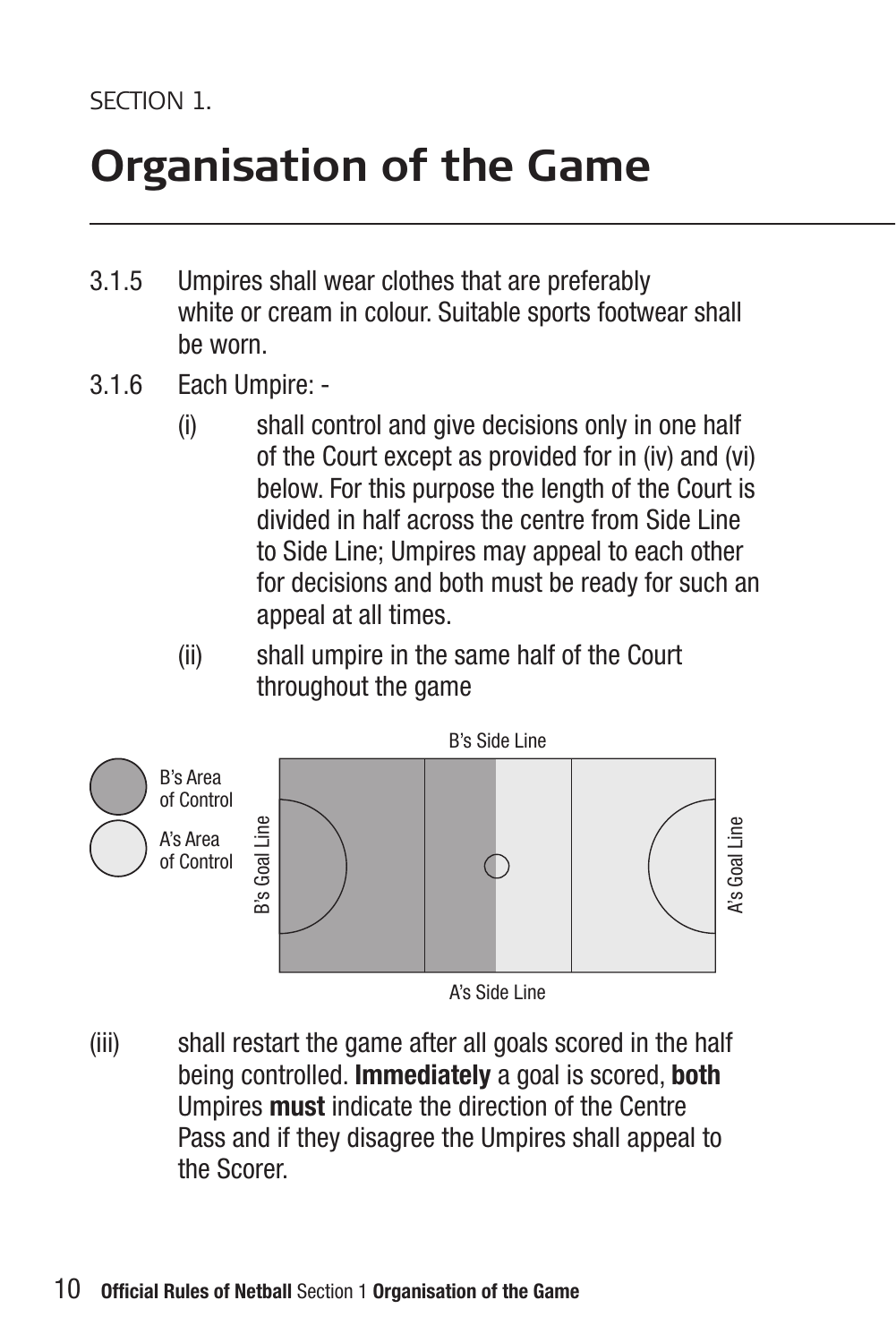The Umpire who is controlling the Centre Pass is responsible for penalising infringements by the Centre taking the Centre Pass while the player is within the Centre Circle;

- (iv) shall give decisions for the Throw In for one Goal Line and for the whole of one Side Line. The Umpire responsible for the Throw In is responsible for making decisions related to infringements by the player throwing in and that player's defending opponent/s. If the penalty is awarded in the other Umpires area, the Umpire responsible for that half of the Court, resumes control immediately the penalty has been set;
- (v) should keep outside the Court except when it is necessary to take a Toss Up;

 If the ball strikes the Umpire during play, or if an Umpire interferes with the movements of the players, play does not cease unless one team has been unduly penalised, in which case a Free Pass shall be awarded to that team:

- (vi) shall conduct the Toss Up in the Goal Circle in their area of control. When a Toss Up has been awarded outside the Goal Circle, the nearer Umpire will conduct the Toss Up and shall control all relevant points listed in Section IV- 18.5: Toss Up;
- (vii) shall move along the Side Line and behind the Goal Line to view play and make decisions;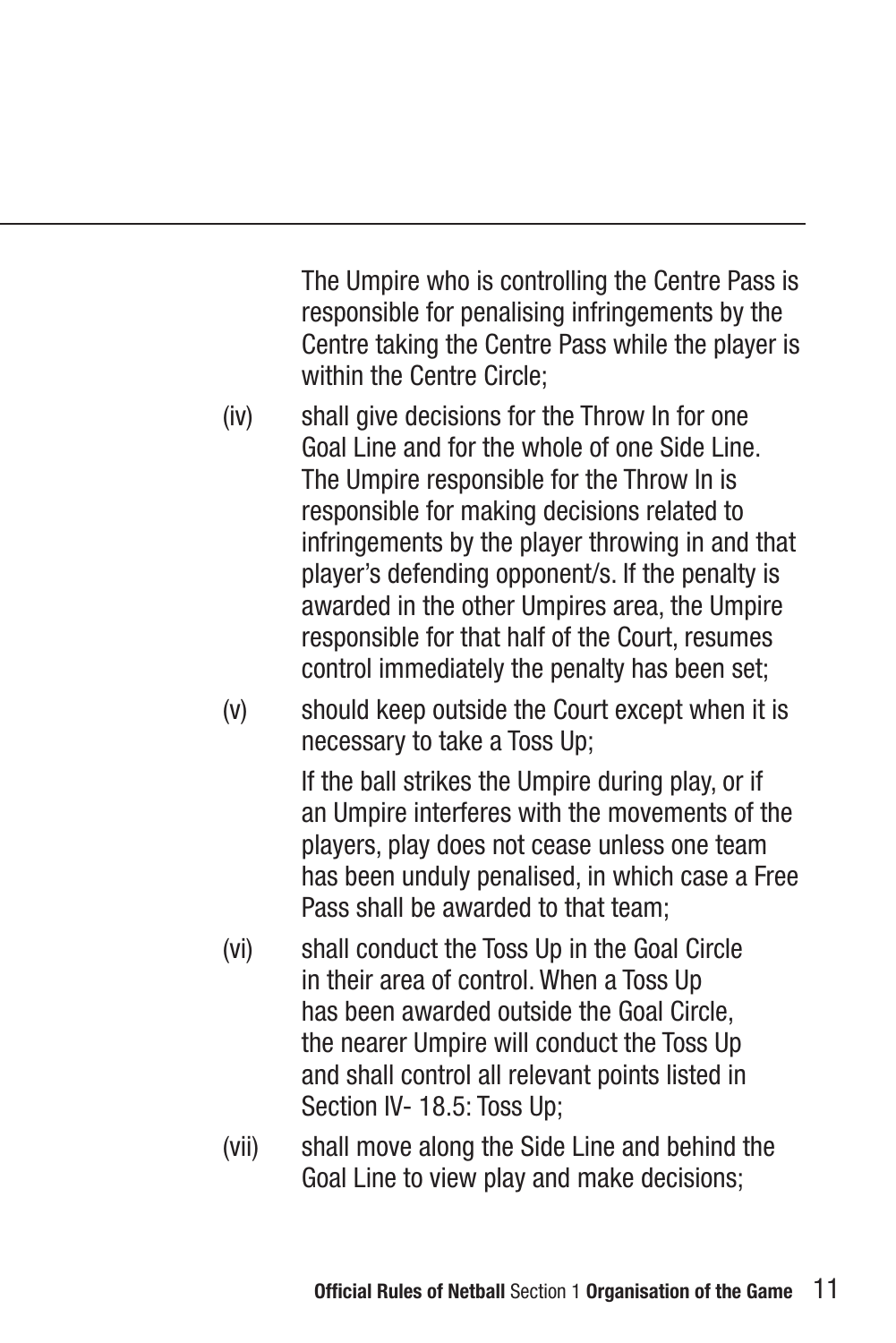- (viii) shall refrain from blowing the whistle to penalise an infringement when by so doing the non-offending team would be placed at a disadvantage. An Umpire shall **call** "advantage" to indicate an infringement has been observed and not penalised. Having blown the whistle for an infringement, the Umpire must award a penalty unless a goal is scored which is to the advantage of the non-offending team;
- (ix) shall not criticise or coach any team while a match is in progress;
- (x) shall check that during a stoppage for injury or illness, other players remain on the Court;
- (xi) shall state the infringement and penalty and use hand signals to clarify decisions. (Guidelines for appropriate signals for some of the Rules are listed in the Appendix);
- (xii) shall stop the game at any time to deal with an emergency (refer Rule 7.3);
- (xiii) shall, at the next interval, notify the other Umpire of any disciplinary action taken (refer Rule 20).
- **3.2 Scorers**
- 3.2.1 There shall be two Scorers for each game working together. Scorer 1 shall be the official Scorer for the game.
- 3.2.2 The Scorers shall:
	- (i) before the start of play, record the names of up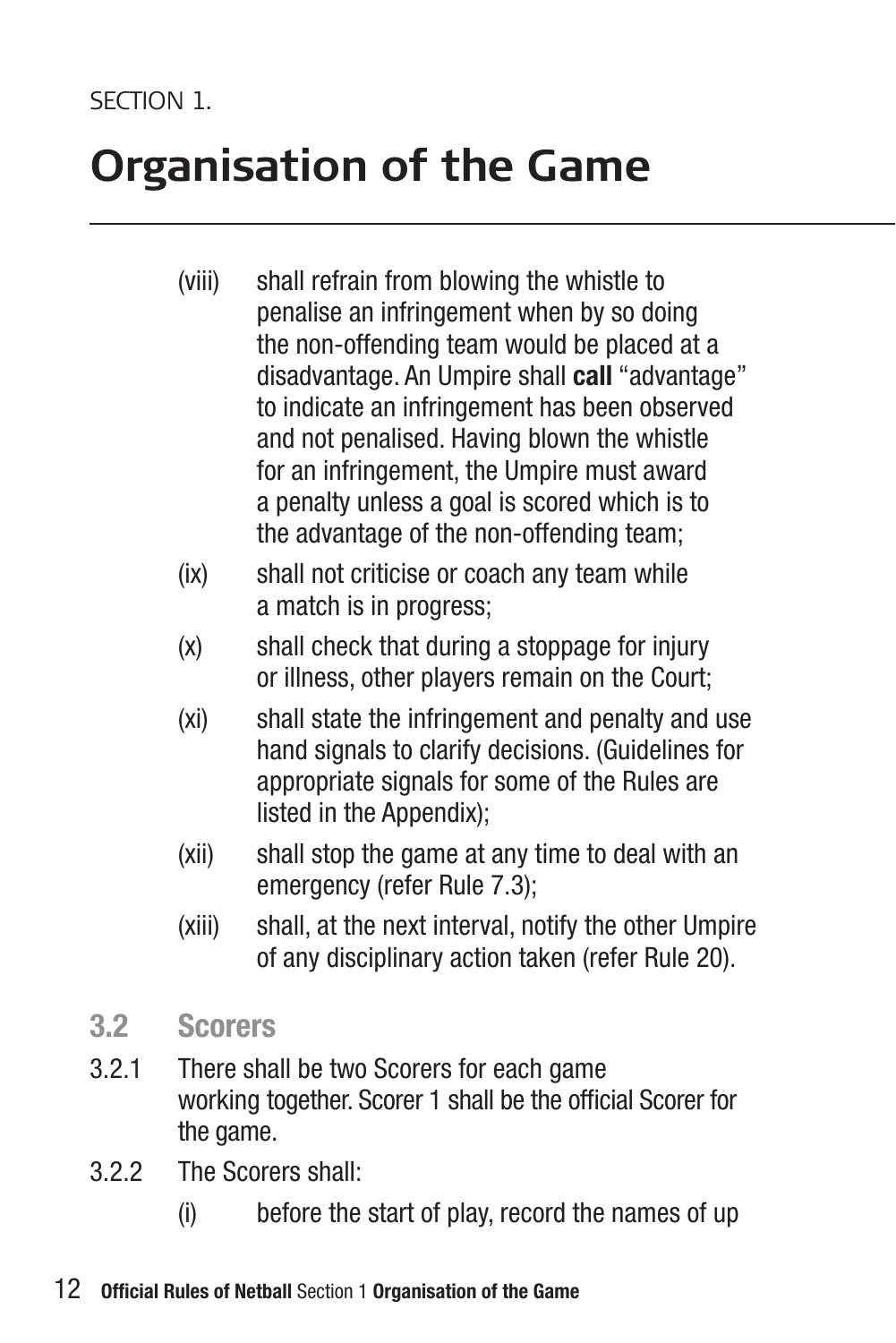to twelve (12) players, one of whom shall be the Captain (refer Rule 4.4);

- (ii) record goals scored for each team as they occur;
- (iii) record any suspensions and/or ordering off which may occur.
- 3.2.3 The Scorers shall call the Centre Pass if appealed to by an Umpire [refer Rule 3.1.6(iii)].
- **3.3 Timekeepers**
- 3.3.1 There shall be two Timekeepers who shall:-
	- $(i)$  (a) commence timing when the game is started by the Umpire's whistle;
		- (b) where possible, by electronic means, signal the end of each quarter or half to the Umpire, **whose whistle shall end each quarter or half.** [refer Rule 3.1.3 (ii)];
		- (c) notify the Umpires when there are thirty (30) seconds and ten (10) seconds remaining prior to the start of the game, the end of an interval or a stoppage. During any subsequent stoppage for Injury or Illness as per Rule 7.1 (vi), the Timekeepers are only required to notify the Umpires when ten (10) seconds remain prior to the end of this stoppage.
	- (ii) hold time when instructed by the Umpire who shall blow the whistle to stop play. To restart play the Umpire shall signal to the Timekeepers and blow the whistle for play to be resumed;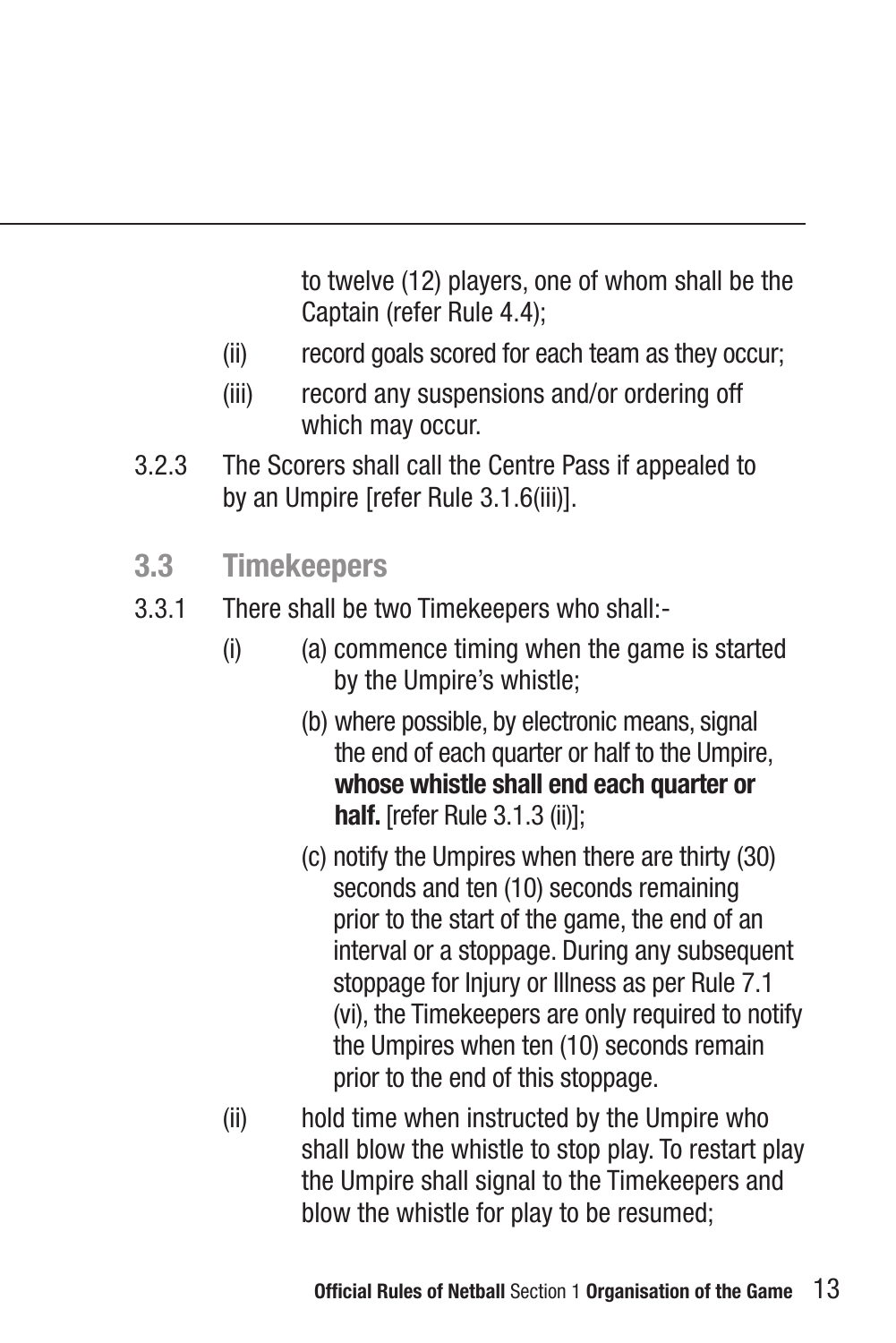(iii) ensure that, when instructed by the Umpire, time held for a stoppage is played in the quarter or half in which this occurs (refer Rule 2.4).

#### **3.4 Team Officials**

- 3.4.1 During an interval, a Team Official may appeal to the Umpires for extra time to deal with any extraordinary circumstance, which may be deemed an emergency (refer Rule 7.3). If the appeal is granted, the Umpires shall advise each team's Officials and the Timekeepers of the length of any extra time granted.
- 3.4.2 Team Officials and bench players may coach while play is in progress provided that they remain seated or stand at their Team Bench. Coaching is also allowed during intervals (refer Rules 2.1 and 2.2) and during Stoppages (refer Rule 7). Team Officials and bench players may not indulge in inappropriate comments or behaviour (refer Rules 20 (iv) and 20.1.2).

#### **PENALTY for Rule 3.4.2**

Free Pass to the opposing team where the ball was when play was stopped.

The Umpire may, in addition to any penalty awarded, warn a player and/or Team Official whose comments and/or behaviour are considered inappropriate in any way (refer Rules 20 (iv) and 20.1.2).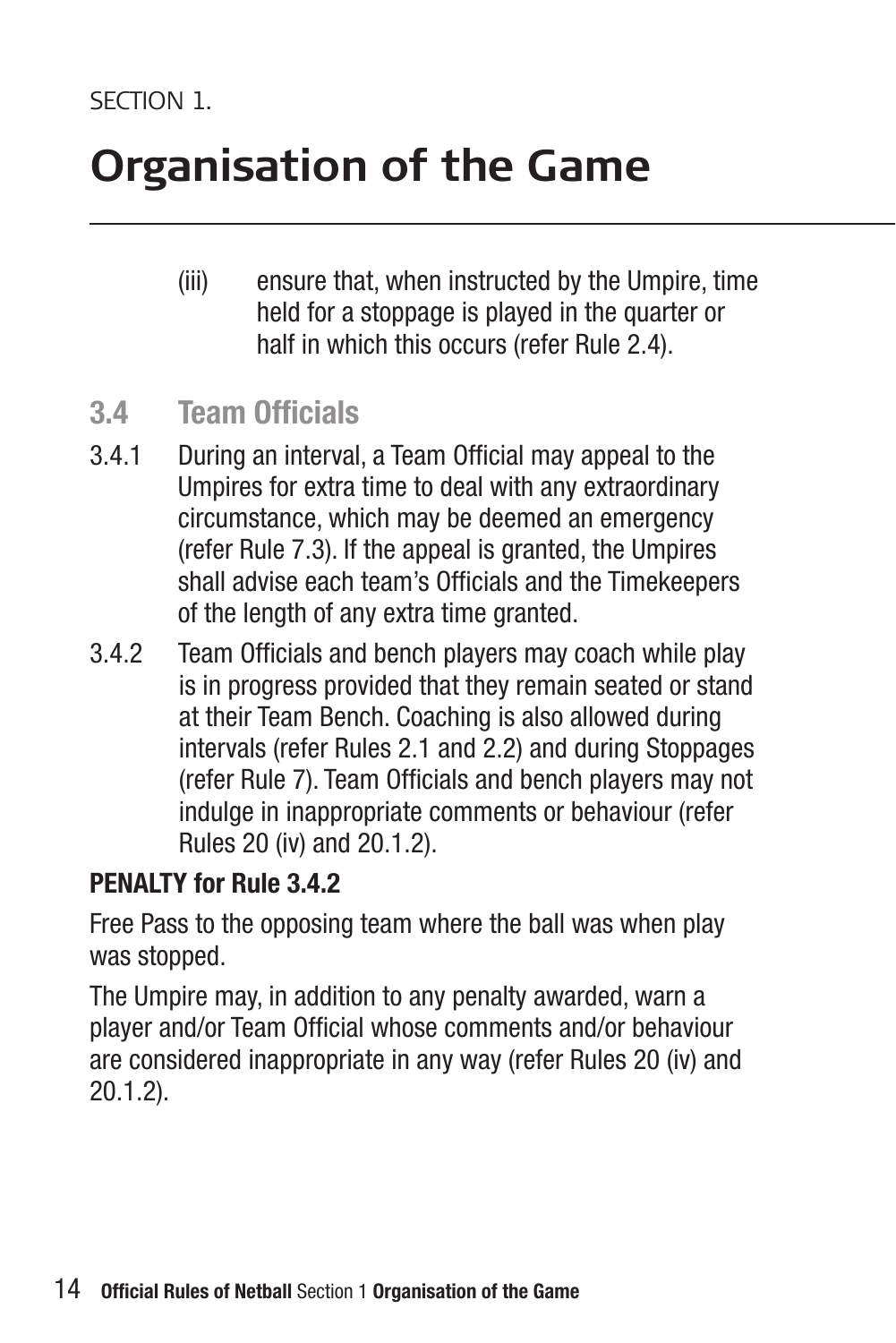### **3.5 Captains**

- 3.5.1 The Captains shall toss for choice of goal end or first Centre Pass and notify the Umpires and the Scorers of the result.
- 3.5.2 The Captains have the right to approach an Umpire during an interval or after the game for clarification of any rule.

### **Rule 4: The Team**

- 4.1 The game is for single sex competition.
- 4.2 There shall be seven (7) playing positions, which shall be: -

| Goal Shooter (GS) | Wing Defence (WD) |
|-------------------|-------------------|
| Goal Attack (GA)  | Goal Defence (GD) |
| Wing Attack (WA)  | Goal Keeper (GK)  |
| Centre (C)        |                   |

- 4.3 A team must take the Court if there are at least five (5) players present, one of whom must play Centre (refer Rule 21).
- 4.4 Before the start of the game, the names of up to twelve (12) players, one of whom shall be the Captain, must be provided to the Scorers (refer Rule 3.2.2). There shall be no limit to the number of substitutions, which can be made in a game (refer Rules 6.1.1 and 6.1.2).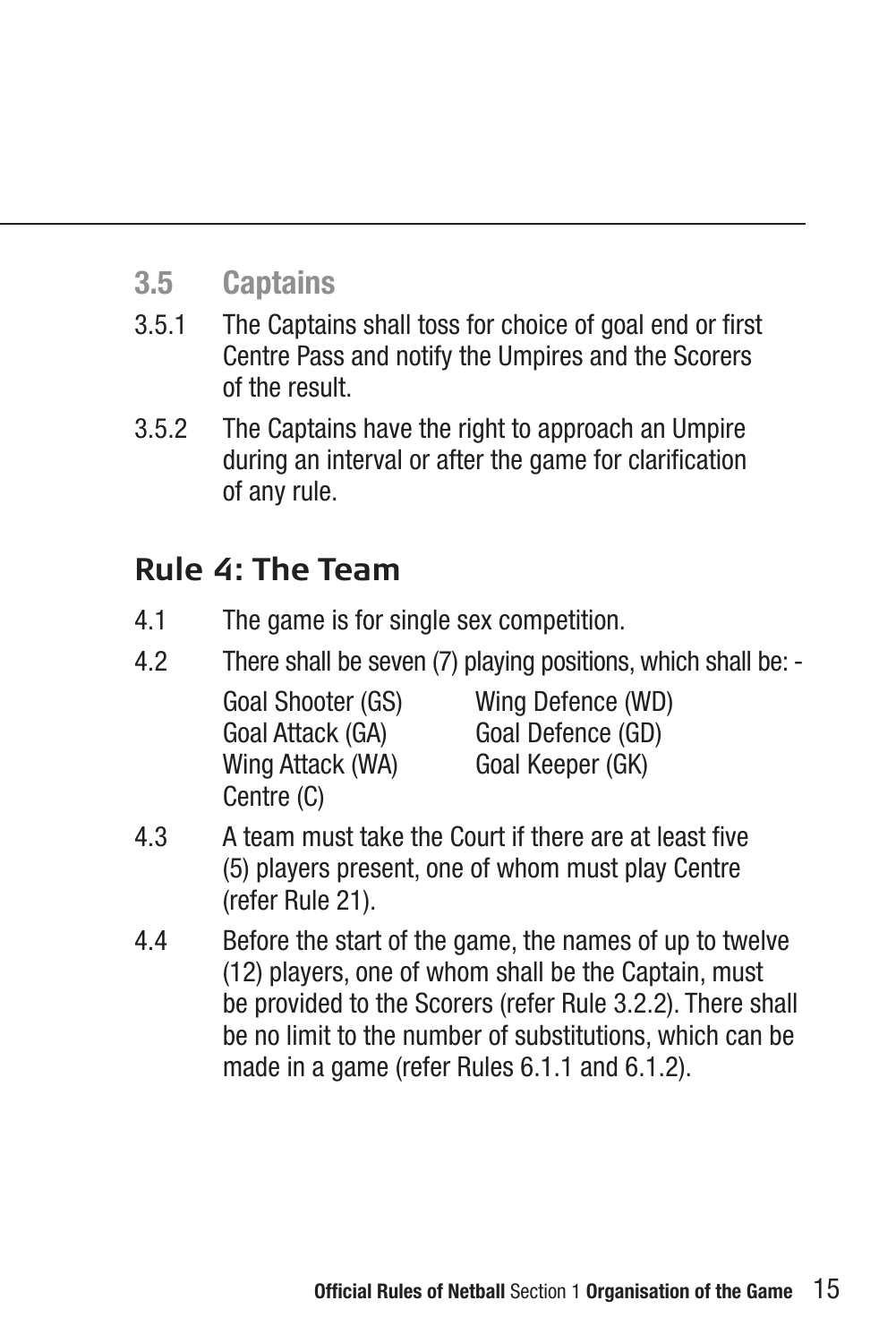### **Rule 5: Late Arrivals**

- 5.1 No player arriving after play has started may replace a player who has filled the position of the late arrival, however the late arrival may be used as a substitute in accordance with Rule 6: Substitution and Team Changes.
- 5.2 If a player has not filled the position of the late arrival, the late arrival may not enter the game while play is in progress but, after notifying the Umpire may take the Court:-
	- (i) immediately after a goal has been scored. In this case, the player must play in the playing position left vacant;
	- (ii) at a stoppage for injury or illness (refer Rules 7.1 and 7.2);
	- (iii) immediately following an interval.

#### **PENALTY for Rule 5.2**

Free Pass to the opposing team where the ball was when play was stopped. The player concerned shall leave the Court until the next goal is scored or until after the next interval.

5.3 Late arrivals shall be checked by an Umpire as per Rule 3.1.2 (ii) before they may enter the Court (refer Rules 5.1 and 5.2).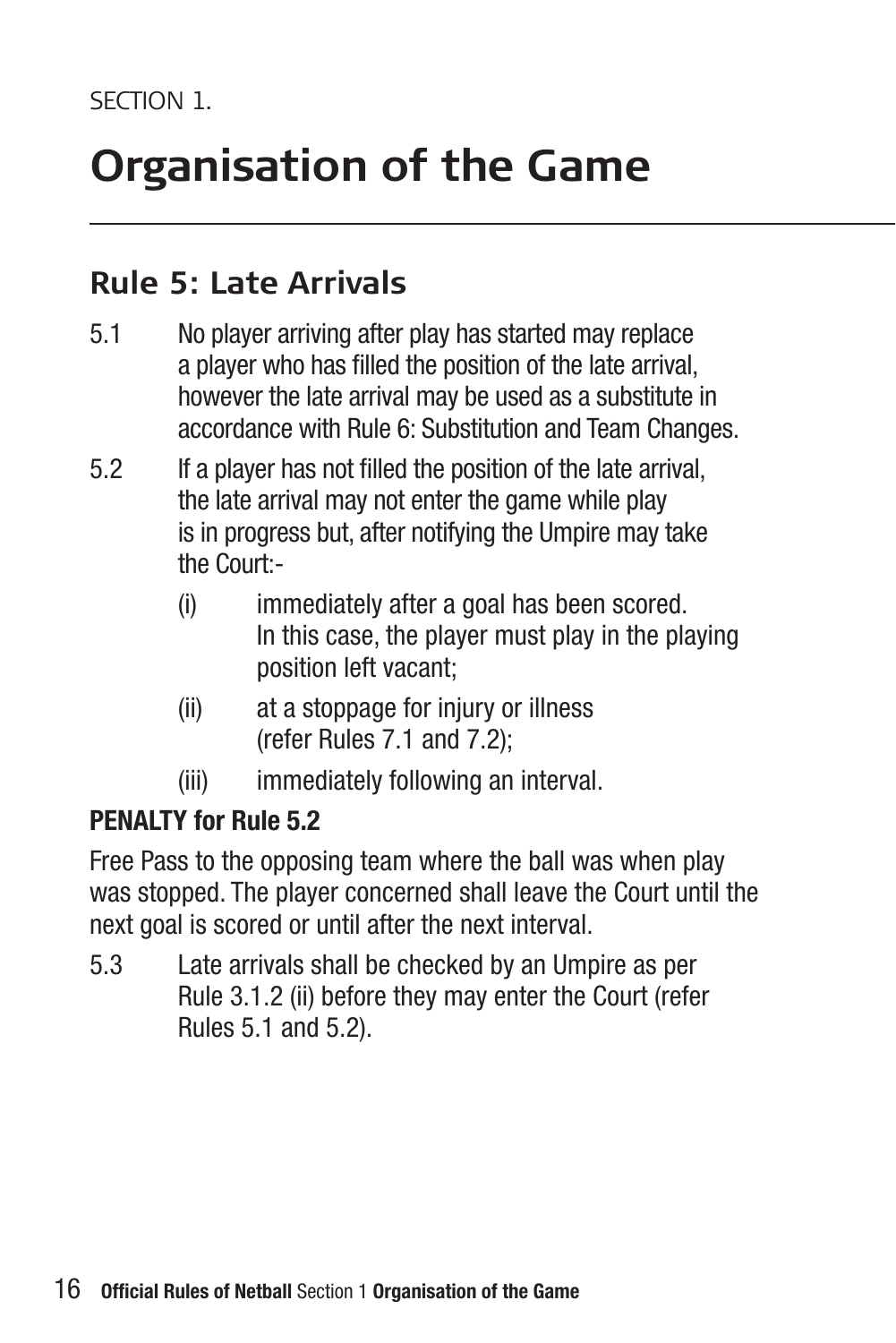### **Rule 6: Substitution and Team Changes**

6.1 **Substitution** is when a player leaves the Court and is replaced by another player.

> **Team Changes** are when players on Court change playing positions.

- 6.1.1 Both teams have the right to make substitutions and/or team changes either:
	- (i) at an interval; or
	- (ii) when play is stopped for injury or illness. **However, in this case the injured or ill player for whom play was stopped must be involved in that team's substitutions and/or team changes** [refer Rule 7.1(iv)];
- 6.1.2 There is no limit to the number of substitutions which can be made by a team provided that players used do not exceed the twelve (12) named for the match (refer Rule 4.4).

#### **PENALTY for Rule 6.1.2**

Free Pass to the opposing team where the ball was when play was stopped. The player concerned shall leave the Court. **This position shall be left vacant**, unless it is the Centre, when one player shall move to Centre to allow play to continue.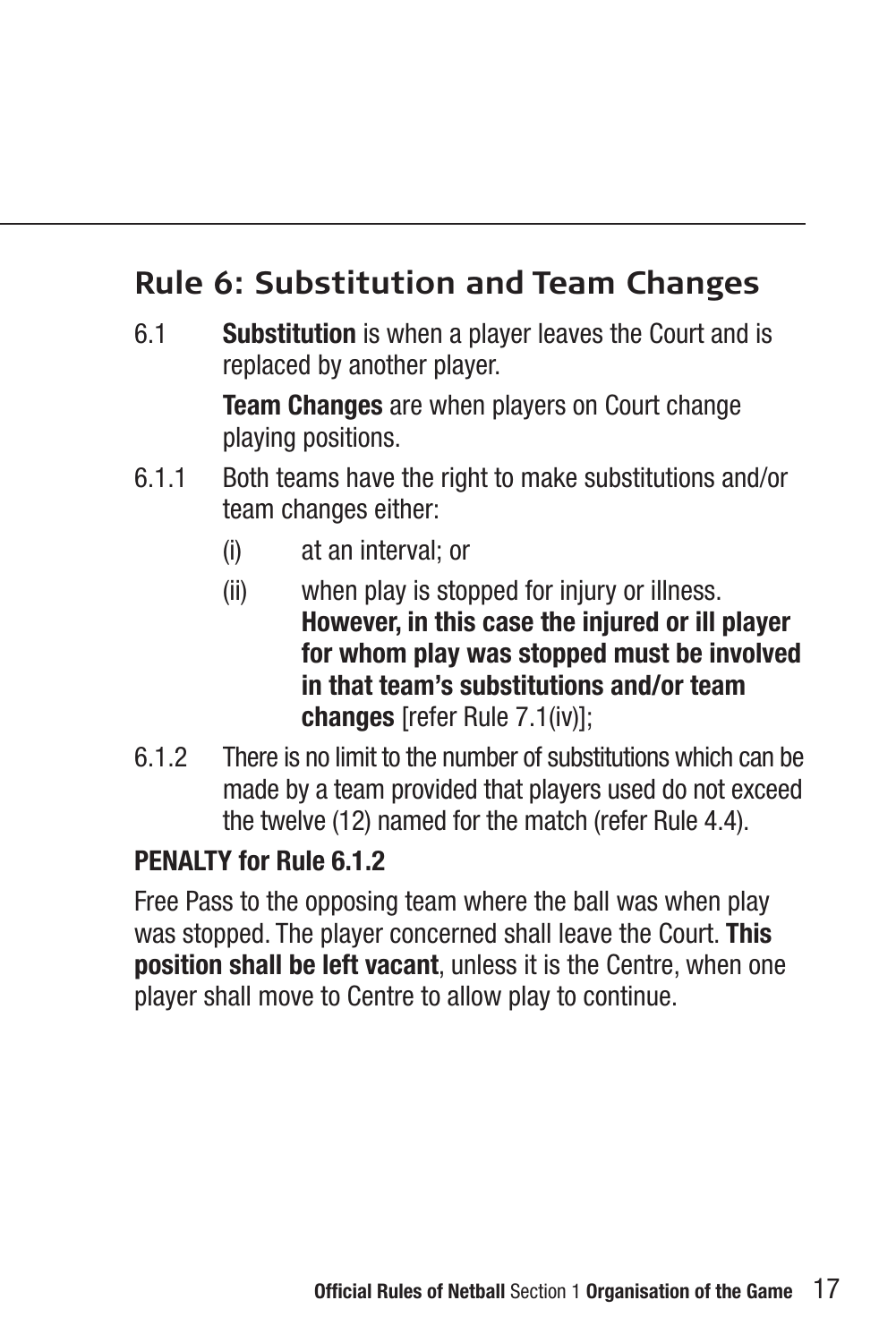### **Rule 7: Stoppages**

Coaching is permitted during any Stoppage by any Team Official who may approach the players at the Side Line. Bench players may approach the Side Line if coaching occurs. During a Stoppage any Team Official may approach the players at the Side Line for the purpose of providing rehydration. (Refer Rule 3, 7, 7.1, 7.2. 7.3).

- **7.1 Injury or Illness**
	- (i) Play may be stopped for injury or illness:
		- (a) after a call for time by an on Court player; or
		- (b) **in extreme circumstances**, by an Umpire, if the Umpire considers that a player who is injured / ill is unable to call time and is in need of treatment.

 The decision to stop play and when to stop play shall be at the discretion of the Umpire.

- (ii) To stop play the Umpire shall blow the whistle and signal to the Timekeepers to hold time:
- (iii) Only Primary Care Person/s are permitted on the Court to treat an injured or ill player and/or assess the player's medical condition. No other Team Official is permitted on Court;
- (iv) During a stoppage for injury or illness:
	- (a) both teams may make substitutions and/ or team changes if desired. However, in this case the injured or ill player for whom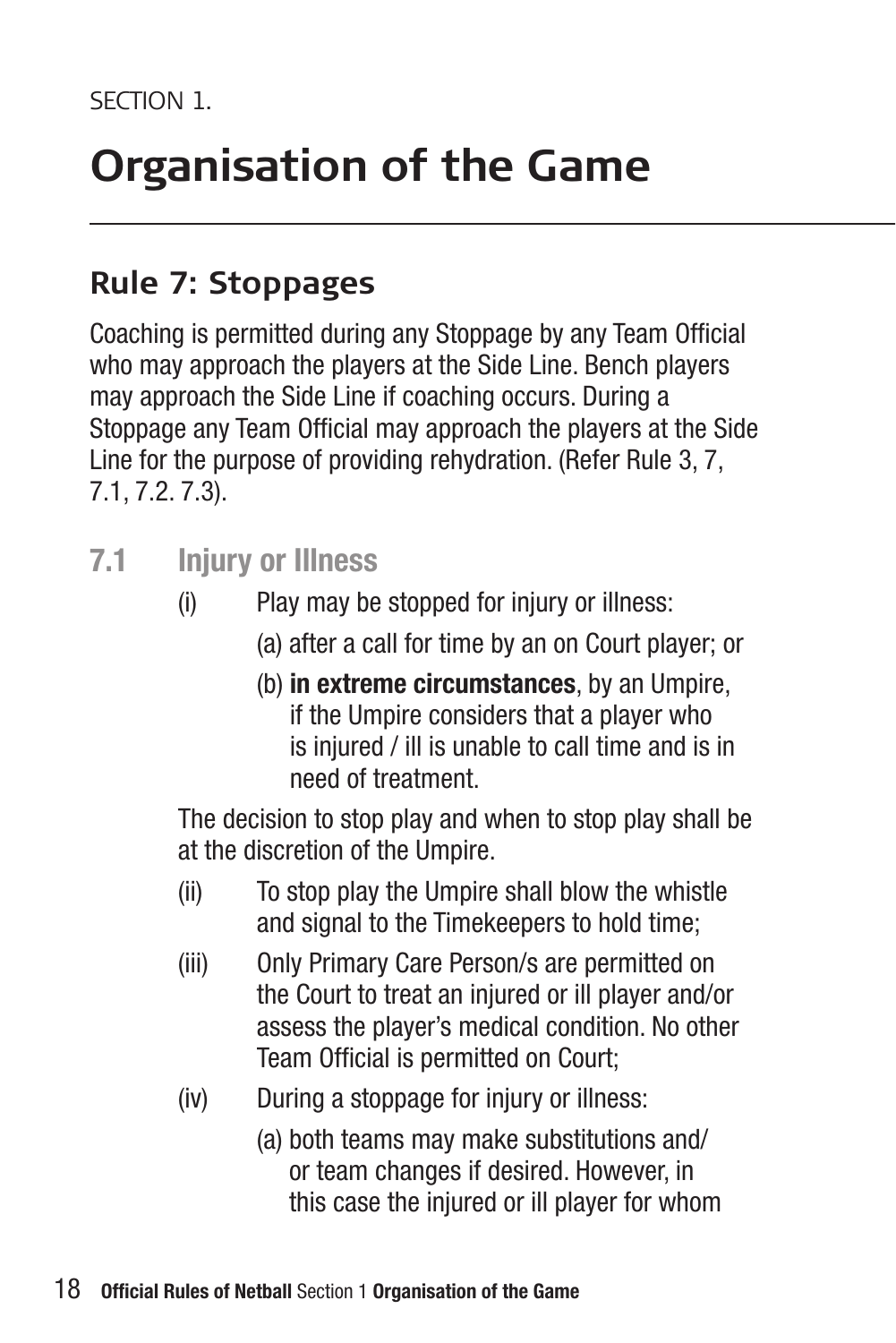play was stopped must be involved in that team's substitutions and/or team changes (refer Rule 6.1.1);

- (b) The playing position of the injured or ill player may be left vacant. If this player is the Centre, one player must be moved to Centre to allow the game to continue.
- (v) The first stoppage for each team in each quarter or half (refer Rule 2.1 and 2.2) shall be up to two (2) minutes from when time is held to decide whether an injured or ill player is fit to continue. During this stoppage, other players from either team who are injured or ill may receive treatment from their Primary Care Person/s. The length of the stoppage is determined by the treatment required by the player for whom play was stopped;
- (vi) For each subsequent stoppage for each team, the injured or ill player must leave the Court and has thirty (30) seconds to do so. The injury or illness must be treated Courtside and not on the Court;
- (vii) After a stoppage for injury or illness, when no substitution is made for a player unable to resume play, the injured or ill player or a substitute may not enter the game while play is in progress but, after notifying the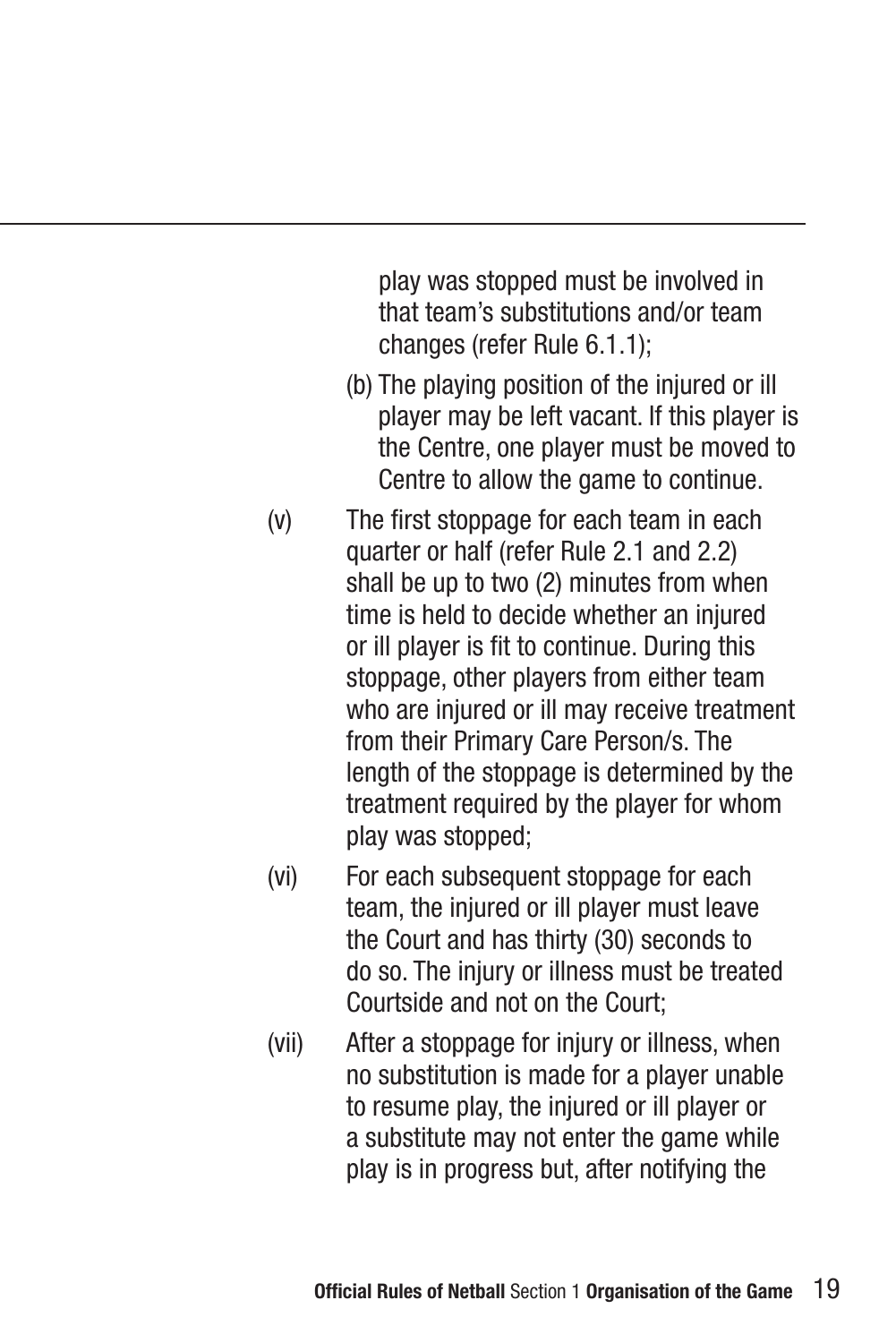Umpire, may take the Court:

- (a) immediately after a goal has been scored. In this case the player or the substitute must play in the laying position left vacant;
- (b) at a stoppage for injury or illness (refer Rule 7.1 and 7.2);
- (c) immediately following an interval.

#### **PENALTY for Rule 7.1(viii)**

Free Pass to the opposing team where the ball was when play was stopped. The player concerned shall leave the Court until the next goal is scored or until the next interval.

- (viii) To restart play the Umpire shall signal the Timekeepers and blow the whistle for play to be resumed;
- (ix) The game is continued from the spot where the ball was when play was stopped other than when:
	- (a) the ball is out of Court, in which case a Throw In is taken;
	- (b) the Umpire is unable to say who was in possession of the ball, or the ball was on the ground when play was stopped, in which case a Toss Up is taken between any two opposing players allowed in that area, where the ball was when play was stopped;
	- (c) the stoppage is due to Obstruction or Contact, in which case a Penalty Pass / Shot is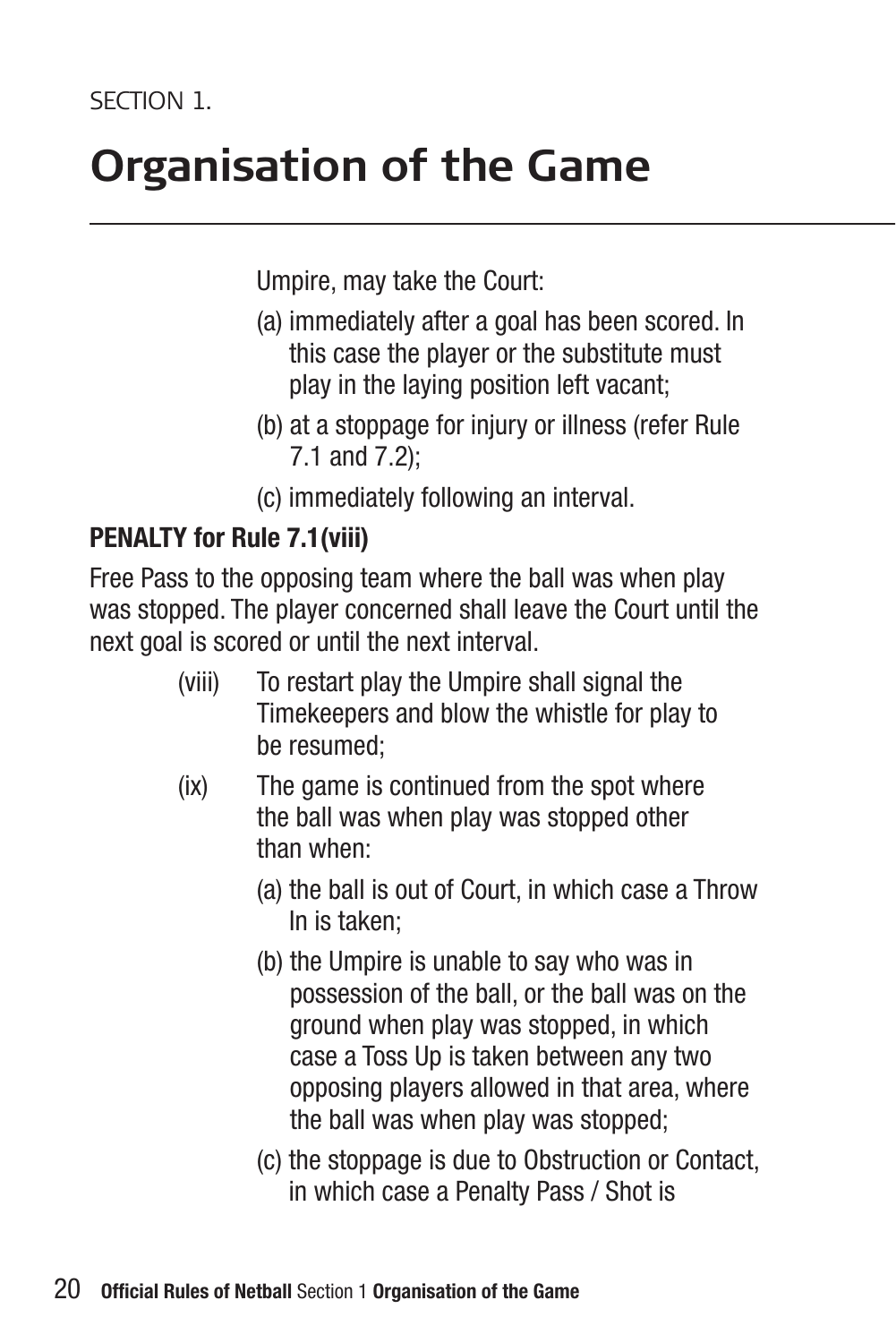awarded where the infringer was standing, except where this places the non-offending team at a disadvantage, when the penalty shall be taken where the obstructed or contacted player was standing.

### **7.2 Blood Policy**

- (i) An Umpire is required to hold time when a player who is bleeding is noticed or an on Court player has indicated the presence of blood;
- (ii) To stop play the Umpire shall blow the whistle and signal the Timekeepers to hold time;
- (iii) A stoppage for blood is not regarded as a stoppage for injury or illness and is not recorded against a team;
- (iv) The stoppage shall be up to two (2) minutes from when the time is held to decide whether a bleeding player is fit to continue. This decision shall be left to the Primary Care Person/s. No other Team Official is permitted on Court;

In addition:

- (a) the wound shall be adequately covered;
- (b) blood stained clothing shall be removed or cleaned;
- (c) the ball and the Court shall be cleaned if necessary.
- (v) During a stoppage for blood the bleeding player may be substituted or the position left vacant.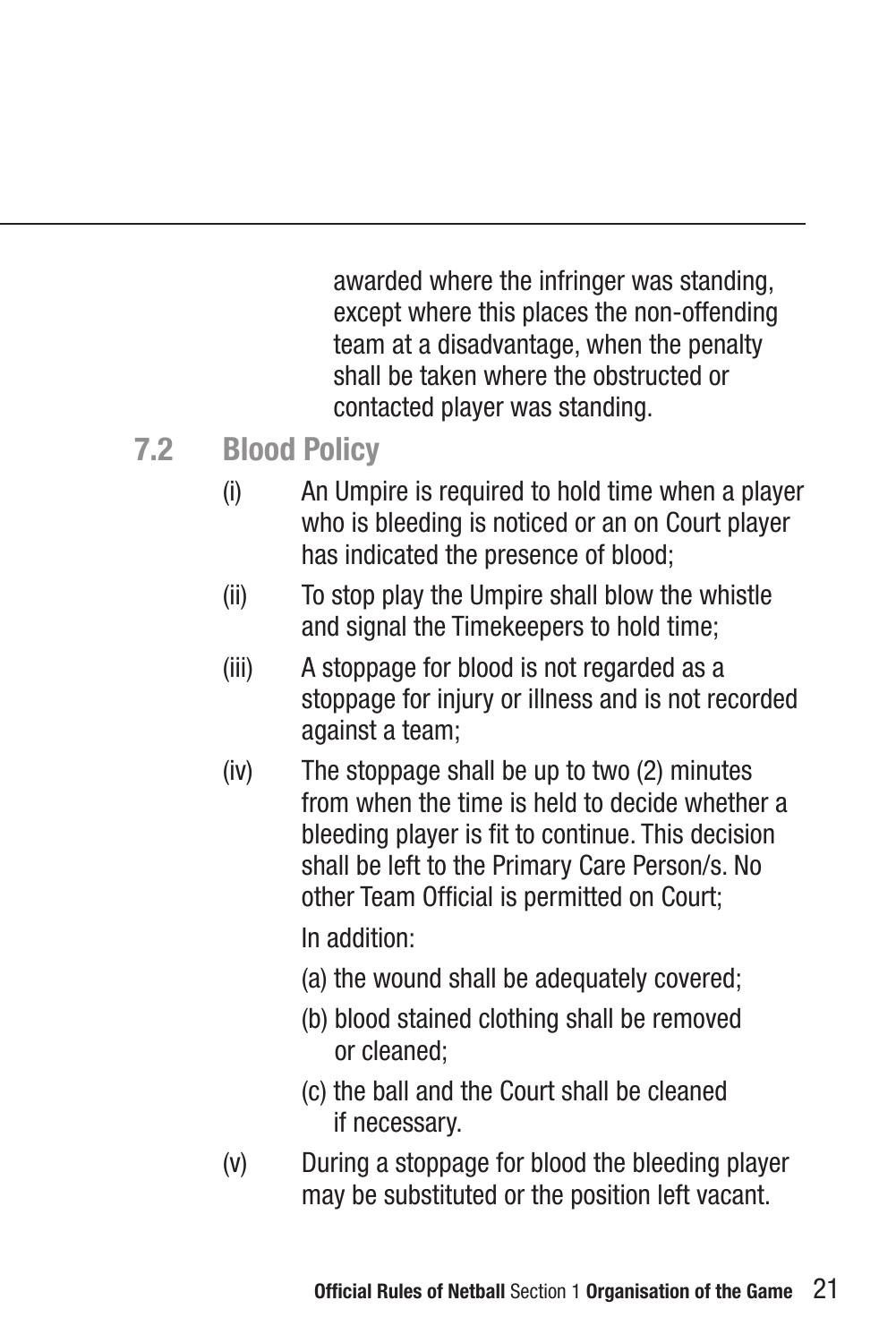No other substitutions or team changes are permitted by either team;

- (vi) To restart play the Umpire shall signal to the Timekeepers and blow the whistle for play to be resumed.
- **7.3 Emergencies**
	- (i) An Umpire may stop play for any extraordinary circumstance that may be deemed an emergency. This may include but is not limited to:
		- (a) the equipment;
		- (b) the Court;
		- (c) the weather;
		- (d) injury / illness of an Umpire.
	- (ii) To stop play the Umpire shall blow the whistle and signal the Timekeepers to hold time;
	- (iii) The Umpire shall decide the length of time for the stoppage and shall ensure that play is restarted as soon as possible (refer Rule 7.1(ix));
	- (iv) No substitutions or team changes are permitted during this stoppage. No Team Official is permitted on Court;
	- (v) To restart play the Umpire shall signal to the Timekeepers and blow the whistle for play to be resumed.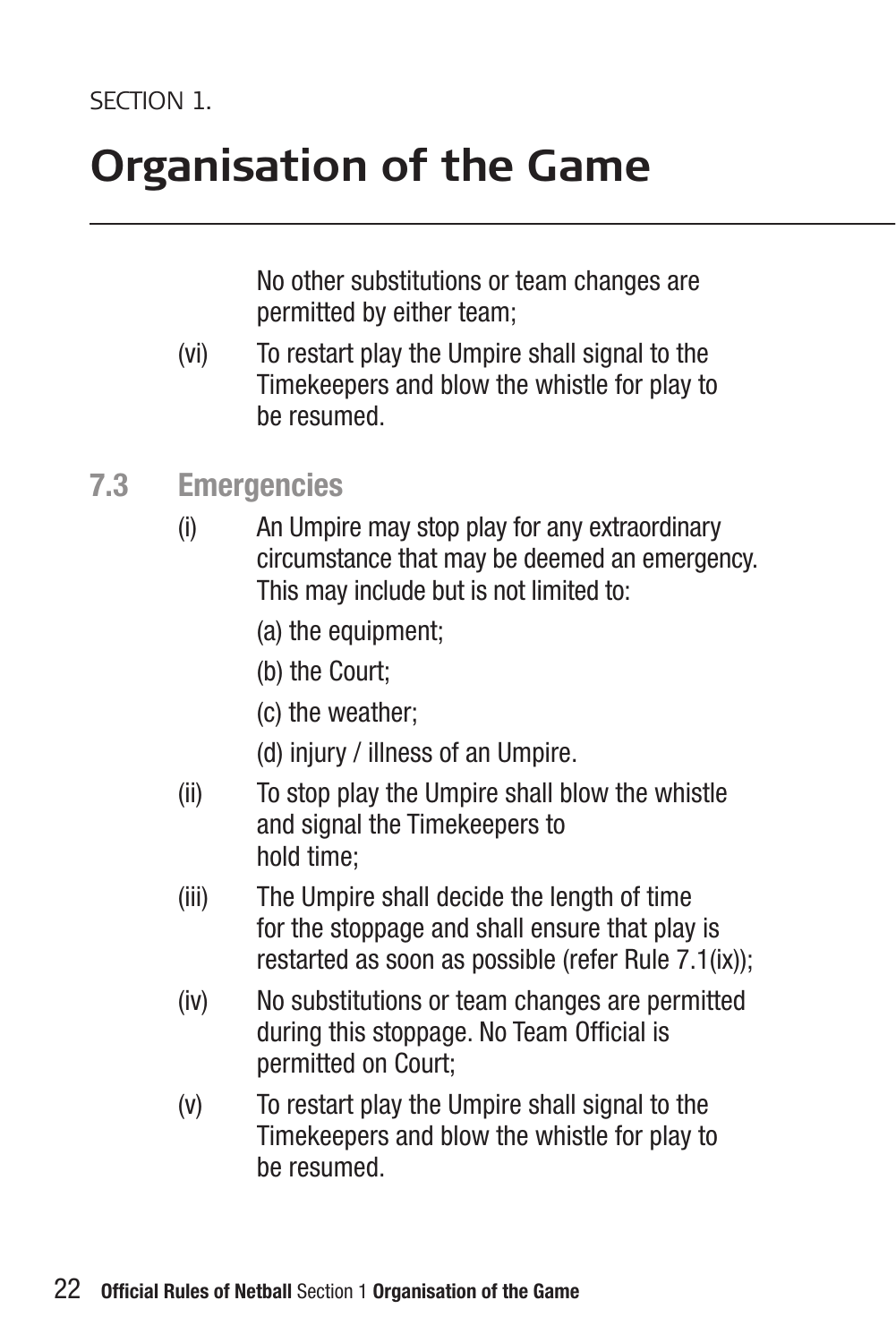SECTION<sub>2</sub>

### **Areas of Play**

### **Rule 8: Playing Areas**

8.1 The playing area for each player is listed below:

| <b>Goal Shooter</b> |   | 2 |   |   |
|---------------------|---|---|---|---|
| <b>Goal Attack</b>  | 1 | 2 | 3 |   |
| Wing Attack         |   | 2 | 3 |   |
| Centre              |   | 2 | 3 |   |
| <b>Wing Defence</b> |   |   | 3 |   |
| <b>Goal Defence</b> |   |   | 3 | 5 |
| <b>Goal Keeper</b>  |   |   |   | 5 |



8.2 Lines bounding each area are part of that area.

### **Rule 9: Offside**

- **9.1 One Player Offside**
- 9.1.1 A player with or without the ball shall be offside if the player enters any area other than the playing area for that designated position.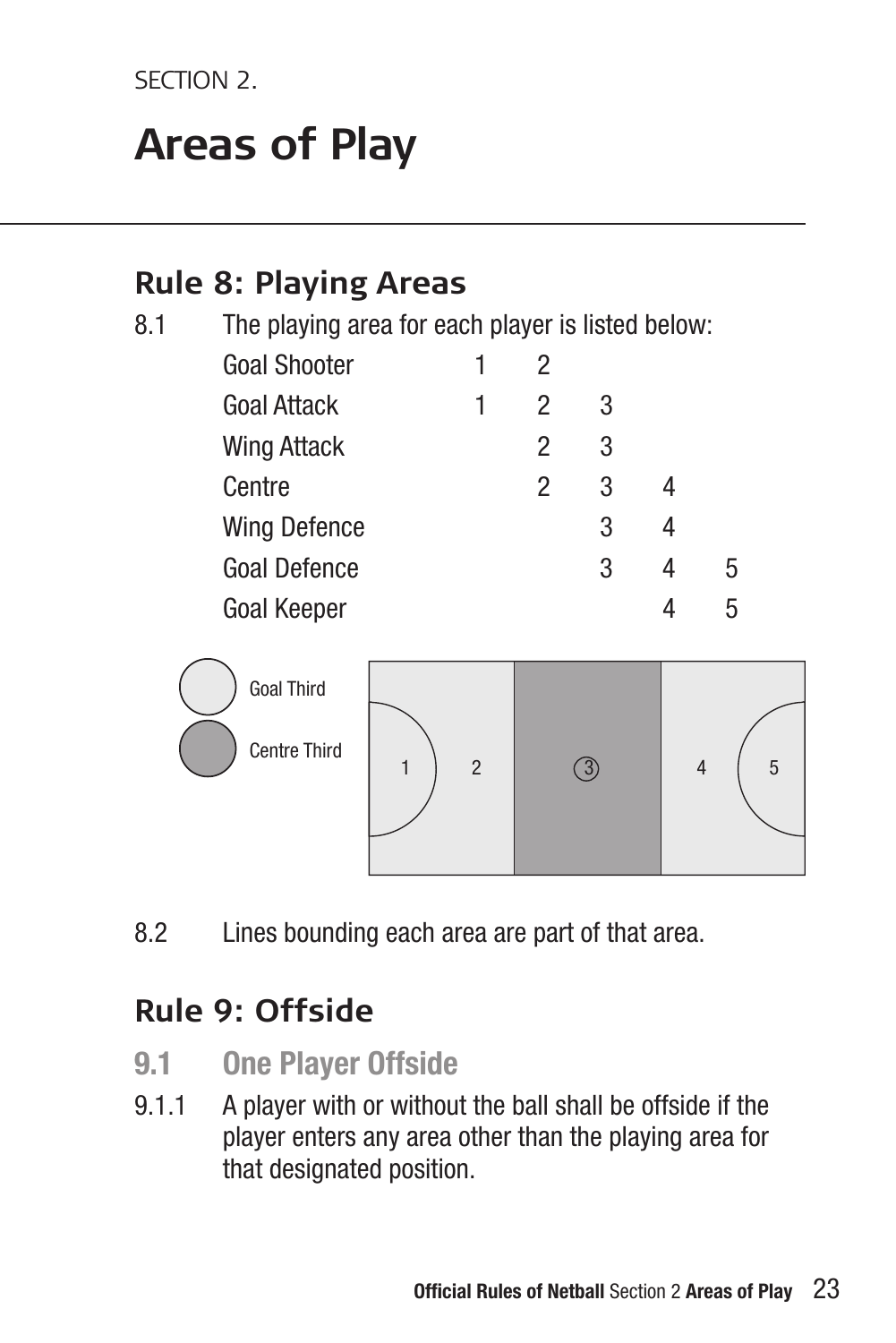### **Areas of Play**

9.1.2 A player may reach over and take the ball from an offside area or may lean on the ball in an offside area [refer Rule 13.1(ix)] provided no physical contact is made with the ground in the offside area.

#### **PENALTY for Rule 9.1.1 to 9.1.2**

A Free Pass to the opposing team where the infringement occurred.

### **9.2 Simultaneous Offside**

When any two opposing players simultaneously enter an offside area: -

- (i) if neither makes any contact with the ball, they are not penalised and play continues;
- (ii) if one of them is in possession of the ball or touching the ball, a Toss Up is taken between those two players in their own area of play, except as provided for under Rule 9.2 (iv);
- (iii) if both of them are in possession of the ball or touching the ball, a Toss Up is taken between those two players in their own area of play, except as provided for under Rule 9.2 (iv);
- (iv) if one player, who is allowed only in the Goal Third, goes offside into the Centre Third, and an opposing player simultaneously goes offside into the Goal Third, one or both in contact with the ball, a Toss Up is taken in the Centre Third between any two opposing players allowed in that area.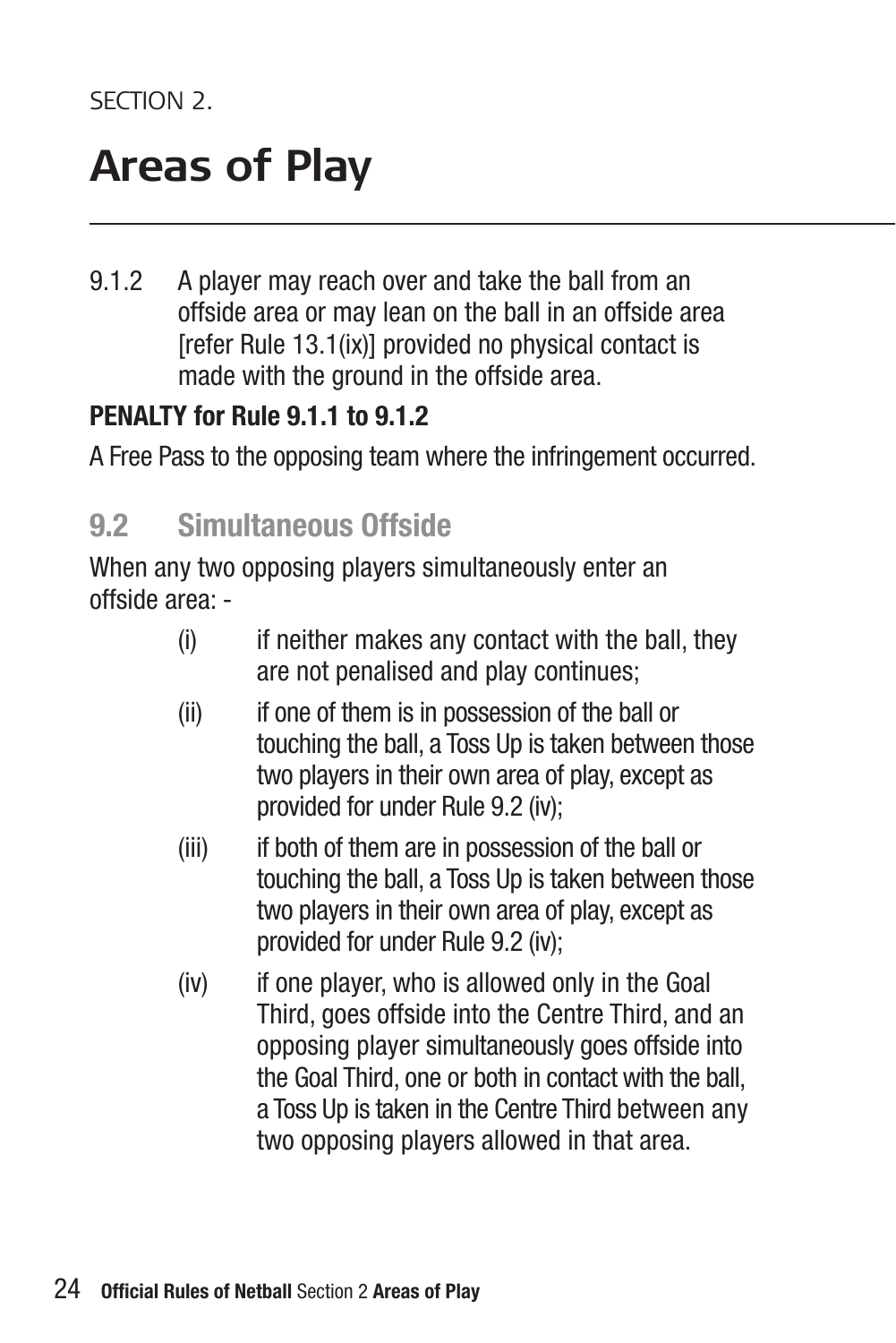### **Rule 10: Out of Court**

- 10.1 The ball is out of Court when:
	- (i) it touches the ground outside the Court;
	- (ii) it touches an object or person in contact with the ground outside the Court;
	- (iii) it is held by a player in contact with the ground, an object or a person outside the Court.

### **PENALTY for Rule 10.1**

A Throw in to the team opposing the one who last had contact with the ball, to be taken where the ball crossed the line.

- 10.2 A ball, which hits any part of the Goalpost and rebounds into play, is not out of Court.
- 10.3 A player is out of Court, if at the time of touching or receiving the ball any part of that player is touching the ground, an object or person outside the Court [refer Rule 18.4.1(ii)].
- 10.4 A player having no contact with the ball may stand or move out of Court but, before playing the ball, the player must re-enter the Court and no longer have contact with the ground out of Court.

#### **PENALTY for Rule 10.3 to 10.4**

A Throw In to the opposing team, at the point where the player was out of Court.

10.5 If the ball is caught **simultaneously** by two opposing players, one of whom lands out of Court, a Toss Up is taken on Court between the two players concerned, where the incident occurred [refer Rule 18.5.1(i)].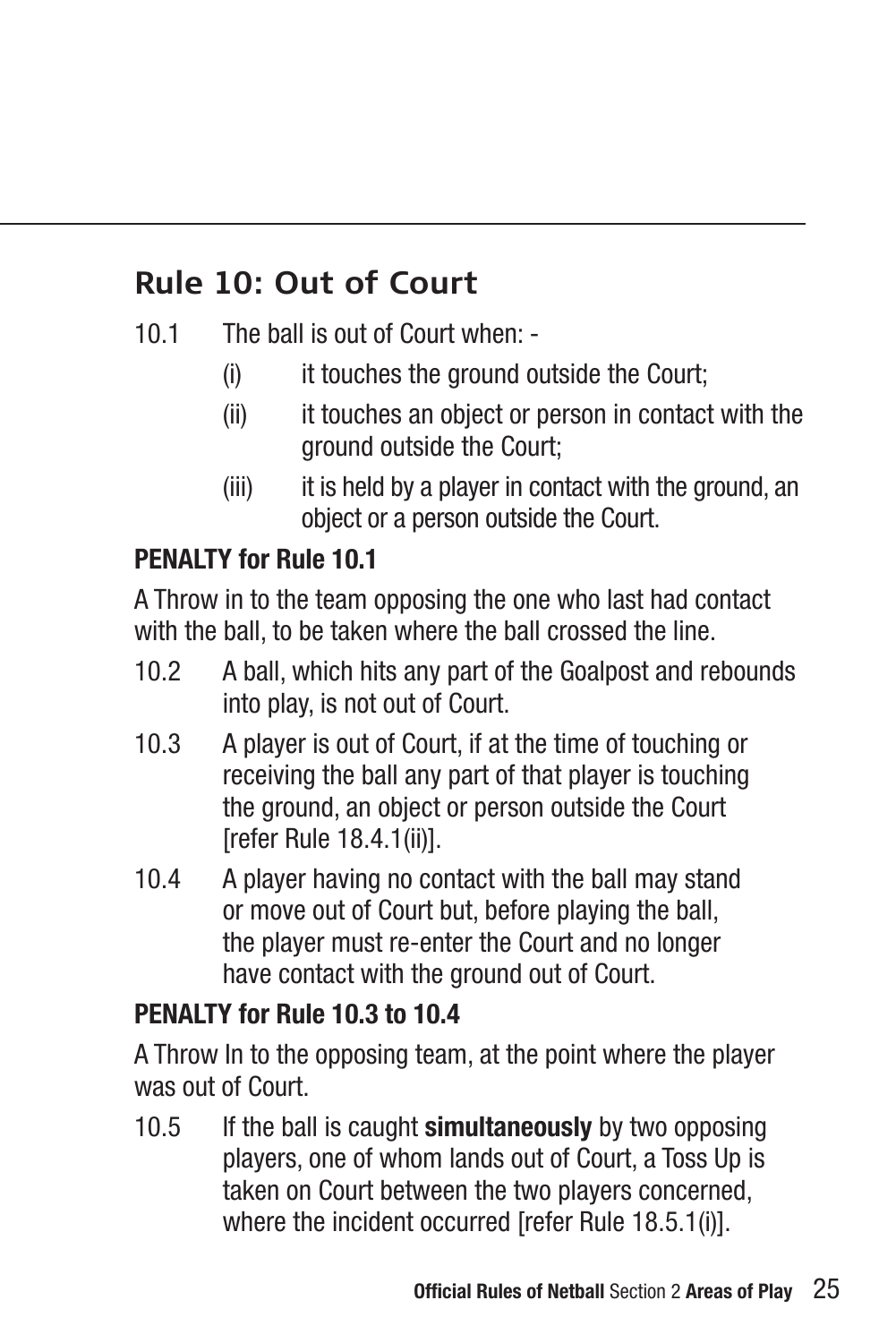### **Areas of Play**

10.6 A player who has left the Court to retrieve a ball or to take a Throw In must be permitted direct re-entry to the Court.

#### **PENALTY for Rule 10.6**

Penalty Pass / Shot to the opposing team where the infringer was standing.

- 10.7 A player who goes out of Court for **no valid reason** (i.e. not to take a Throw In or collect a ball or secure a better playing position) **may not** enter the game while play is in progress but, after notifying the Umpire, may take the Court:-
	- (i) immediately after a goal has been scored;
	- (ii) at a stoppage for injury or illness (refer Rules 7.1 and 7.2);
	- (iii) immediately following an interval.

#### **PENALTY for Rule 10.7**

Free Pass to the opposing team where the ball was when play was stopped. The player concerned shall leave the Court until the next goal is scored or until the next interval.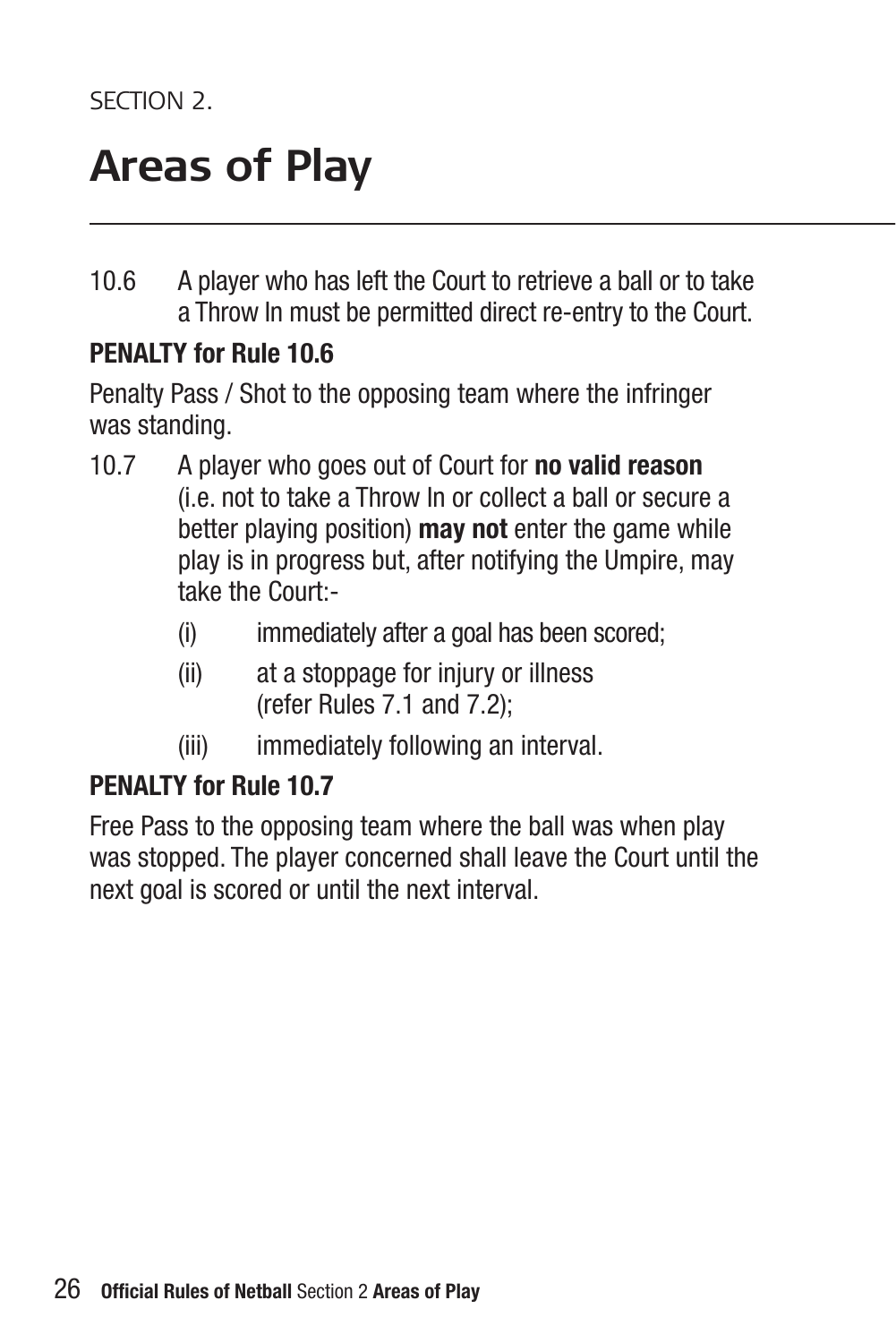### **Conduct of the Game**

### **Rule 11: Positioning of Players for Start of Play**

In the following ways, **the players are responsible** at the start and restart of play:

- 11.1 The Centre in possession of the ball shall stand wholly within the Centre Circle, on either one or both feet (refer Rule 8.2).
- 11.2 The opposing Centre shall be in the Centre Third, and free to move.
- 11.3 All other players shall be in the Goal Third which is part of their playing area and free to move, but none of these players is allowed in the Centre Third until the whistle has been blown to start or restart play.

#### **PENALTY for Rule 11.1 and 11.2**

The whistle is blown for the Centre Pass, then blown again for the infringement.

A Free Pass to the opposing team to be taken where the infringement occurred.

### **PENALTY for Rule 11.3**

- 1. If one player enters the Centre Third before the whistle is blown, a Free Pass is awarded to the opposing team where the infringement occurred.
- 2. When any two opposing players **simultaneously** enter the Centre Third before the whistle has been blown: -
	- (i) if neither makes contact with the ball, they are not penalised and play continues;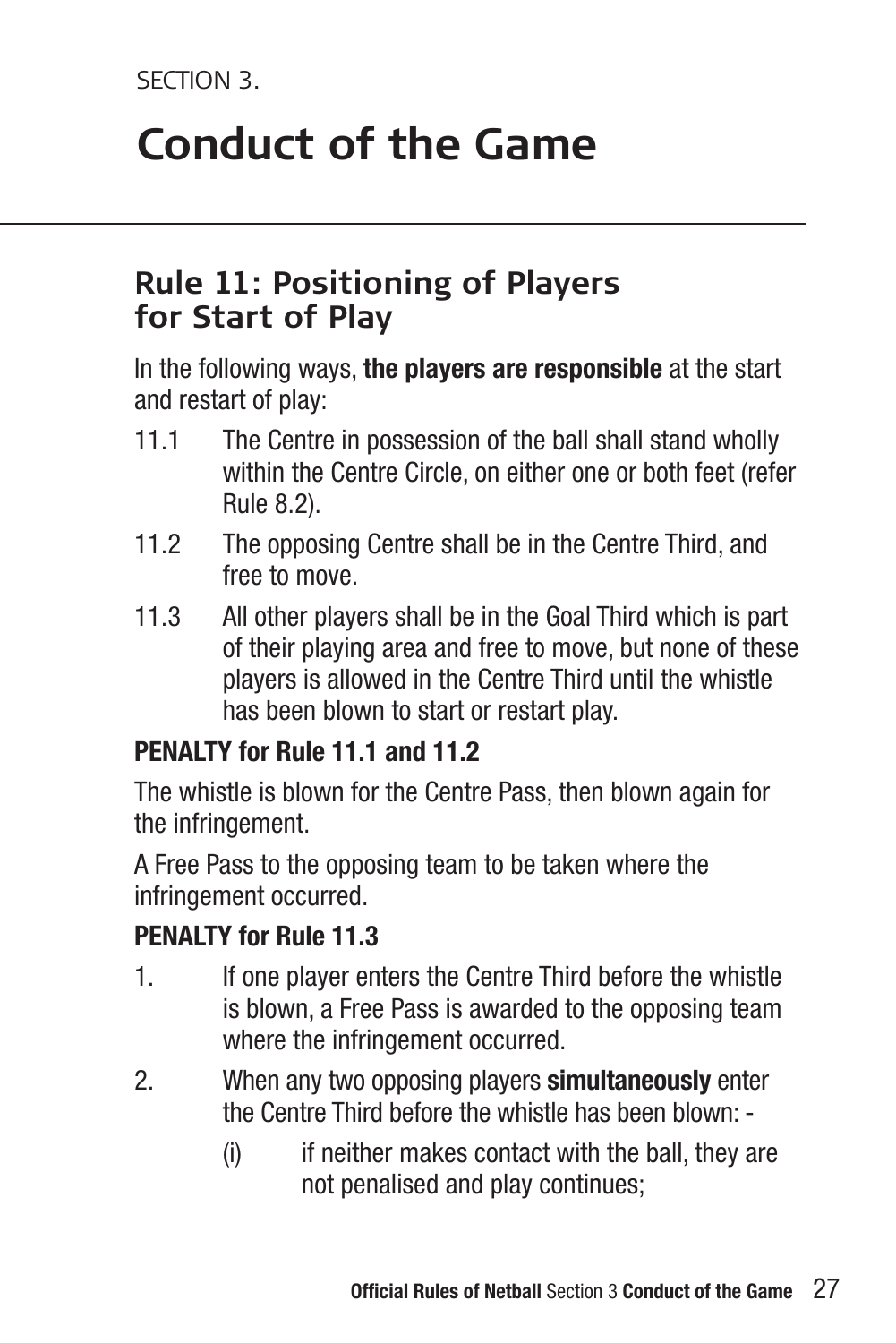### **Conduct of the Game**

- (ii) if one player touches or catches the ball, a Toss Up is taken between the two players concerned where the player caught or touched the ball.
- (iii) if one Umpire blows the whistle for the penalty and the other Umpire indicates that advantage has applied, the penalised decision shall stand [refer Rule 3.1.6(viii)].

### **Rule 12: Start of Play**

- 12.1 Organisation for the Start of Play
- 12.1.1 The Umpire shall blow the whistle to start and restart play.
- 12.1.2 The pass made by a Centre in response to the Umpire's whistle at the start and restart of play shall be designated a Centre Pass (refer Rule 13.3).
- 12.1.3 Play shall be started, and restarted after every goal scored, and after each interval, by a Centre Pass taken alternately throughout the game by the two Centres.
- 12.1.4 If at a Centre Pass, the ball is still in the Centre's hands when the Umpire's whistle is blown to signal the end of a quarter or half **and provided no infringement by that team** has been penalised, that team will take the Centre Pass after the interval.
- **12.2 Controlling the Centre Pass**
- 12.2.1 When the whistle is blown the Centre in possession of the ball shall throw it within three (3) seconds (refer Rule 13.3) and shall obey the Footwork Rule (refer Rule 14).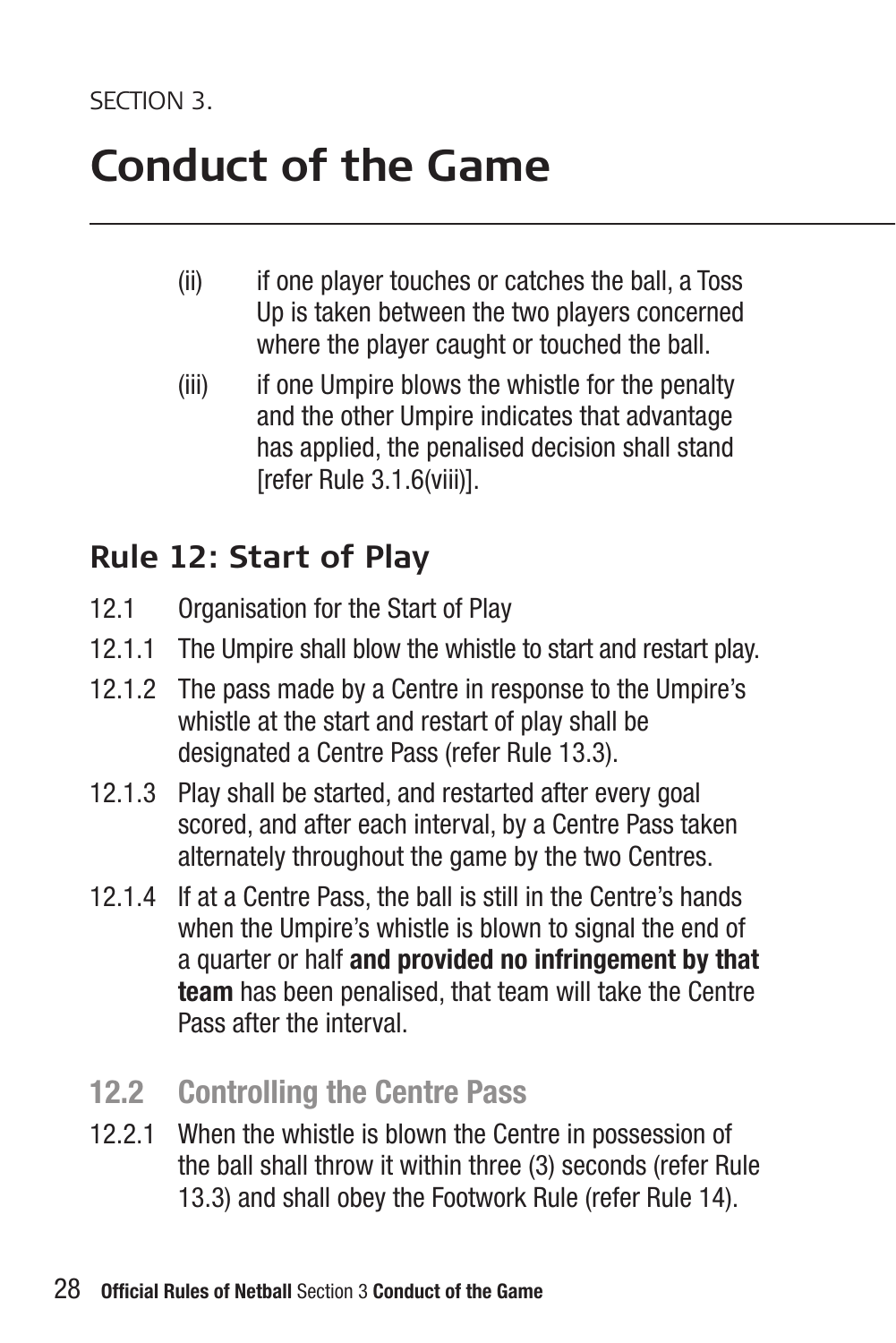- 12.2.2 The Centre Pass shall be caught or touched by any player:
	- (i) who is standing wholly within the Centre Third; or
	- (ii) who lands with the first foot, or both feet, wholly within the Centre Third.
- 12.2.3 A member of the team taking the Centre Pass may not catch the ball in the Goal Third without it having been touched as per Rule 12.2.2.

### **PENALTY for Rule 12.2.3**

Free Pass to the opposing team, to be taken in the Goal Third where the ball crossed the transverse line.

- 12.2.4 If a member of the opposing team touches or catches the Centre Pass in the Goal Third, or with feet astride the transverse line, play continues. This player's subsequent pass is considered to have been made from the Goal Third.
- 12.2.5 If the ball from the Centre Pass goes untouched over the Side Line bounding the Centre Third, a Throw In is awarded to the opposing team where the ball crossed the line.

### **Rule 13: Playing the Ball**

- 13.1 A player **may**:-
	- (i) catch the ball with one or both hands;
	- (ii) gain or regain control of the ball if it rebounds from the Goalpost (refer Rule 1.2.1);
	- (iii) bat or bounce the ball to another player without first having possession of it.: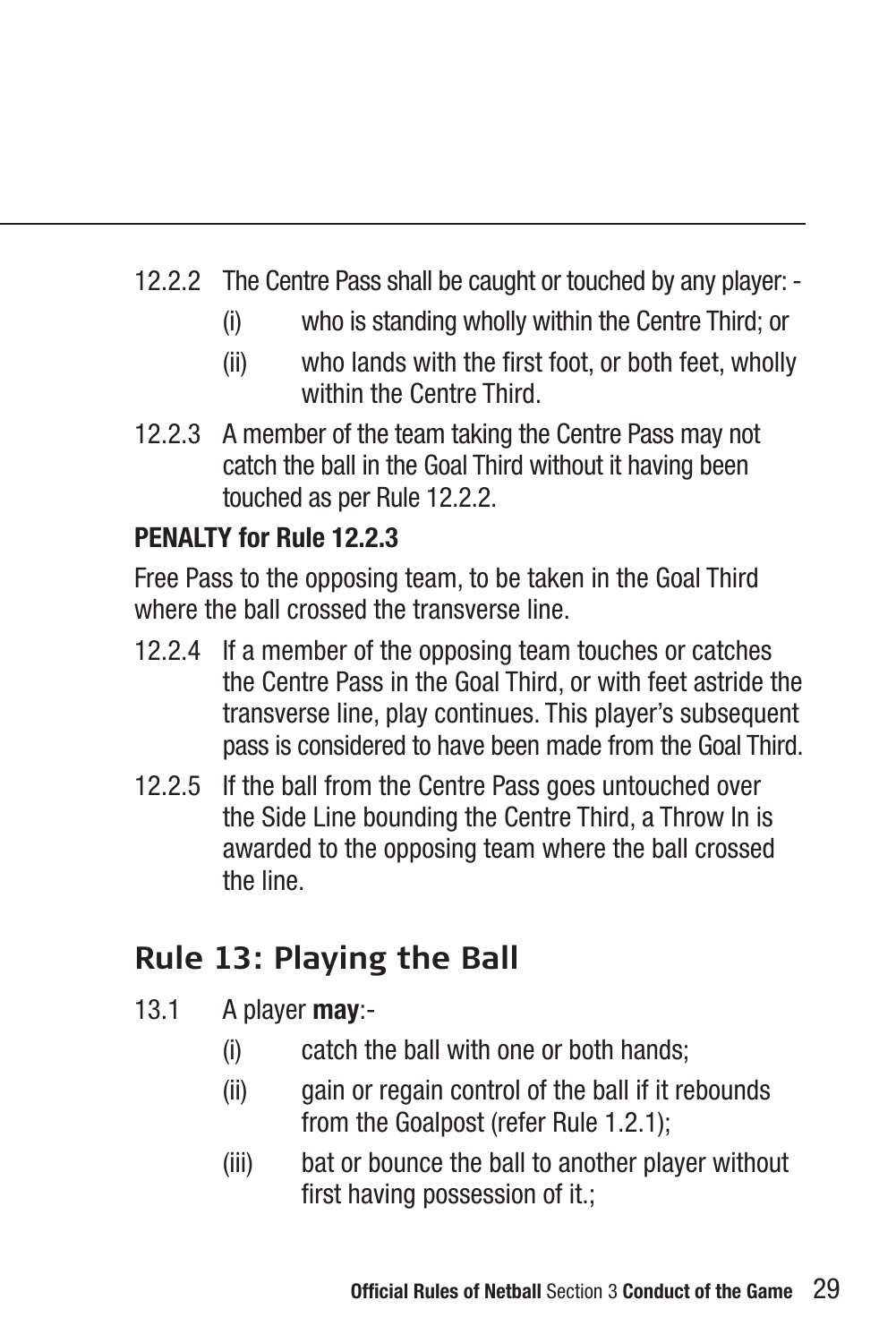### **Conduct of the Game**

- (iv) tip the ball in an uncontrolled manner once or more than once and then;
	- (a) catch the ball; or
	- (b) direct the ball to another player;
- (v) having batted the ball once, either catch the ball or direct the ball to another player;
- (vi) having bounced the ball once, either catch the ball or direct the ball to another player;
- (vii) roll the ball to oneself to gain possession;
- (viii) fall while holding the ball, but must regain footing and throw within three (3) seconds of receiving the ball;
- (ix) lean on the ball to prevent going offside;
- (x) lean on the ball on Court to gain balance;
- (xi) jump from a position in contact with the Court and play the ball, provided that neither the player nor the ball make contact with the ground, or any object or person outside the Court while the ball is being played.
- 13.2 A player **may not**:-
	- (i) strike the ball with a fist;
	- (ii) fall on the ball to gain possession;
	- (iii) attempt to gain possession of the ball while lying, sitting or kneeling on the ground;
	- (iv) throw the ball while lying, sitting, or kneeling on the ground: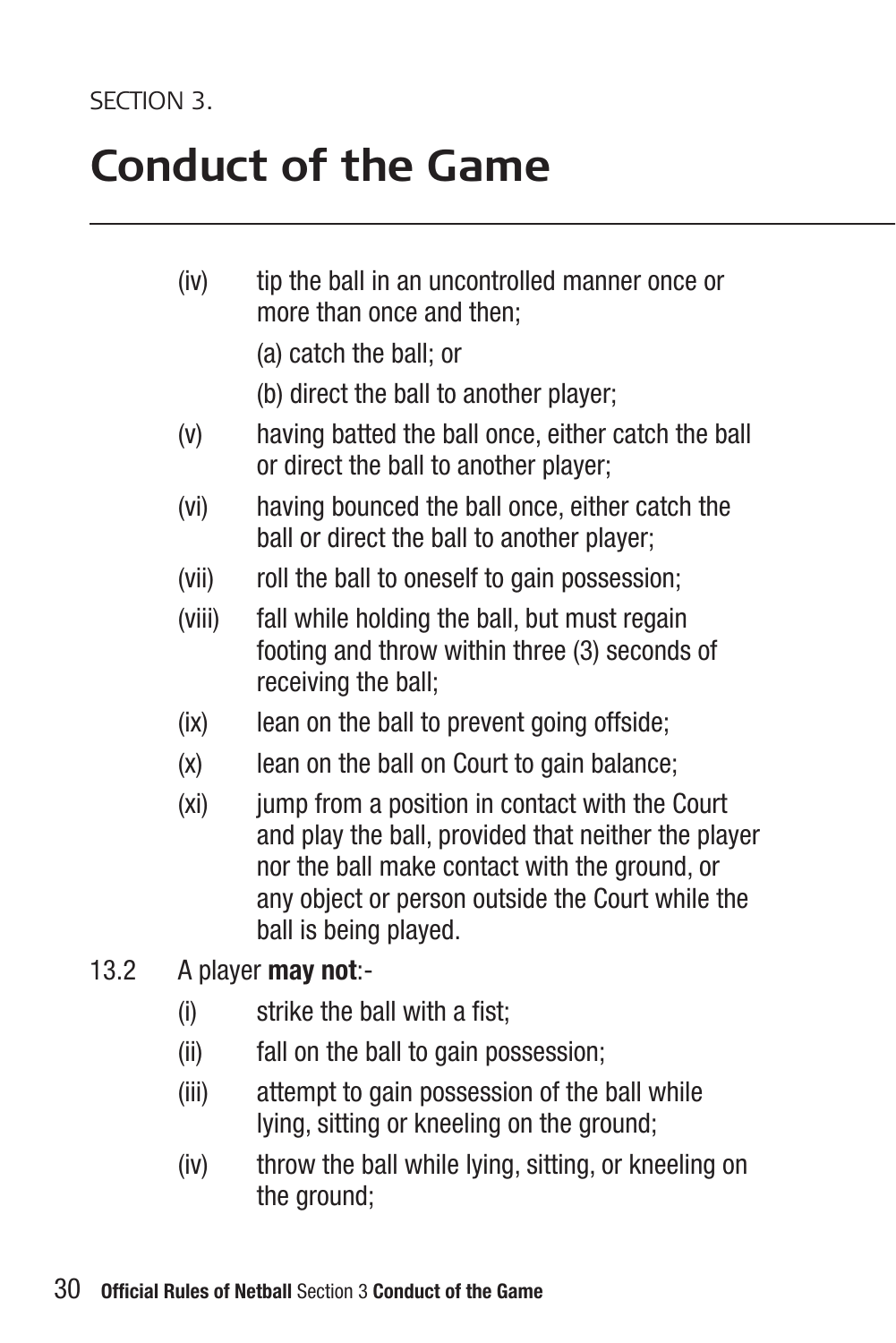- (v) use the Goalpost :
	- (a) as a means of regaining balance; or
	- (b) as a support in recovering the ball going out of Court; or
	- (c) in any other way for any other purpose, which does not include the ball rebounding from the goalpost [refer Rule 13.1 (ii)].
- (vi) **deliberately** kick the ball.

### **PENALTY for Rule 13.2**

Free Pass to the opposing team where the infringement occurred.

- 13.3 A player who has caught or held the ball shall play it or shoot for goal within three (3) seconds. To play the ball a player **may**:-
	- (i) throw it in any manner and in any direction to another player;
	- (ii) bounce it with one or both hands in any direction to another player.
- 13.4 A player who has caught or held the ball **may not**:
	- (i) roll the ball to another player;
	- (ii) throw the ball and play it before it has been touched by another player;
	- (iii) toss the ball into the air and replay it;
	- (iv) drop the ball and replay it;
	- (v) bounce the ball and replay it;
	- (vi) replay the ball after an unsuccessful shot at goal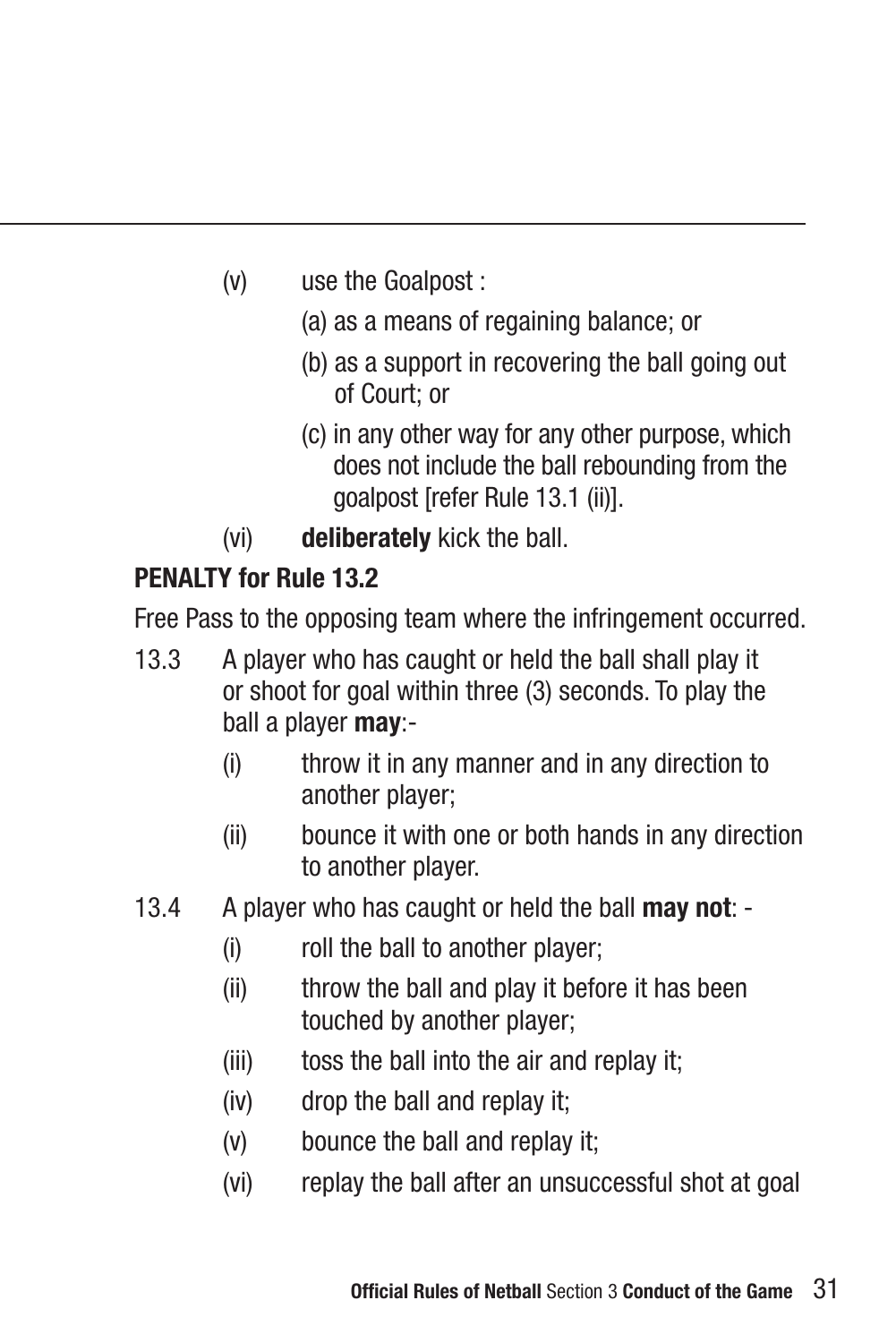### **Conduct of the Game**

unless it has touched some part of the Goalpost (refer Rule 1.2.1).

#### **PENALTY for Rule 13.4**

Free Pass to the opposing team where the infringement occurred.

- 13.5 If two (2) opposing players gain possession of the ball in quick succession, the Umpire shall call "Possession" and indicate the player who first caught the ball. Play shall continue with this player in possession of the ball.
- 13.6 Passing Distances
	- 13.6.1 Short Pass
	- (i) On the Court: at the moment the ball is passed there must be room for a third player to move between the hands of the thrower and those of the receiver.
	- (ii) At the Throw In: at the moment the ball is passed there must be room on the Court for a third player to move between the hands of the thrower and those of the receiver.

#### **PENALTY for Rule 13.6.1**

Free Pass to the opposing team where the ball was caught.

- 13.6.2 Over a Third
	- (i) The ball may not be thrown over a complete Third without being touched or caught by a player who, at the time of touching or catching the ball is standing wholly within that Third, or who lands with the first foot, or both feet, wholly within that Third.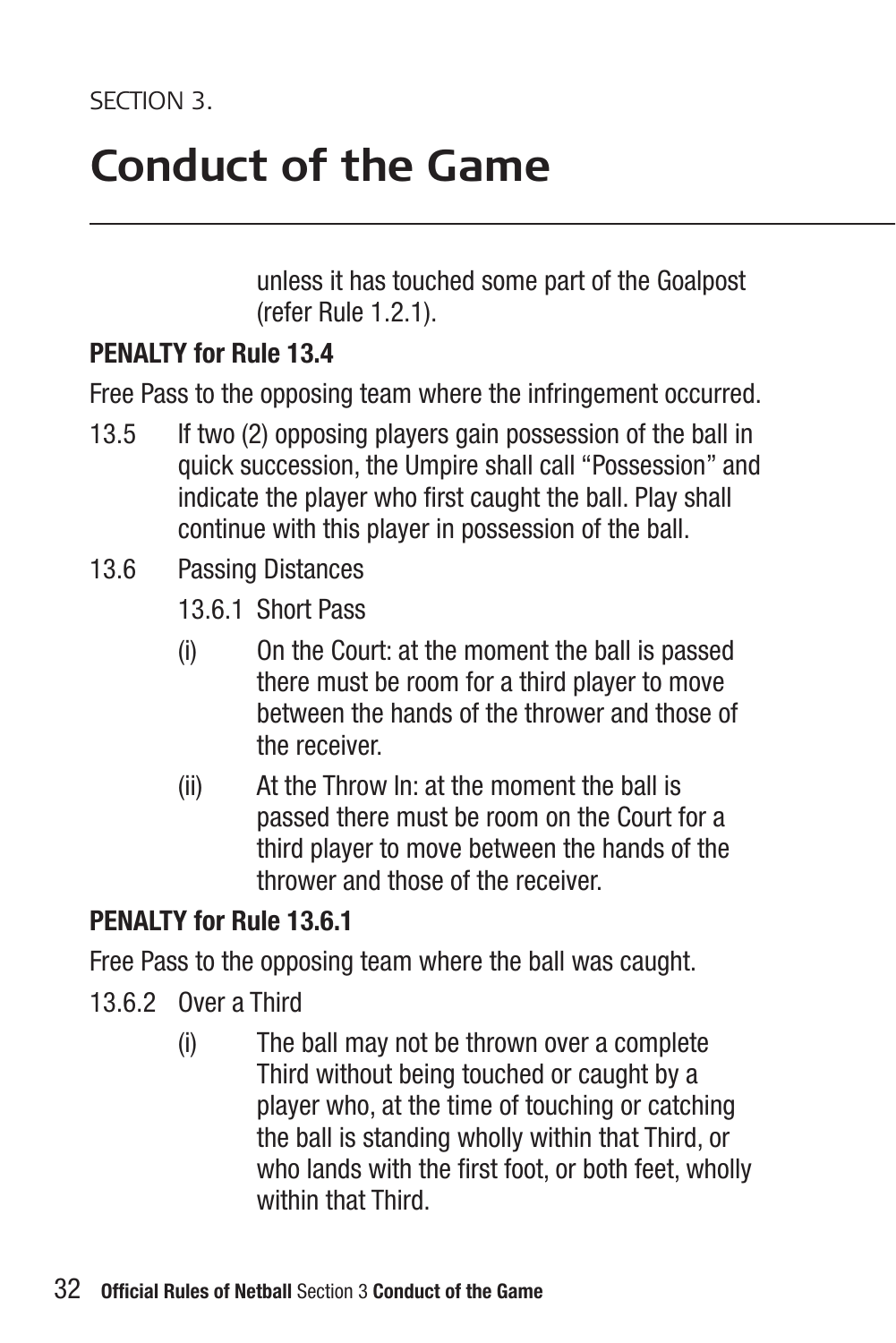- (ii) A player who lands with the first foot wholly within the correct Third is judged to have received the ball in that Third. The subsequent throw shall be considered to have been made from the Third in which the player first landed.
- (iii) A player, who lands on both feet simultaneously with one foot wholly within the correct Third and the other in the incorrect Third, shall be penalised.

### **PENALTY for Rule 13.6.2**

Free Pass to the opposing team taken just beyond the second line that the ball has crossed, except where the ball thrown from the Centre Third passes out of Court over the Goal Line, when a Throw In shall be taken immediately behind the point where the ball crossed the line.

### **Rule 14: Footwork**

- 14.1 A player **may** receive the ball with one foot grounded, or jump to catch and land on one foot, and then:-
	- (i) step with the other foot in any direction, lift the landing foot and throw or shoot before this foot is regrounded;
	- (ii) step with the other foot in any direction any number of times, pivoting on the landing foot. The pivoting foot may be lifted but the player must throw or shoot before regrounding it;
	- (iii) jump from the landing foot onto the other foot and jump again but must throw the ball or shoot before regrounding either foot;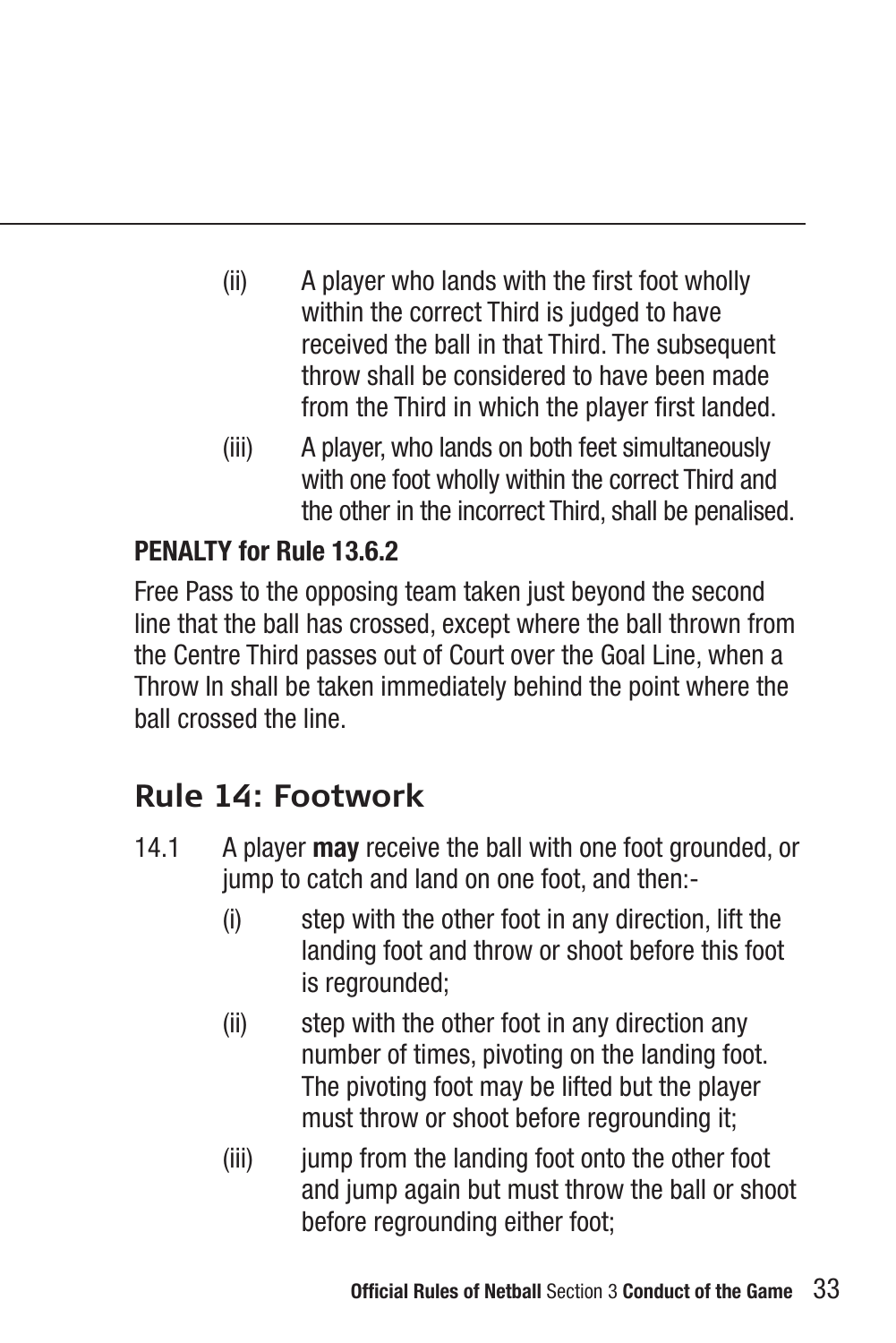### **Conduct of the Game**

- (iv) step with the other foot and jump but must throw the ball or shoot before regrounding either foot.
- 14.2 A player **may** receive the ball while both feet are grounded, or jump to catch and land on both feet **simultaneously** and then: -
	- (i) step with either foot in any direction, lift the other foot and throw or shoot before this foot is regrounded;
	- (ii) step with either foot in any direction any number of times pivoting on the other. The pivoting foot may be lifted but the player must throw or shoot before regrounding it;
	- (iii) jump from both feet onto either foot, but must throw or shoot before regrounding the other foot;
	- (iv) step with either foot and jump but must throw the ball or shoot before regrounding either foot.
- 14.3 A player in possession of the ball **may not**:
	- (i) drag or slide the landing foot;
	- (ii) hop on either foot;
	- (iii) jump from both feet and land on both feet unless the ball has been released before landing.

#### **PENALTY for Rule 14**

Free Pass to the opposing team where the infringement occurred.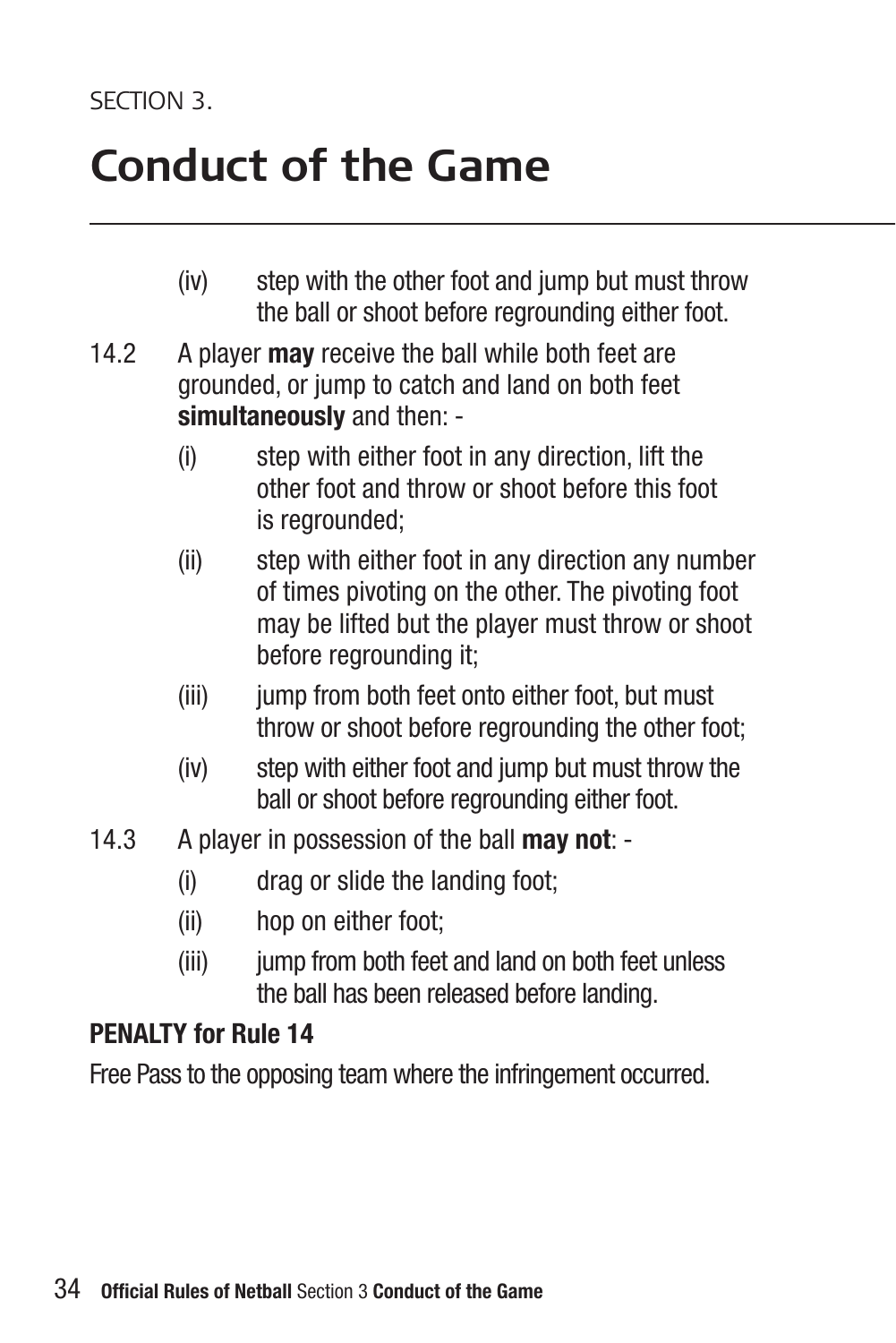### **Rule 15: Scoring a Goal**

- 15.1 A goal is scored when the ball is thrown or batted over and completely through the ring by Goal Shooter or Goal Attack from any point within the Goal Circle including the lines bounding the Goal Circle.
	- (i) If another player throws the ball through the ring no goal is scored and play continues.
	- (ii) If a defending player deflects a shot for goal and the ball then passes over and completely through the ring a goal is scored.
	- (iii) If the ball is won at a Toss Up in the Goal Circle, the Goal Shooter or Goal Attack may either shoot for goal or pass.
	- (iv) If the whistle for an interval or 'time' is blown before the ball has passed completely through the ring, no goal is scored.
	- (v) If the whistle for an interval or 'time' is blown after a Penalty Pass / Shot has been awarded in the Goal Circle, the Penalty Pass / Shot shall be taken (refer Rule 2.4).
- 15.2 In taking a shot for goal a player shall:
	- (i) have no contact with the ground outside the Goal Circle either during the catching of the ball or whilst holding it. It is not contact with the ground to lean on the ball, but if this happens behind the Goal Line the ball is considered to be out of Court (refer Rule 10);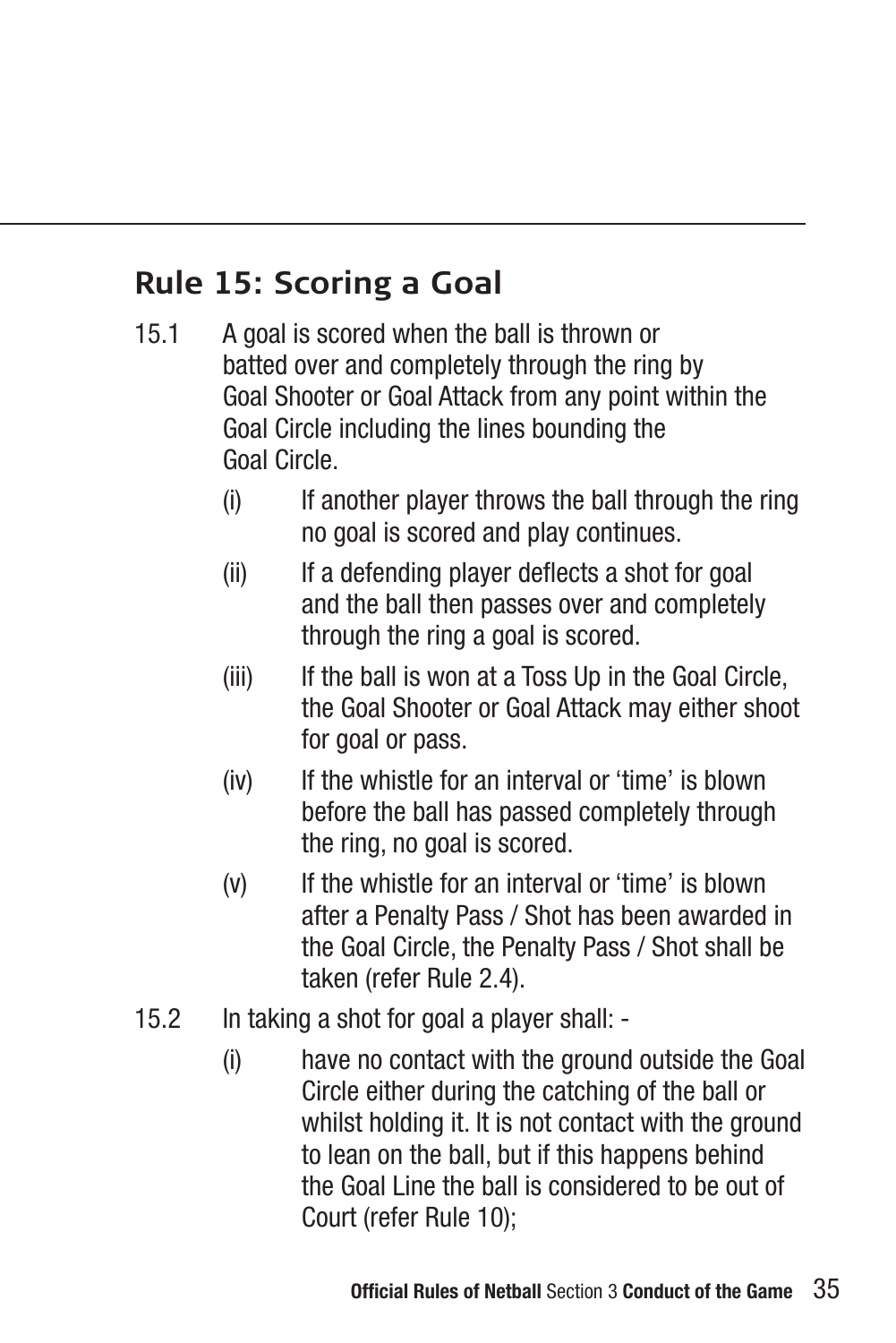### **Conduct of the Game**

- (ii) shoot within three (3) seconds of catching or holding the ball (refer Rule 13.3);
- (iii) obey the Footwork Rule (refer Rule 14).

### **PENALTY for Rule 15.2**

Free Pass to the opposing team in the Goal Circle where the infringement occurred.

15.3 A defending player may not cause the Goalpost to move so as to interfere with the shot at goal.

### **PENALTY for Rule 15.3**

Penalty Pass / Shot to the opposing team to be taken: -

- (i) from where the infringer was standing unless this places the non-offending team at a disadvantage;
- (ii) if the infringer was out of Court, **on Court** near the point where the infringer was standing.

### **Rule 16: Obstruction**

16.1 An attempt to intercept or defend the ball **may** be made by a defending player if the distance on the ground is not less than 0.9 m (3 feet) from a player in possession of the ball.

> When the ball is received, this distance is measured as follows: -

(i) if the player's landing, grounded or pivoting foot remains on the ground, the distance is measured from that foot to the nearer foot of the defending player;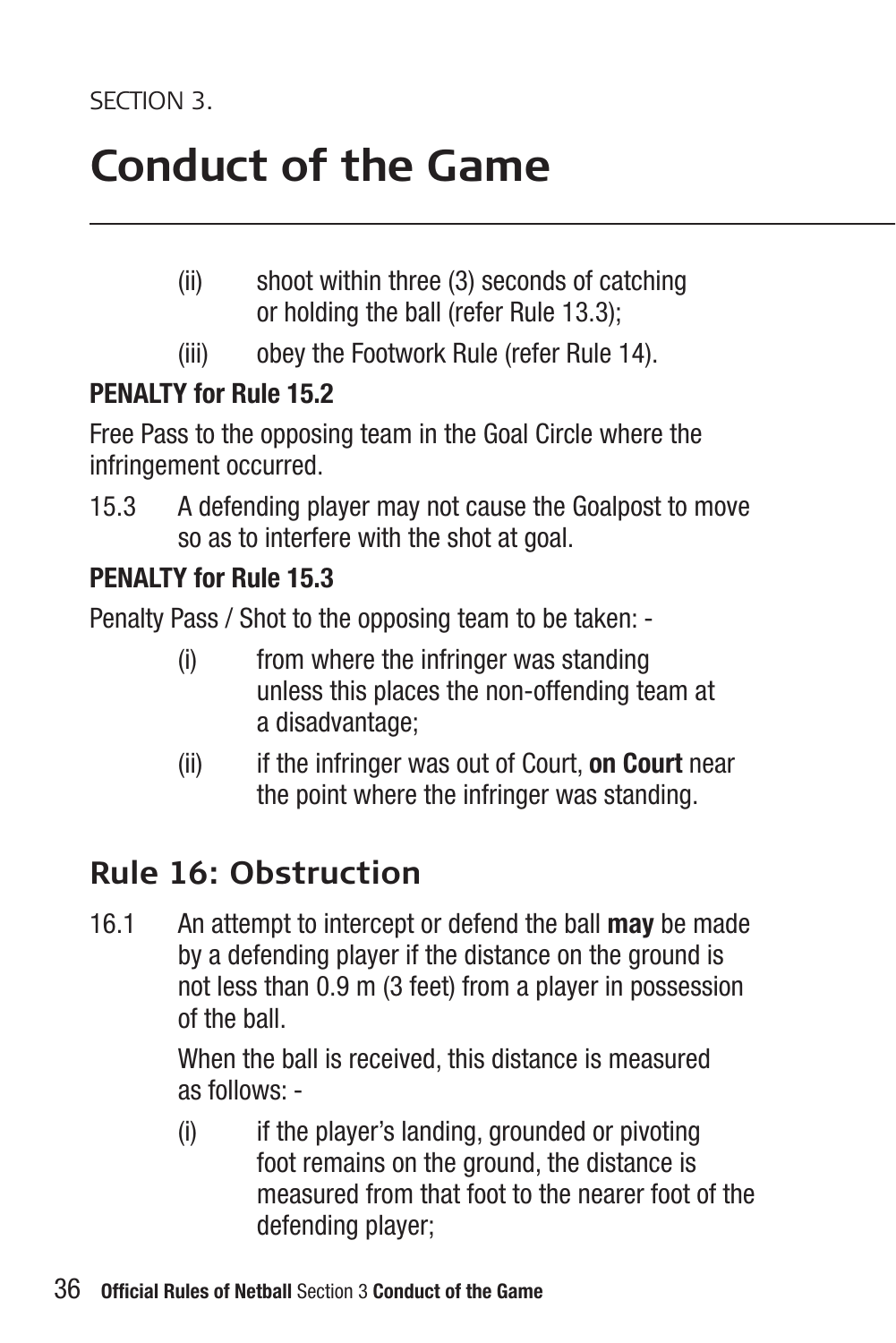- (ii) if the player's landing, grounded or pivoting foot is lifted, the distance is measured from the spot on the ground from which the foot was lifted, to the nearer foot of the defending player:
- (iii) if the player is standing or lands on both feet **simultaneously** and remains grounded on both feet, the distance is measured from whichever is the nearer foot of that player to the nearer foot of the defending player;
- (iv) if the player is standing or lands on both feet **simultaneously** and either foot is lifted, the other foot is considered to be the grounded foot from which the 0.9 m (3 feet) distance is measured.
- 16.2 From the correct distance (refer Rule 16.1), a defending player **may** attempt to intercept or defend the ball:
	- (i) by jumping upwards or towards the player with the ball, but if the landing is within 0.9 m (3 feet) of that player and interferes with the throwing or shooting action, obstruction occurs;
	- (ii) if the player with the ball lessens the distance of 0.9 m (3 feet) between them.
- 16.3 A player **may** be within 0.9 m (3 feet) of an opponent in possession of the ball providing **no** effort is made to intercept or defend the ball **and** there is **no** interference with that opponent's throwing or shooting action.
- 16.4 Obstruction of a Player not in Possession of the Ball.

16.4.1 A player is obstructing, if within a distance of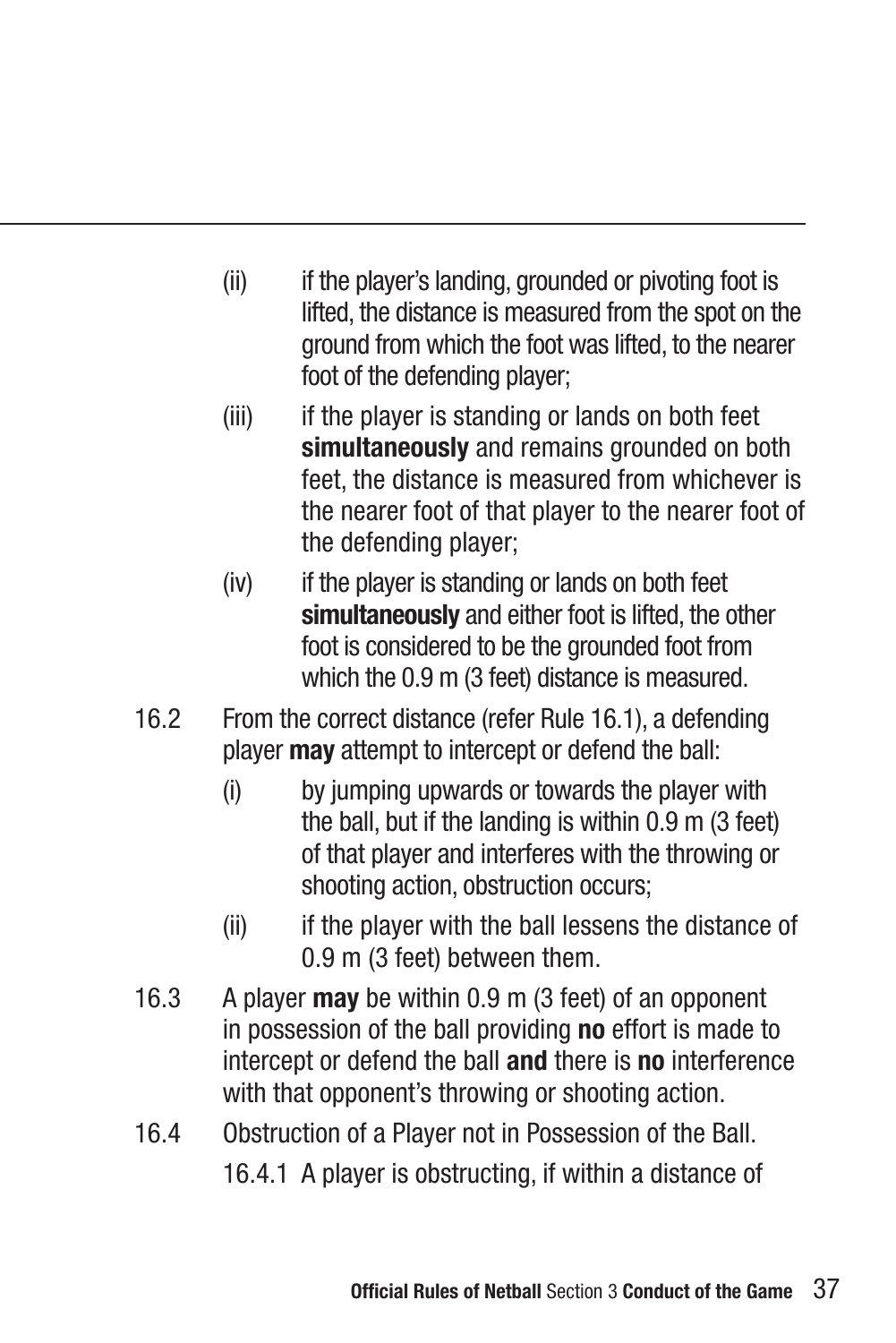### **Conduct of the Game**

0.9 m (3 feet) measured on the ground from an opponent without the ball, any movements are employed by that player, whether attacking or defending, which take the arms away from the body, other than those involved in natural body balance.

 Within this distance a player is not obstructing if the arms are outstretched: -

- (i) to catch, deflect or intercept a pass or feint pass;
- (ii) to obtain a rebound from an unsuccessful shot at goal:
- (iii) **momentarily** to signal for a pass, or to indicate the intended direction of movement.

#### 16.5 Intimidation

When a player with or without the ball intimidates an opponent the offender shall be penalised.

#### **PENALTY for Rule 16.1 to 16.5**

Penalty Pass / Shot where the infringer is standing unless this places the non-offending team at a disadvantage, when the penalty shall be taken where the obstructed player was standing.

- 16.6 Defending a Player who is out of Court:
	- 16.6.1 A player may defend an opponent who has chosen to go out of Court provided that the defending player does not leave the Court or own playing area in order to defend.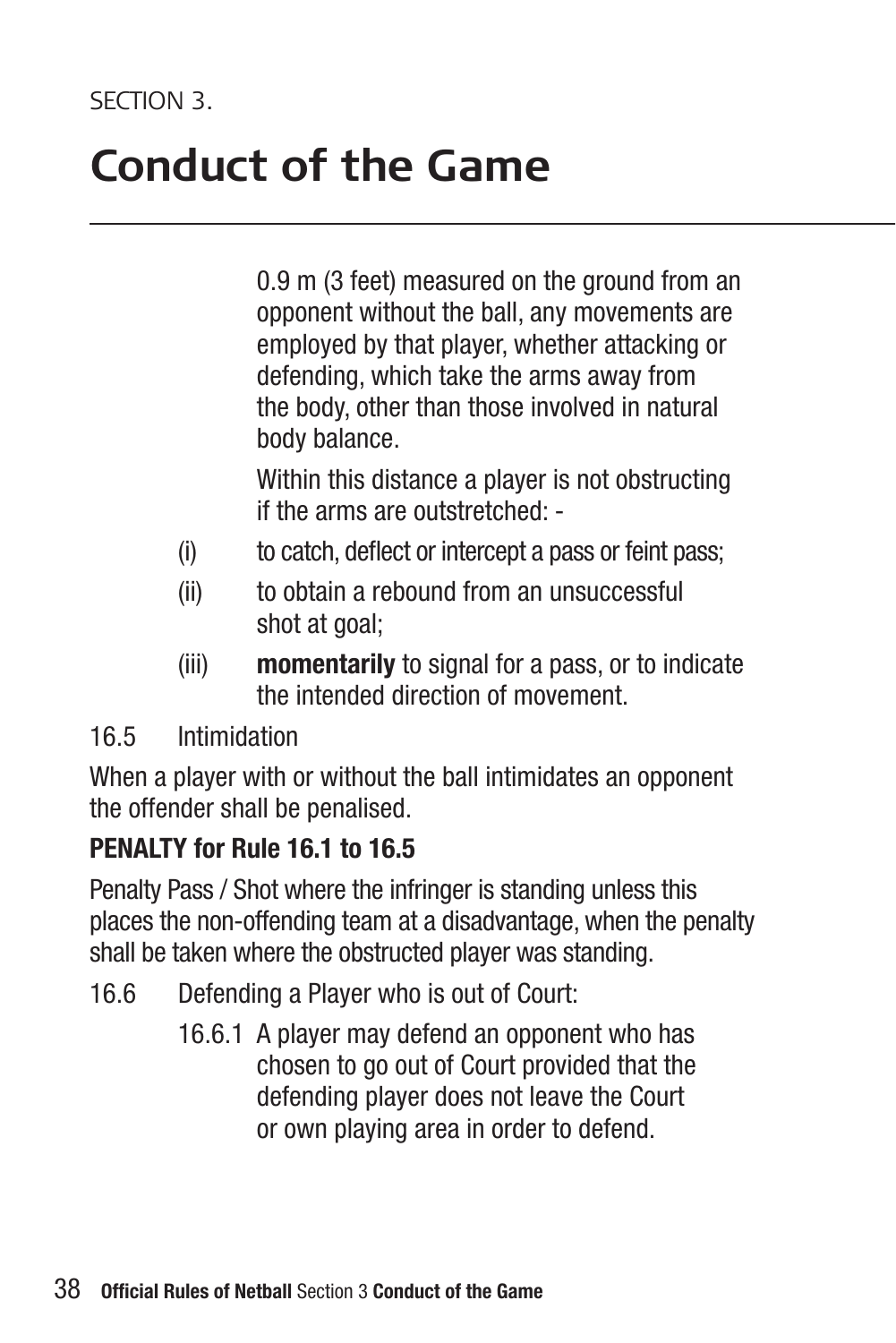### **PENALTY for Rule 16.6.1**

Penalty Pass / Shot **on Court** near the point where the infringer began the defending action.

> 16.6.2 A player who goes out of Court to take a Throw In or collect a ball must be allowed back into the area of play at the point where the player left the Court or took the Throw In. Any opponent attempting to prevent the player from re-entering the Court is penalised.

### **PENALTY for Rule 16.6.2**

Penalty Pass / Shot where the infringer was standing.

- 16.7 Defending a Player from Out of Court:
	- 16.7.1 A player who is standing out of Court **may not** attempt to defend a player who is on the Court.

#### **PENALTY for Rule 16.7.1**

Penalty Pass / Shot on Court near the point where the infringer was standing.

### **Rule 17: Contact**

- 17.1. No player may contact an opponent, either accidentally or deliberately, in such a way that interferes with the play of that opponent or causes contact to occur.
- 17.2 In an effort to attack or defend or to play the ball a player shall not:-
	- (i) move into the path of an opponent who is committed to a particular landing space;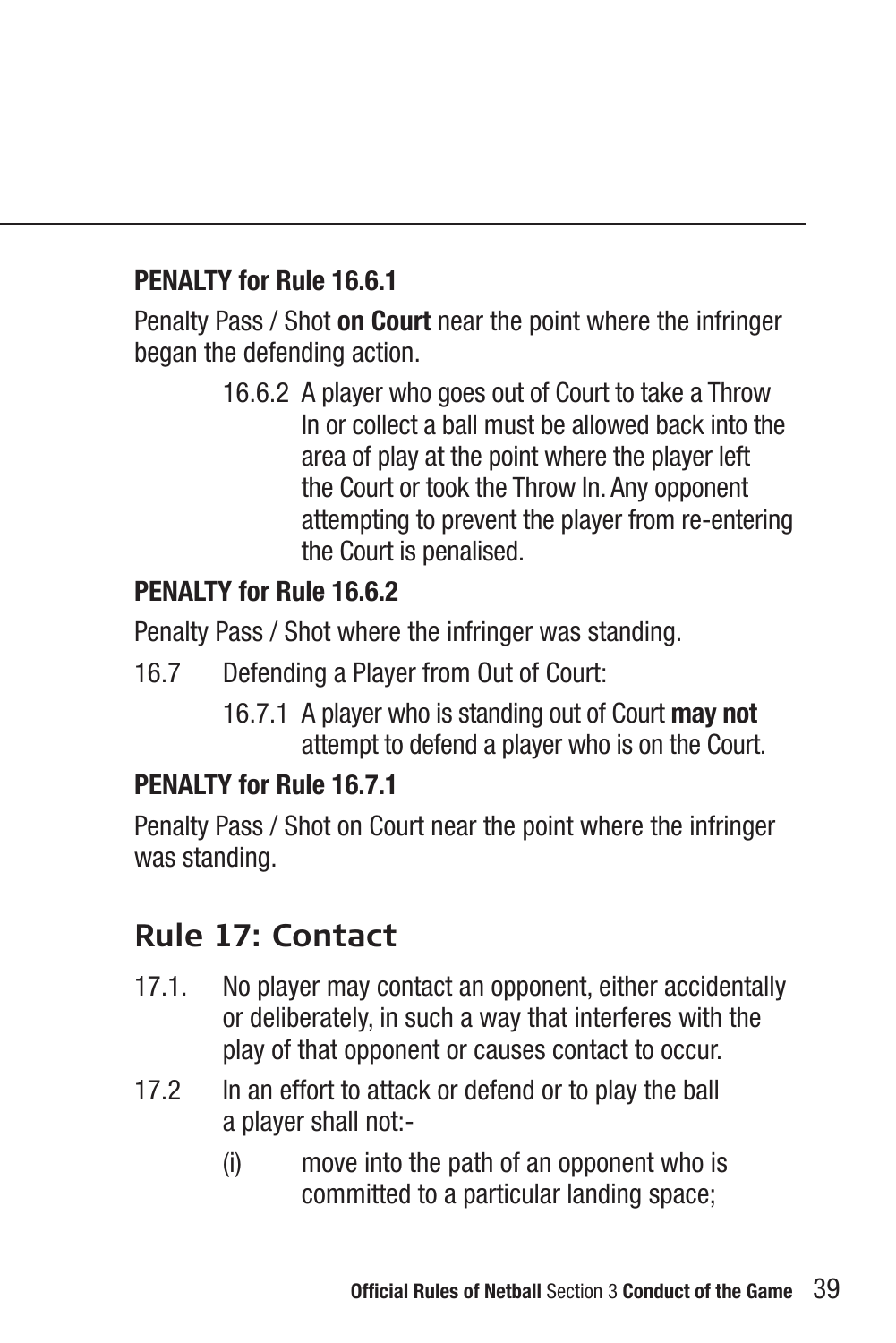### **Conduct of the Game**

- (ii) position so closely to an opponent that the player is unable to move without contacting;
- (iii) push, trip, hold or lean on an opponent or use other forms of physical contact;
- (iv) place a hand or hands on a ball held by an opponent;
- (v) knock or remove the ball from the possession of an opponent;
- (vi) while holding the ball push it into an opponent.

#### **PENALTY for Rule 17.1 to 17.2**

Penalty Pass / Shot where the infringer is standing unless this places the non-offending team at a disadvantage, when the penalty shall be taken where the contacted player was standing.

17.3 If two opposing players contact simultaneously, a Toss Up shall be taken between the two players concerned (refer Rules 18.5.1 (v), 18.5.2 and 18.5.3).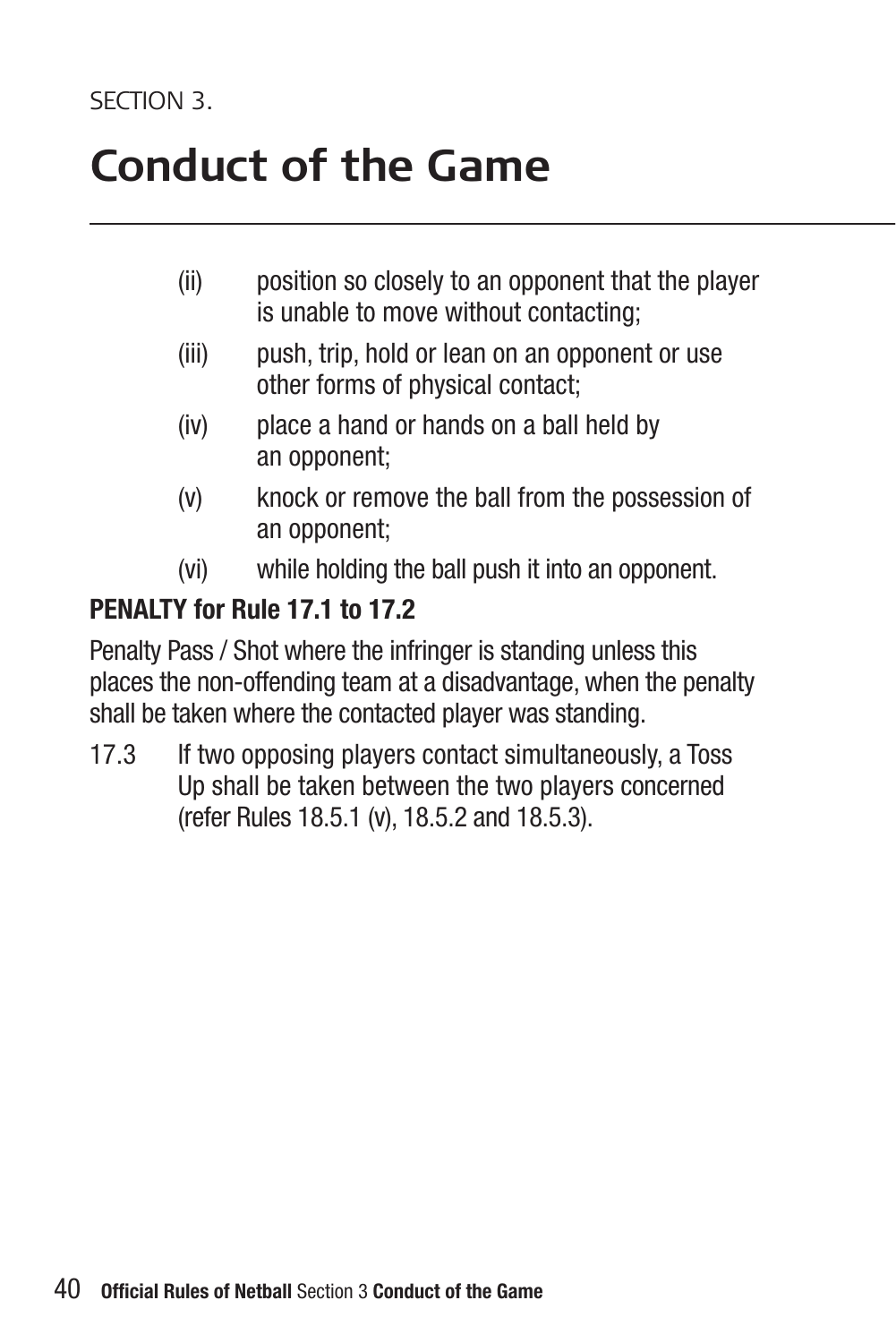SECTION 4

## $P$ enalties

### **Rule 18: Awarding Penalties**

During a game the Umpires may award the following penalties unless the Advantage Rule applies [refer Rule 3.1.6 (viii)]: -

- 
- Free Pass Penalty Pass
- Penalty Pass / Shot Throw In
	-

• Toss Up

**In addition, the Umpires may decide on any matter not covered by the Rules (refer Rule 3.1.1) or not in the spirit of the game (refer Rules 19 and 20).**

- **18.1 Setting Penalties**
- 18.1.1 All penalties, with the exception of the Toss Up, are awarded to a team. The penalty may be taken by any member of the team allowed in the area.
- 18.1.2 In taking the penalty the player **must**:
	- (i) take up the position clearly directed and indicated by the Umpire before playing the ball (refer Rules 3.1.6 (xi), 18.3.1 and 19.2); and
	- (ii) throw the ball within three (3) seconds (refer Rule 13.3); and
	- (iii) obey the Footwork Rule which applies as though the foot placed at the point indicated is equivalent to the landing foot in a one foot landing or to receiving the ball with one foot grounded.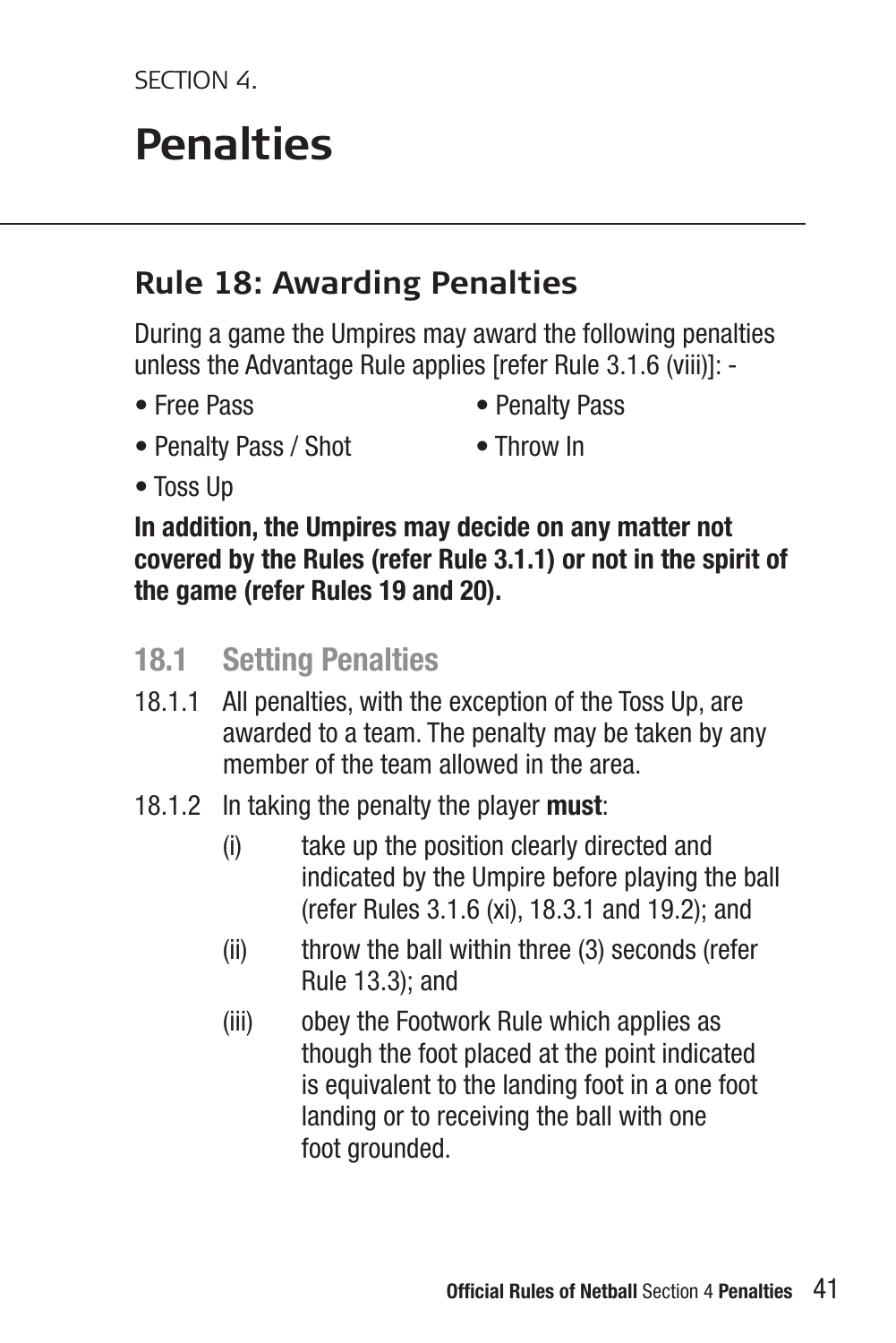SECTION 4

### **Penalties**

### **18.2 Free Pass**

- 18.2.1 A Free Pass for all minor infringements of the Rules is awarded to a team and may be taken by any player allowed in the area where the infringement occurred.
- 18.2.2 A Goal Shooter or Goal Attack taking a Free Pass in the Goal Circle may not shoot for goal.

#### **PENALTY for Rule 18.2.2**

Free Pass to the opposing team in the Goal Circle where the infringement occurred.

- **18.3 Penalty Pass / Shot**
- 18.3.1 A Penalty Pass / Shot is awarded to a team for all major infringements of the Rules:
	- (i) Obstruction (refer Rule 16);
	- (ii) Contact (refer Rule 17);
	- (iii) When a defending player causes the Goalpost to move so as to interfere with the shot at goal (refer Rule 15.3).

 The penalty shall be taken by any player allowed in the area where the infringer was standing unless this places the non-offending team at a disadvantage. Both the player taking the penalty and the offending player/s must take up the positions clearly directed and indicated by the Umpire (refer Rules 3.1.6 (xi), 18.1.2, 18.3.2 and 19.2) before the player taking the penalty may play the ball (refer Rule 13.3).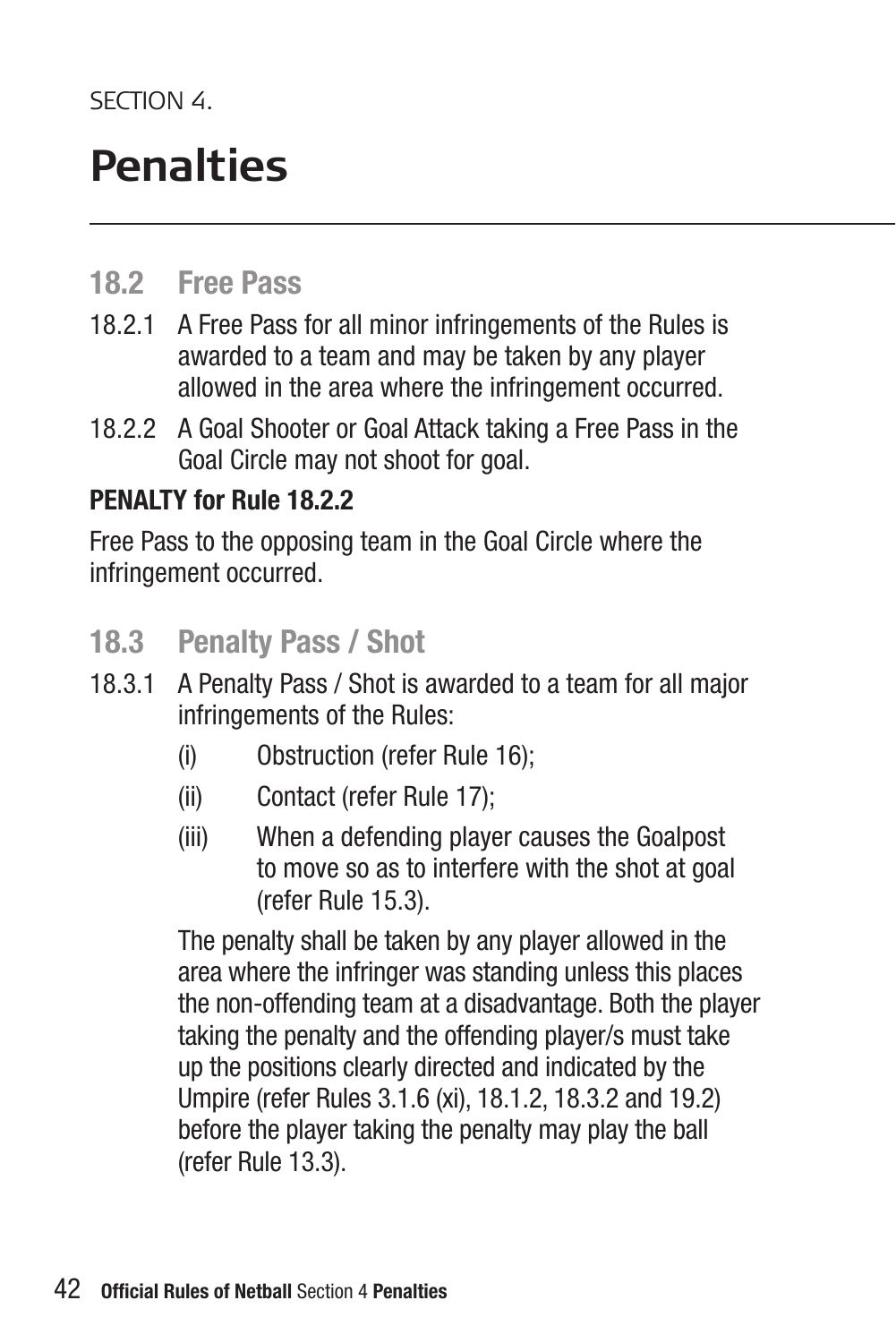18.3.2 The penalised player must stand beside and away from the player taking the penalty so as not to impede this player in any way. The penalised player may not move or attempt to take part in play either physically or verbally until the ball has left the hands of the thrower.

> If the infringer moves or attempts to take part in play, either physically or verbally, before the ball has left the thrower's hands, the penalty shall be retaken by that thrower unless the Penalty Pass / Shot is successful or advantage applies.

- 18.3.3 (i) An attempt to intercept the Penalty Pass / Shot may be made by any opposing player other than the offender.
	- (ii) If an opponent obstructs or contacts the thrower during the taking of the Penalty Pass / Shot, a Penalty Pass / Shot shall be awarded where the subsequent infringer was standing unless this places the non-offending team at a disadvantage.
	- (iii) Both the original and subsequent offenders **must** stand beside and away from the player taking the penalty. The penalised players may not move or attempt to take part in play either physically or verbally until the ball has left the hands of the thrower.
- 18.3.4 When two members of a team **simultaneously** obstruct or contact a member of the opposing team, each offender shall stand beside and away from the thrower taking the penalty. They must not move or attempt to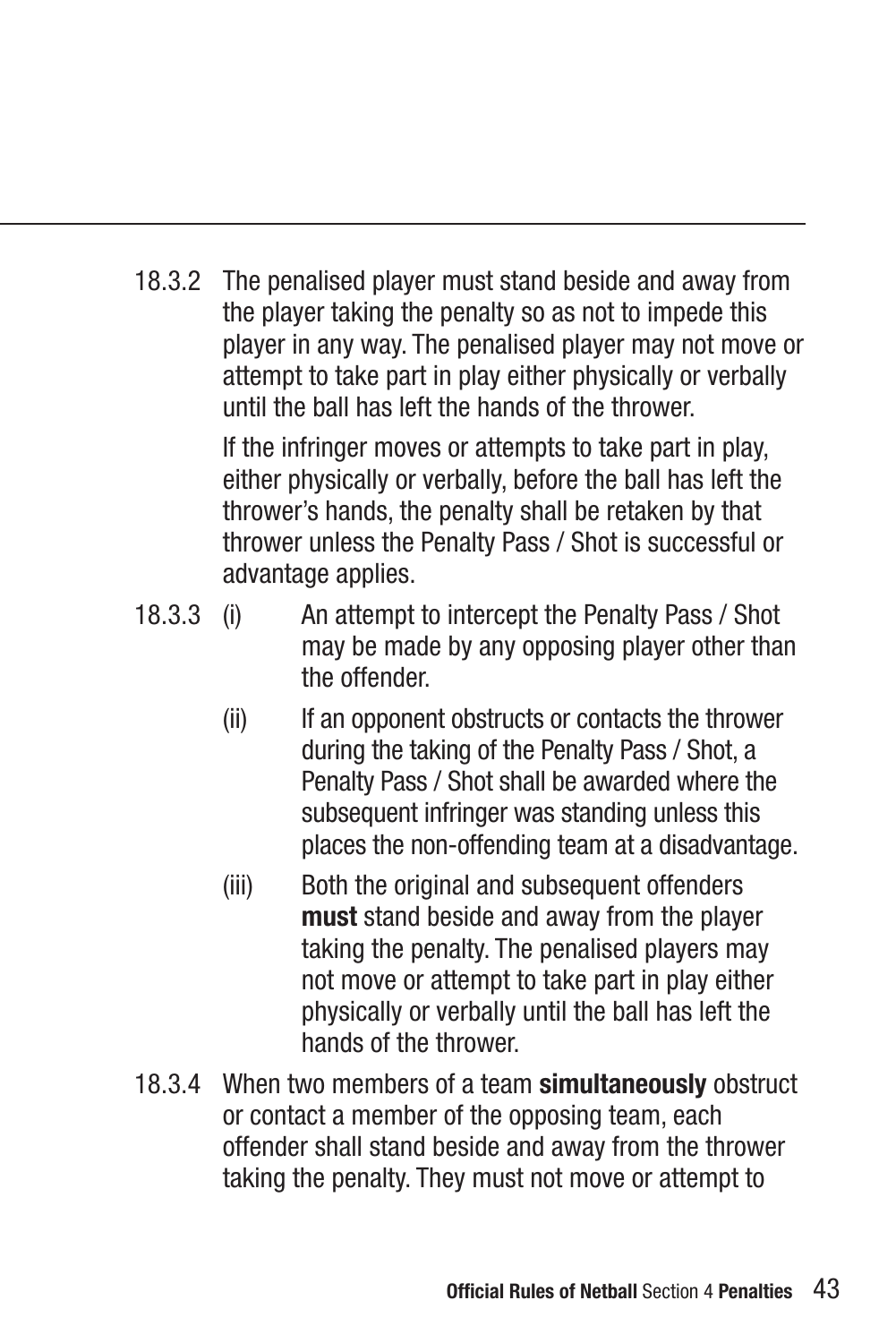### **Penalties**

take part in play either physically or verbally until the ball has left the hands of the thrower.

- 18.3.5 A Goal Shooter or Goal Attack taking a Penalty Pass / Shot in the Goal Circle, may either pass or shoot for goal.
- **18.4 Throw In**
- 18.4.1 When the ball goes out of Court, it shall be put into play by a member of the team opposing either: -
	- (i) the player on Court who last had contact with the ball; or
	- (ii) the player who touched or received the ball while any part of that player was touching the ground, object or a person outside the Court.
- 18.4.2 The player throwing the ball in shall:
	- (i) ensure that all other players are on the Court before taking the Throw In;
	- (ii) stand outside the Court and place one or both feet immediately behind the point where the ball crossed the line;
	- (iii) throw within three (3) seconds of taking up this position;
	- (iv) observe the rules governing footwork and methods of playing the ball;
	- (v) not enter the Court (which includes lines bounding the Court) until the ball has been thrown;
	- (vi) not step behind any offside area whilst still in possession of the ball;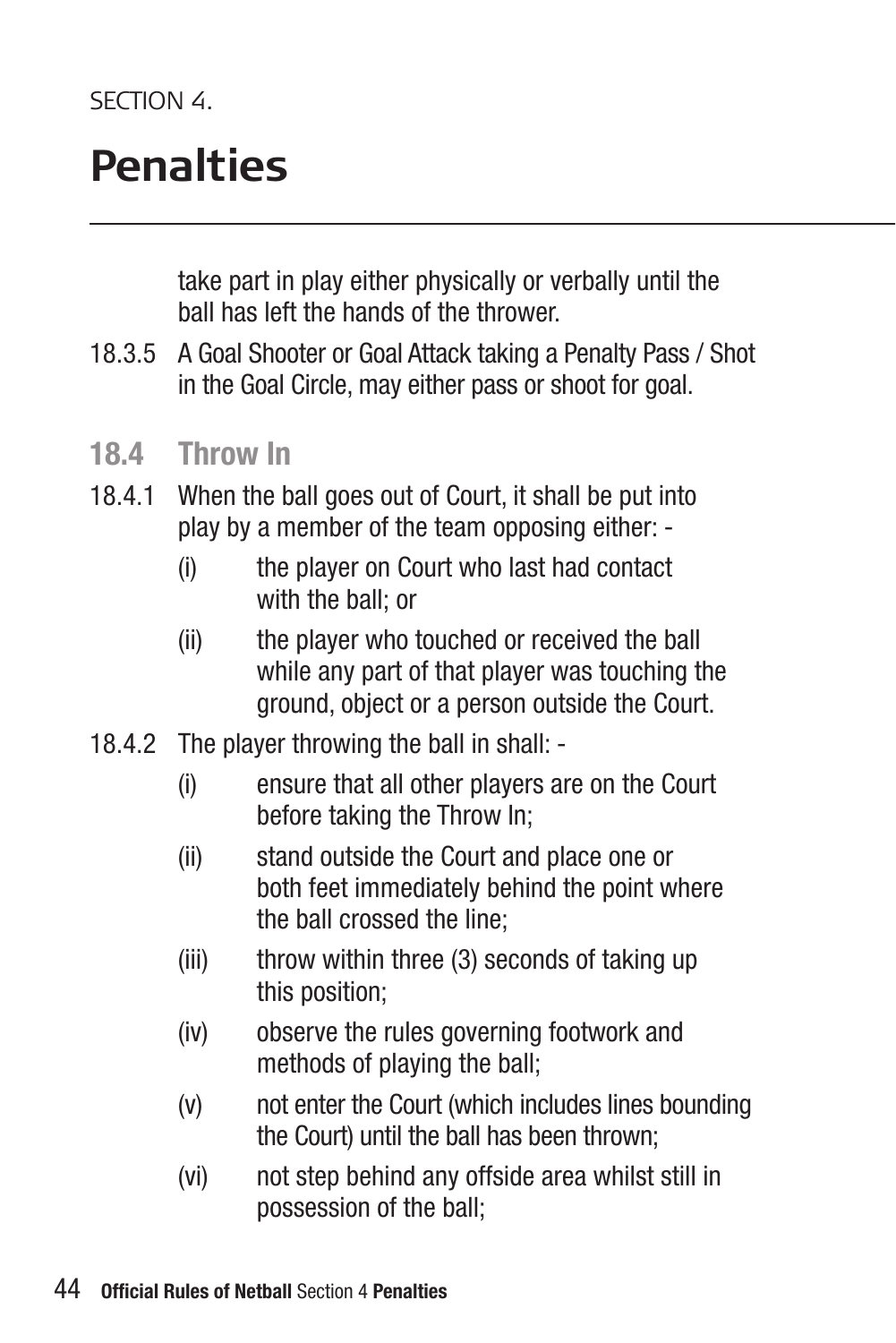(vii) throw the ball into the nearest Third of the Court from behind a Goal Line, or the nearest or adjacent Third from behind a Side Line

#### **PENALTIES for infringements occurring at the Throw In**

- 1. For (i) to (vi) a Throw In is awarded to the opposing team where the infringement occurred.
- 2. For (vii) a penalty is awarded as for the Rules governing a ball being thrown over a third without being touched (refer Rule 13.6.2).
- 3. When the ball from a Throw In goes out of Court without being touched a Throw In shall be taken by the opposing team immediately behind the point where the ball last went out.
- 4. If the ball is sent out of Court **simultaneously** by two players in opposing teams or the Umpire is unable to determine the last player to touch the ball, a Toss Up shall be taken on Court near the point where the ball crossed the line.
- 5. If the ball fails to enter the Court the penalty Throw In shall be taken by the opposing team from the original Throw In point
- **18.5 Toss Up**
- 18.5.1 A Toss Up is taken when:
	- (i) opposing players gain **simultaneous** possession of the ball with either or both hands;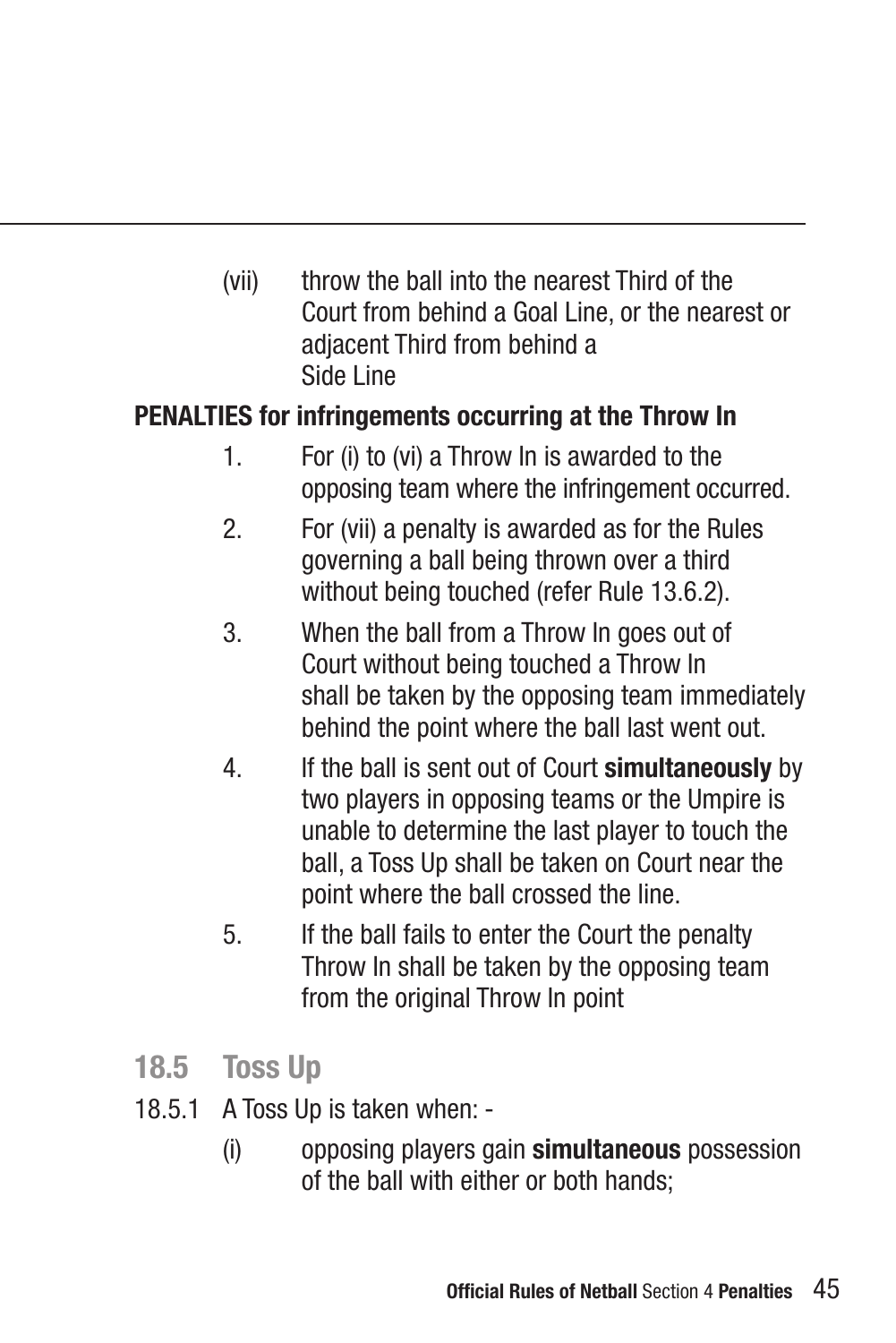### **Penalties**

- (ii) opposing players **simultaneously** knock the ball out of Court;
- (iii) opposing players are involved and the Umpire is unable to determine the last player to touch the ball before it goes out of Court;
- (iv) opposing players are **simultaneously** offside, one in possession of or touching the ball [refer Rule 9.2 (ii)];
- (v) opposing players make **simultaneous** contact (refer Rule 17.3);
- (vi) after an accident, the Umpires are unable to say who had the ball, or the ball was on the ground when play was stopped [refer Rule 7.1(ix) (b)].
- 18.5.2 The Toss Up is taken between the two opposing players concerned at the point where the incident occurred.

 All other players may stand or move anywhere within their playing area provided they do not interfere with the Toss Up.

- 18.5.3 When the Toss Up cannot be taken where the incident occurred because of the boundaries involved, the following applies:-
	- (i) where the incident involves two opposing players across a line dividing areas one of which is common to both players, the Toss Up is taken between those two players in the common area.
	- (ii) where the incident involves two opposing players from adjoining playing areas across a transverse line and no area is common to both, the Toss Up is taken in the Centre Third between any two opposing players allowed in that area;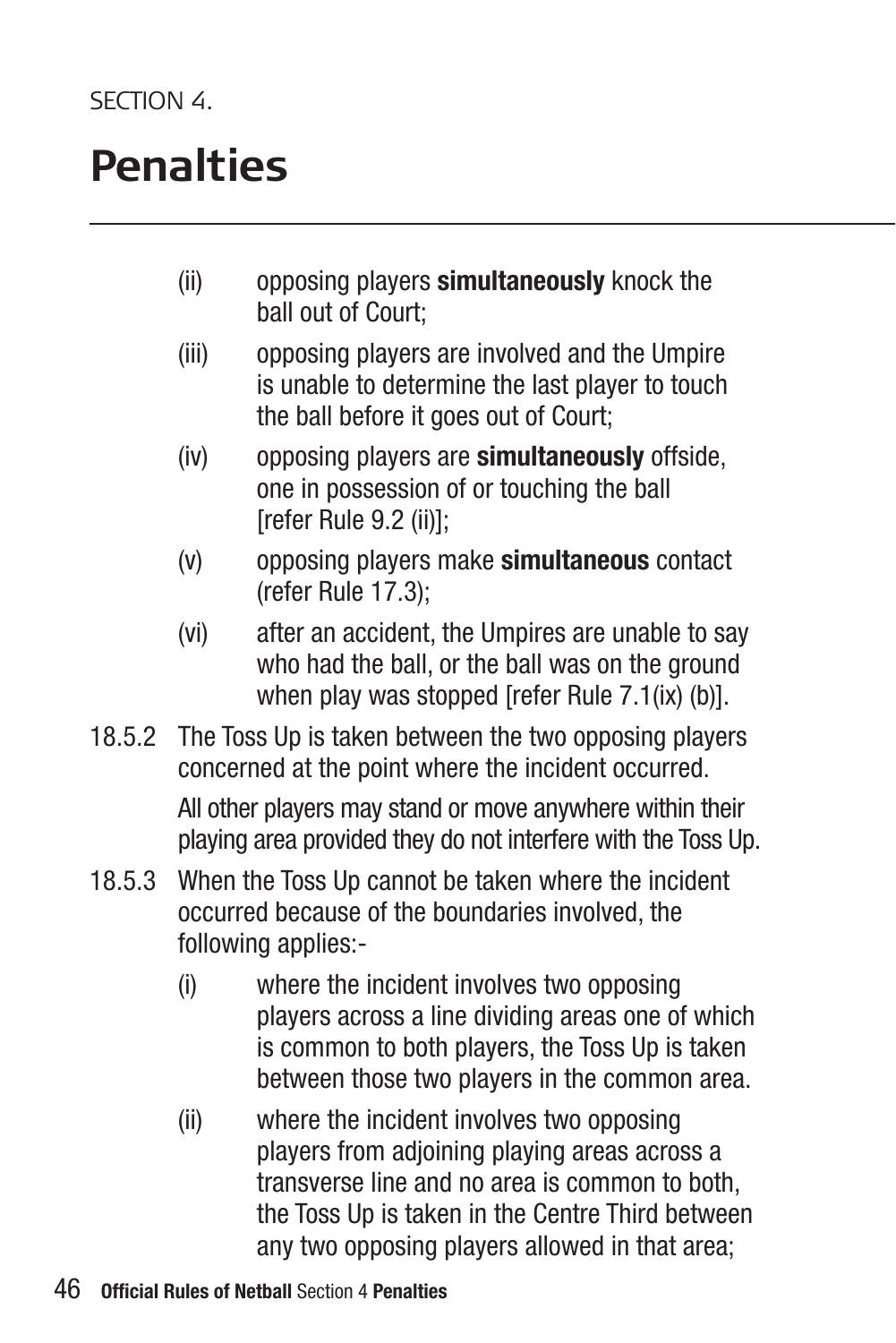- (iii) when two opposing players **simultaneously** knock the ball out of Court over a line bounding an area which is not common to both, the Toss Up is taken between any two opposing players allowed in that area, on Court near the point where the ball crossed the line.
- 18.5.4 The two players shall stand facing each other and their own goal ends with arms straight and hands to sides, but feet in any position. There shall be a distance of 0.9 m (3 feet) between the nearer foot of each player concerned. They shall not move from that position until the whistle is blown.

### **PENALTY for Rule 18.5.4**

Free Pass to the opposing team where the infringement occurred.

- 18.5.5 The Umpire shall release the ball midway between the two players from just below the shoulder level of the shorter player's normal standing position. Momentarily, the Umpire shall be stationary and shall hold the ball in the palm of one hand and shall flick it vertically not more than 600 mm (2 feet) in the air as the whistle is blown.
- 18.5.6 The ball may be caught, or may be batted in any direction except directly at the opposing player.

#### **PENALTY for Rule 18.5.6**

Penalty Pass / Shot to the opposing team where the infringer was standing.

18.5.7 If the ball is won at a Toss Up in the Goal Circle, the Goal Shooter or Goal Attack may either shoot for goal or pass.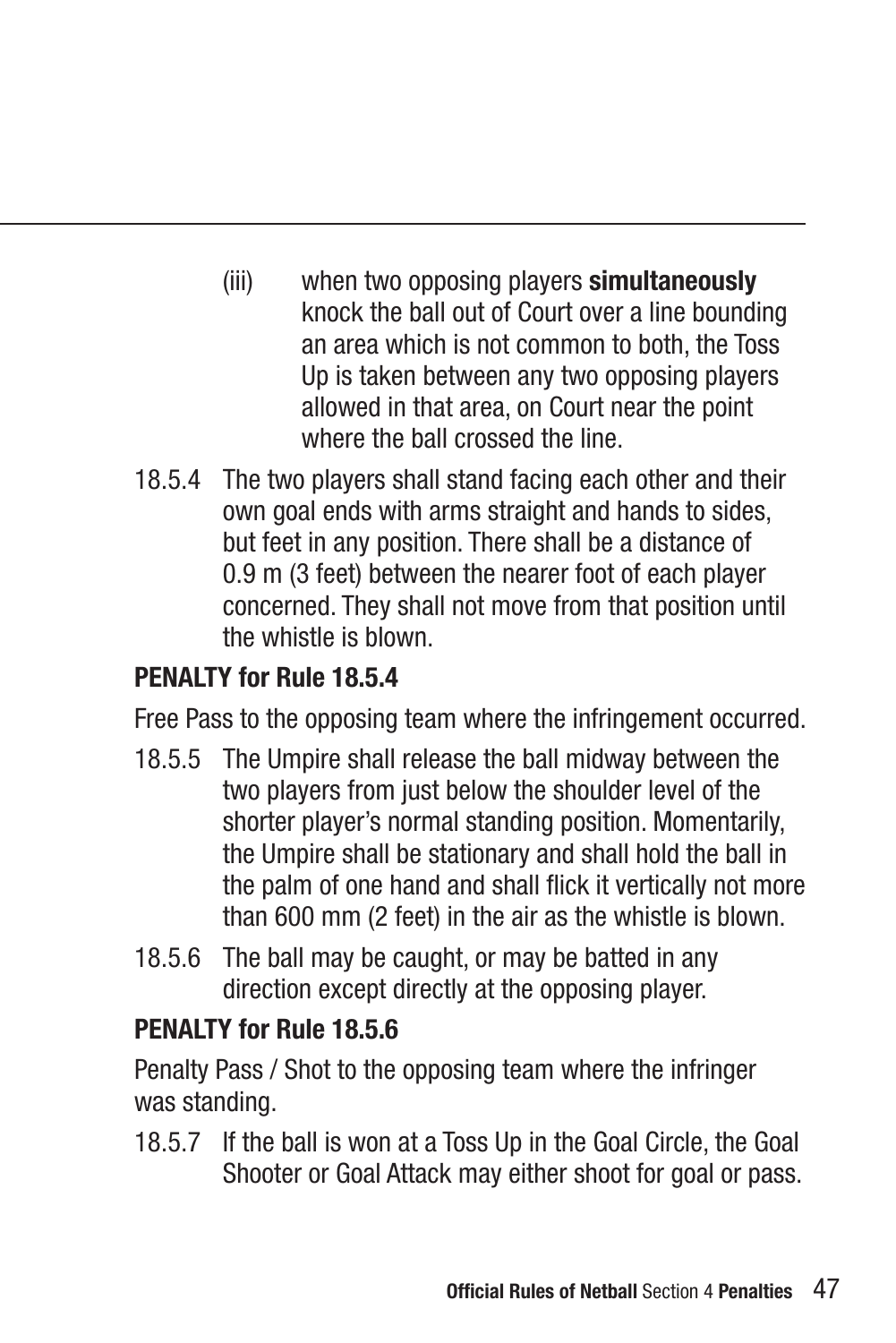### **Discipline**

### **Rule 19: Responsibilities of Players and Team Officials**

Breaking the Rules and/or employment of any action not covered by the wording of the Rules, in a manner contrary to the spirit of the game, is not permitted (refer Rules 3.1.1 and 3.4.2).This may include persistent infringing of one rule or of several rules in combination.

- **19.1 Breaking the Rules:-**
- (a) between the scoring of a goal and the restart of play;
- (b) between the ball going out of Court and the Throw-In;
- (c) between the awarding and taking of any penalty on Court;
- (d) during a Stoppage.

#### **PENALTY for Rule 19.1**

Immediately play restarts, the Umpire shall penalise the infringement by awarding a Free Pass, a Penalty Pass, a Penalty Pass / Shot or Throw In, as appropriate to the situation, provided the non-offending team is not placed at a disadvantage. In (b) and (c) above the Umpire may penalise the infringement immediately it occurs.

### **19.2 Deliberate Delaying of Play**

### **PENALTY for Rule 19.2**

Free Pass where the infringer was standing unless the nonoffending team is placed at a disadvantage. Where the delay involves the incorrect setting or taking of a penalty, despite clear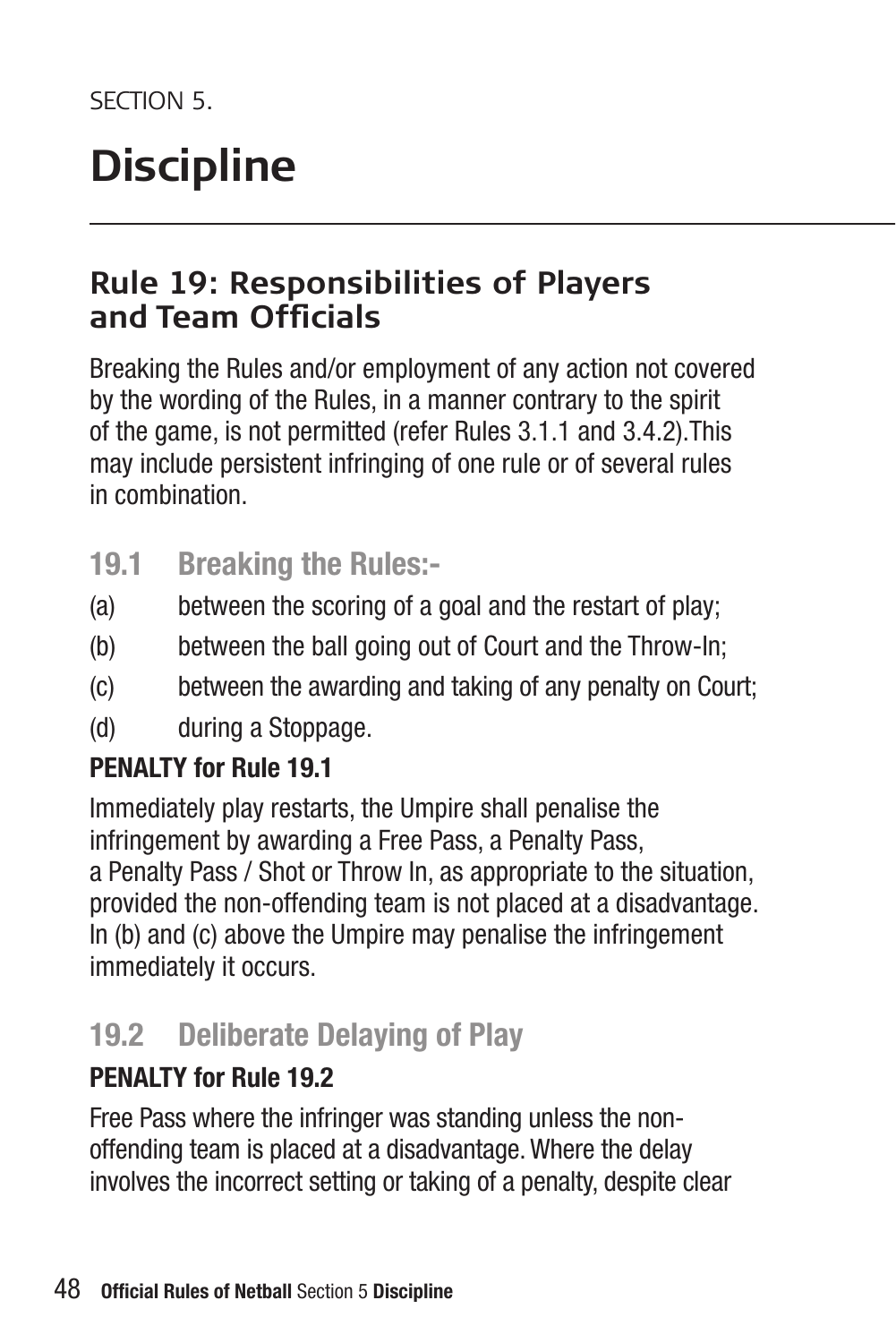direction and indication by the Umpire [refer Rule 3.1.6 (xi)], the infringer shall be penalised as a disputing player (refer Rule 19.3).

### **19.3 Dispute with an Umpire**

### **PENALTY for Rule 19.3**

The Umpire may penalise a disputing player with whatever action is considered appropriate under the Rules of the game, this may include advancing the penalty.

### **Rule 20: Warning, Suspension and Ordering Off**

For rough or dangerous play, persistent and/or deliberate breaking of the Rules, misconduct or any other conduct which is considered inappropriate, the Umpire may, in addition to any penalty awarded:-

- (i) warn a player and/or team official; or
- (ii) suspend a player (stand off the Court) for a specified time; or
- (iii) order a player to leave the Court and take no further part in the game; or
- (iv) in extreme circumstances, stop the game and require the exclusion from the area of any Team Official whose inappropriate comments and/or behaviour continues after a warning.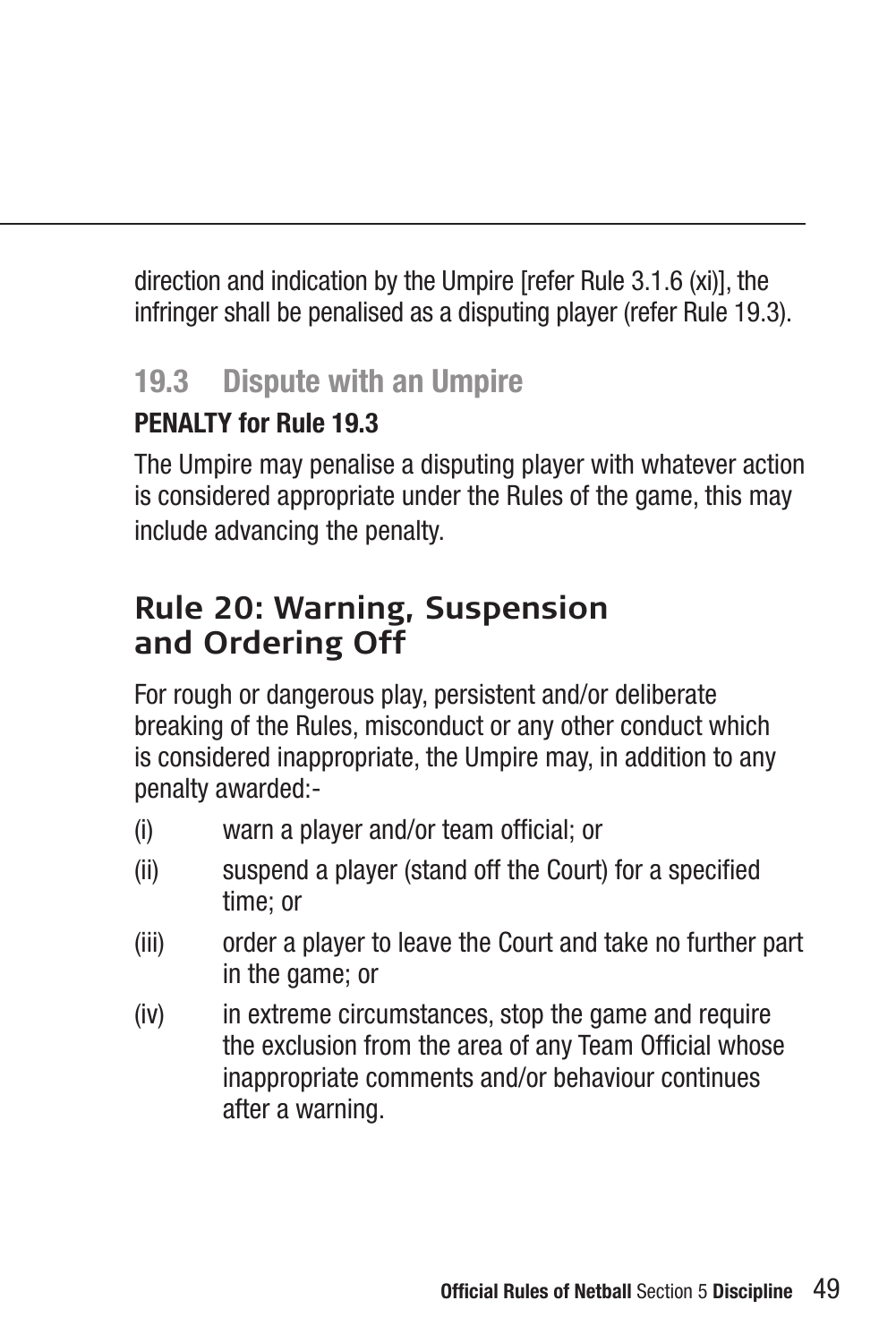SECTION<sub>5</sub>

### **Discipline**

### **20.1 Warning**

- 20.1.1 If a player continues to infringe after earlier penalties, or the Umpire considers the normal penalty (including advancing of the penalty) is insufficient, the Umpire may issue a warning to the player concerned.
- 20.1.2 A warning may be given to a player and/or Team Official whose comments and/or behaviour are considered inappropriate in any way (refer Rule 3.4.2).
- 20.1.3 In the event that any further breach occurs in the Court area controlled by the Umpire who did not issue the warning, this Umpire may take any action considered appropriate, including suspension of the player concerned. In such a case, the warning given may be considered to have been made jointly by the two (2) Umpires. It shall not, however, be binding on the second Umpire.

### **20.2 Suspension**

- 20.2.1 A player may be suspended from a game for a specified period. Except in extreme circumstances, this will not be done unless an appropriate warning has been given. The Umpire shall: -
	- (i) signal to the Timekeepers to hold time;
	- (ii) advise the player of the reasons for the suspension and the time for this to apply (examples would be: until the next goal is scored; until the next interval; for five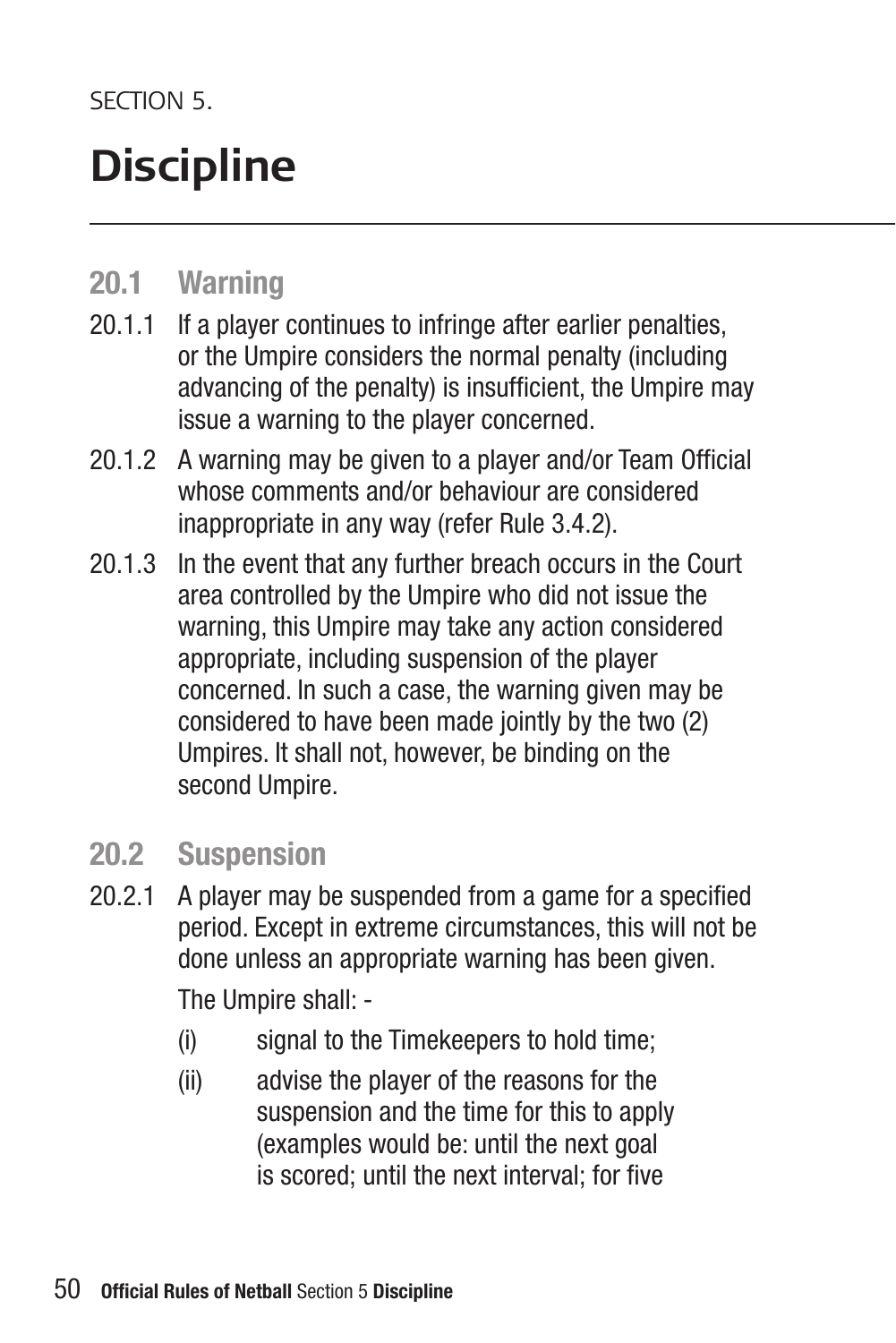(5) minutes). The length of time should be appropriate to the level of seriousness of the behaviour concerned;

- (iii) advise the Timekeepers of the length of the suspension.
- (iv) signal to the Timekeepers and blow the whistle for the game to be resumed .
- 20.2.2 The suspended player shall remain beside the score bench or in such other place as designated before the game.
- 20.2.3 When a player is suspended, no substitution may be made for that player or that playing position. **The position shall remain vacant during the suspension** unless the suspended player is a Centre.

 In this case, the team may move one player so that play may continue and this player **must** remain as Centre until the end of the suspension.

- 20.2.4 At the end of the suspension period, the player must return to the position from which they were suspended and any player moved to Centre must return to the position they were playing at the time of the suspension.
- 20.2.5 After notifying the Umpire, the suspended player may enter the Court:
	- (i) immediately after a goal has been scored; or
	- (ii) immediately following an interval.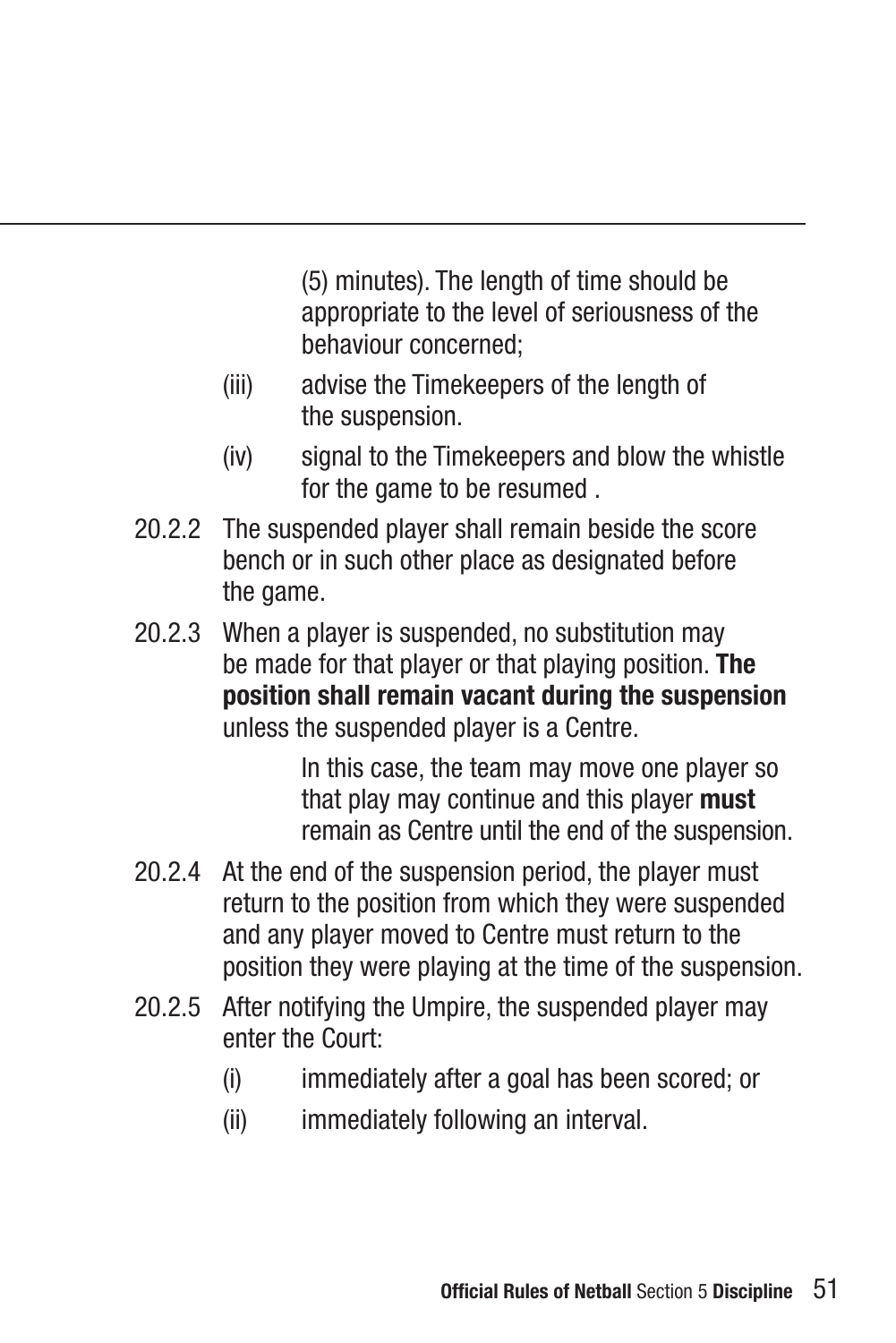SECTION<sub>5</sub>

### **Discipline**

### **20.3 Ordering Off**

- 20.3.1 In the case of more serious misconduct or of misconduct following a suspension, the Umpire may order a player to leave the Court and take no further part in the game.
- 20.3.2 The Umpire shall:-
	- (i) signal to the Timekeepers to hold time;
	- (ii) advise the player of the reasons for the ordering off;
	- (iii) signal to the Timekeepers and blow the whistle for the game to be resumed.
- 20.3.3 The player ordered off shall report to the appropriate Team Bench.
- 20.3.4 **No substitution may be made for a player ordered off. The playing position of that player shall be left vacant**, except that if this player is the Centre, one player must be moved to Centre to allow the game to continue.

### **Rule 21: Failure to Take the Court**

21.1 A team (refer Rule 4.3) **must** take the Court when requested to do so by the Umpires.

> The Umpire shall notify the teams when there are thirty (30) seconds and ten (10) seconds remaining prior to:

- (a) the start of the game; and
- (b) the end of an interval.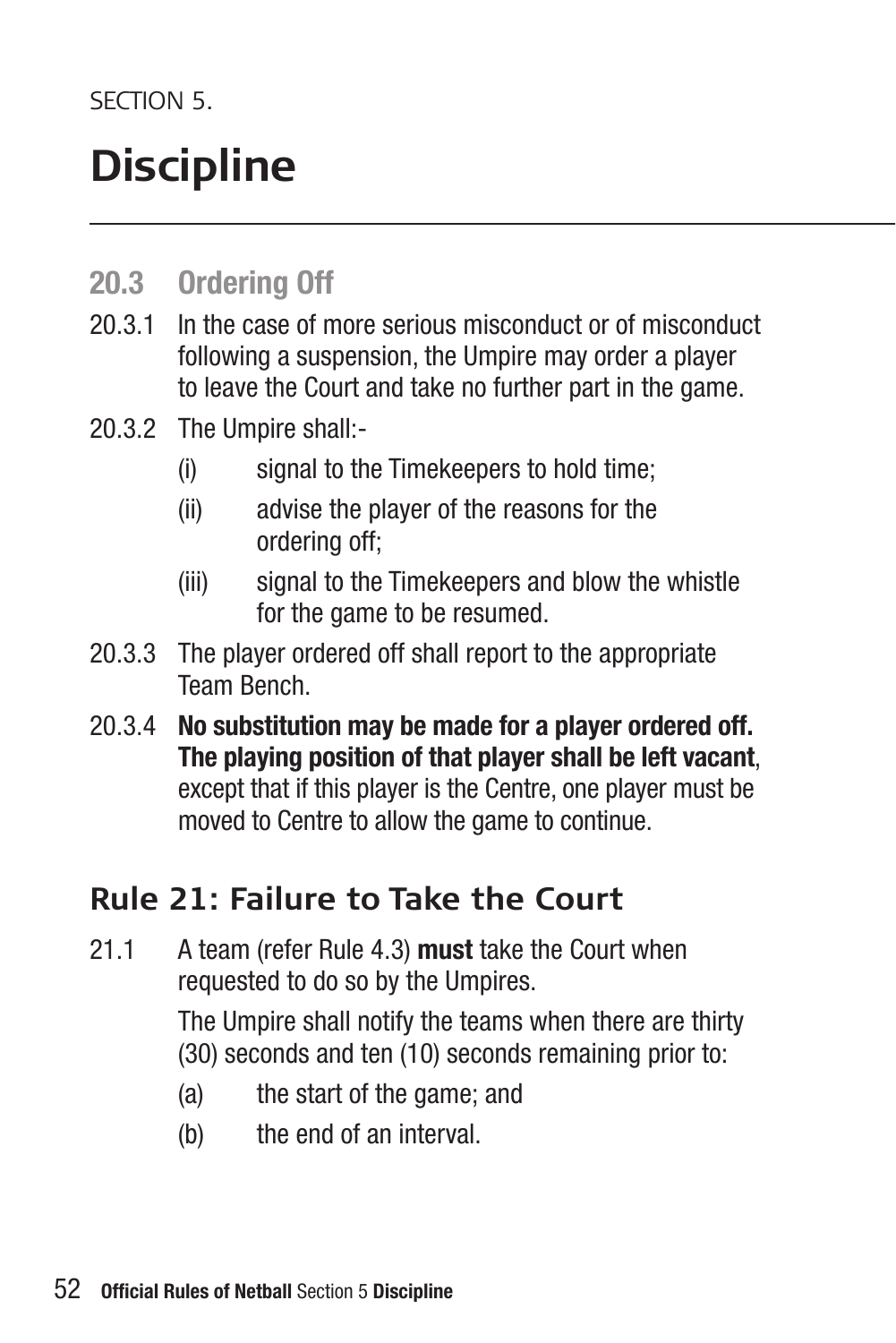- 21.2 At the ten (10) seconds notification the teams shall move to their playing positions for the start or restart of play;
- 21.3 The teams must be on Court and be in position ready for the start or restart of play.

### **PENALTY for Rule 21.3**

- (i) If a team fails to take the Court by the start or restart of play, **the Umpire shall penalise for deliberate delaying of play (refer Rule 19.2)**.
- (ii) if a team fails to take the Court within one (1) minute of the designated time for the start or restart of play (refer Rule 2), **the Umpires shall award the game to the non-offending team**.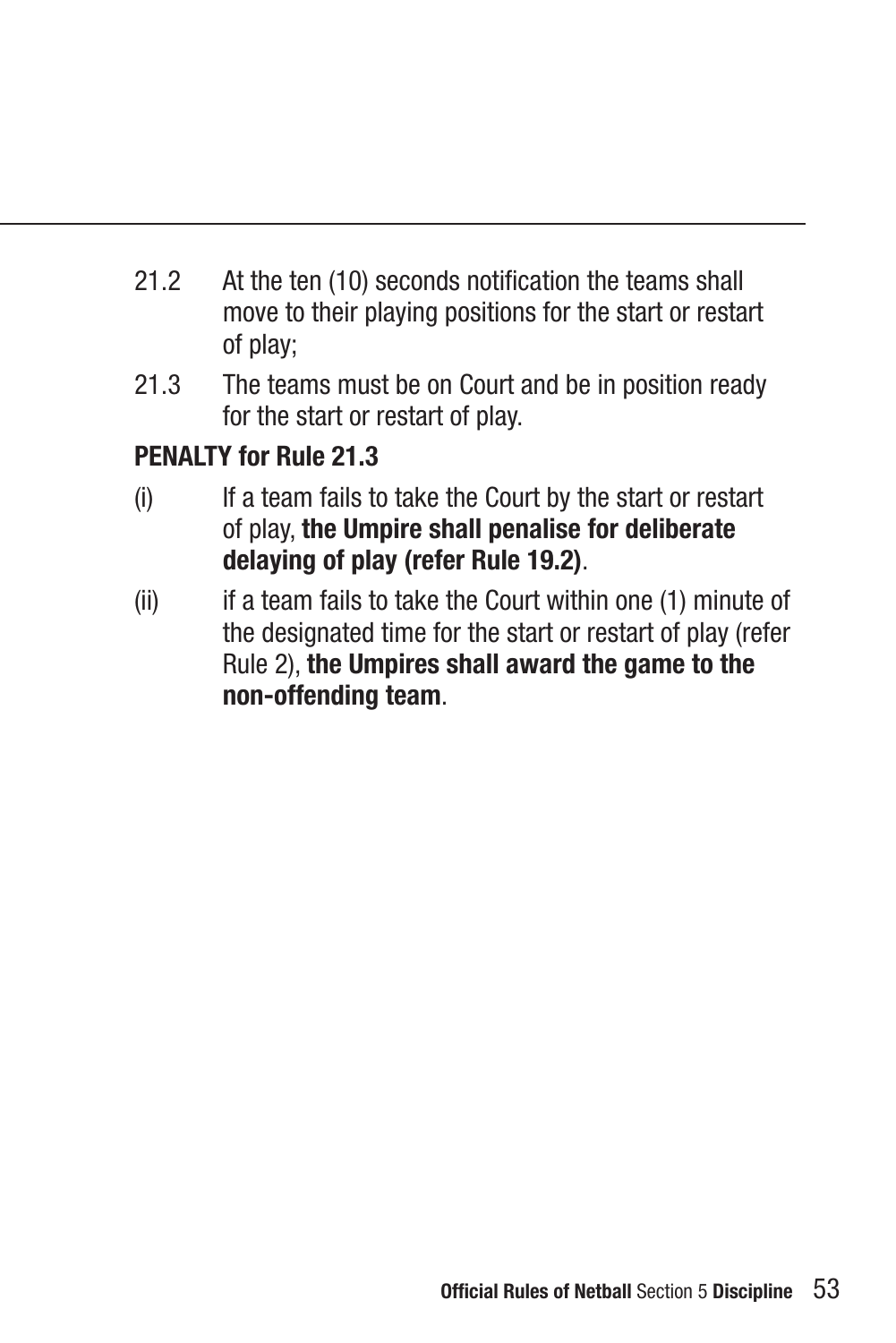APPENDIX 1.

### **Hand Signals**

Hand signals are used to accurately illustrate decisions made. They are based on the principle of re-creating and clearly indicating to show the decision. Some examples are:

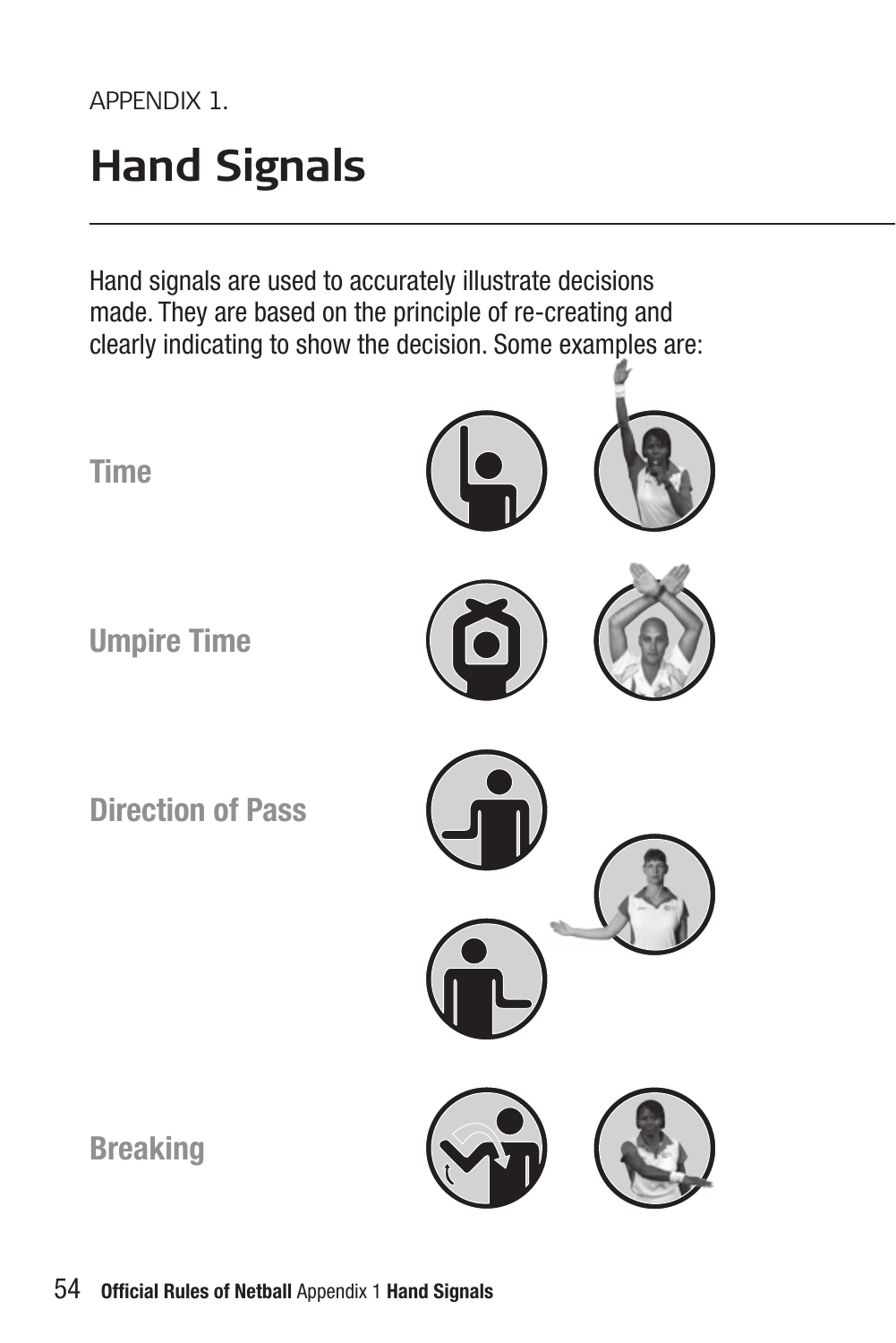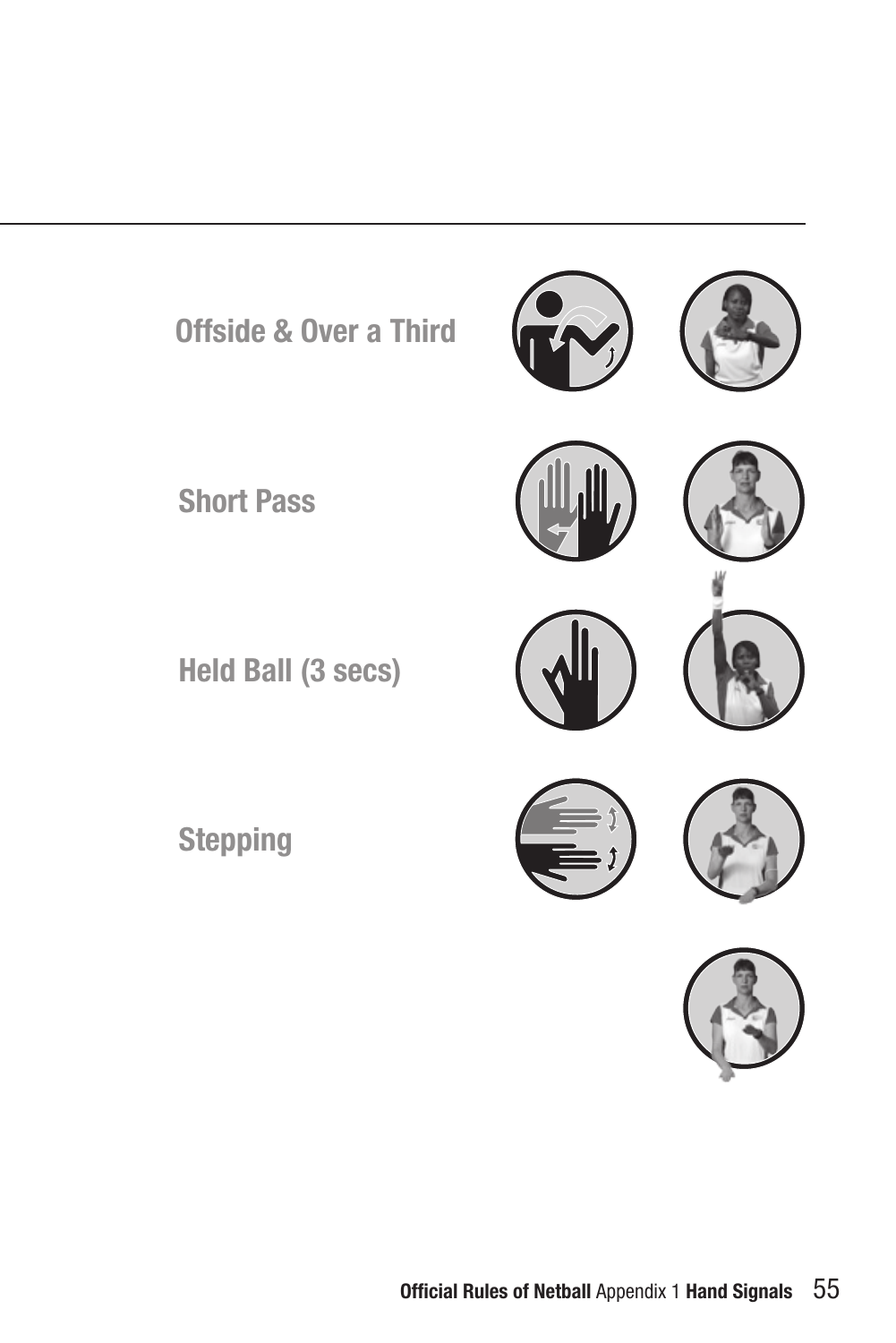#### APPENDIX 1.

### **Hand Signals**

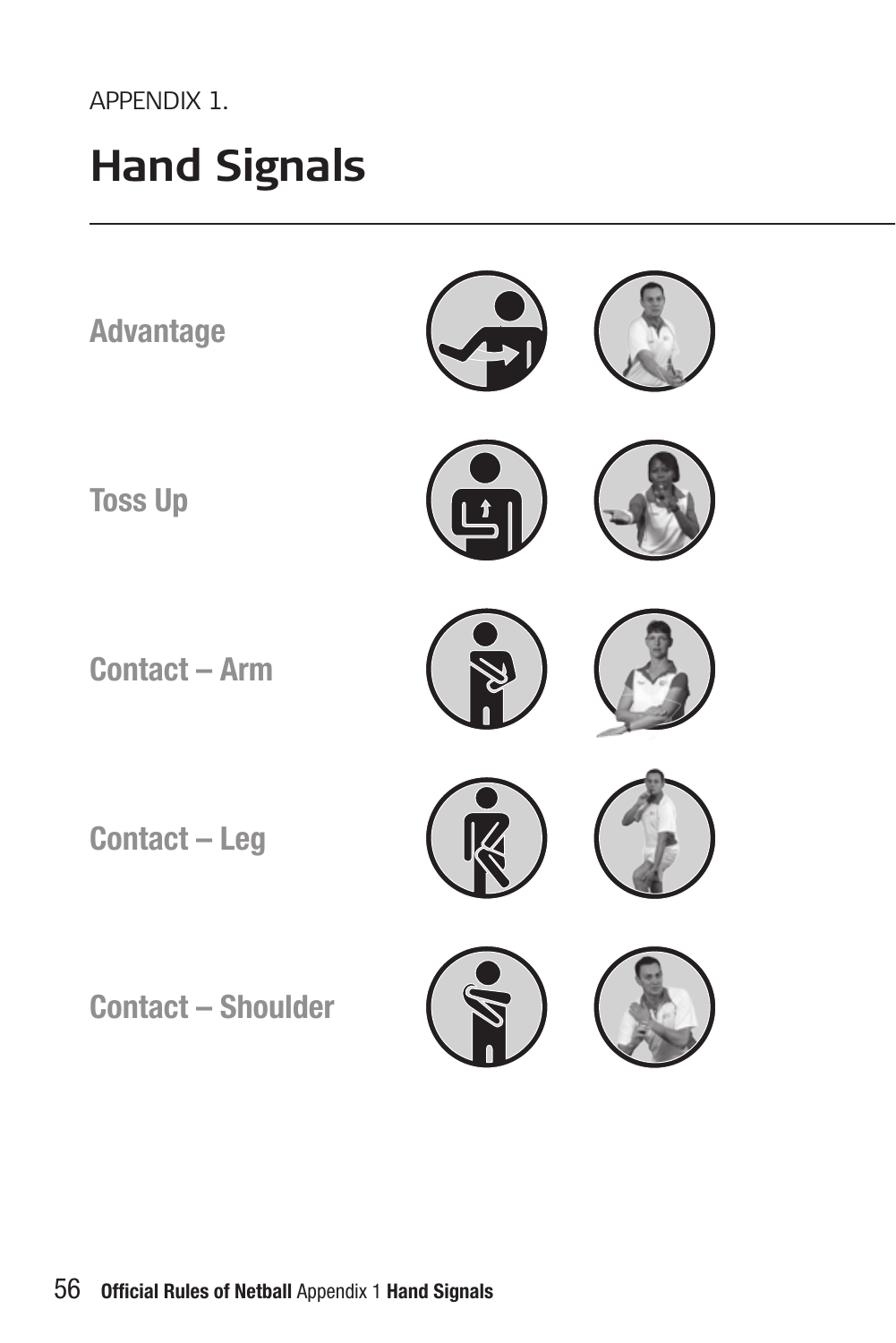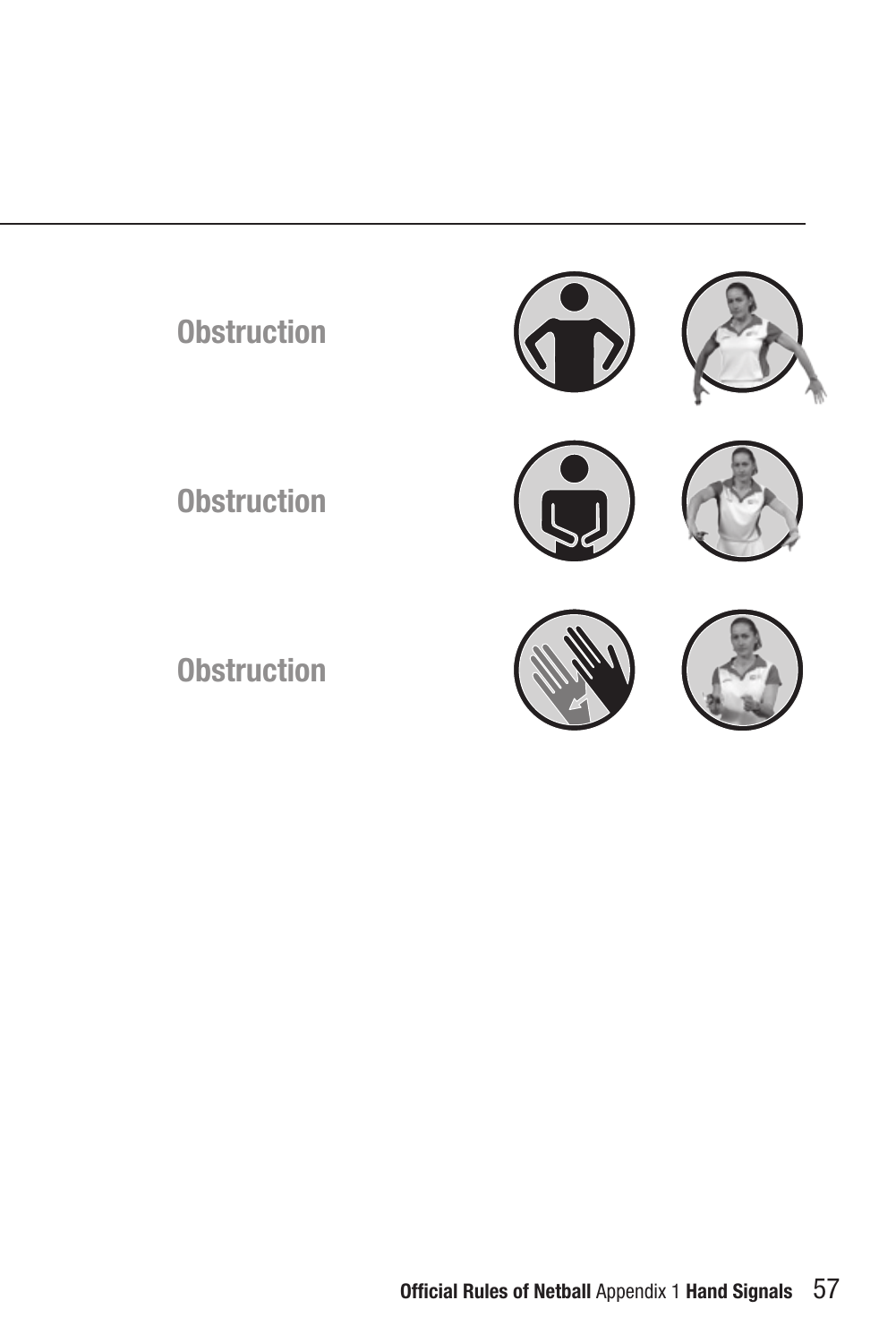### **Notes**